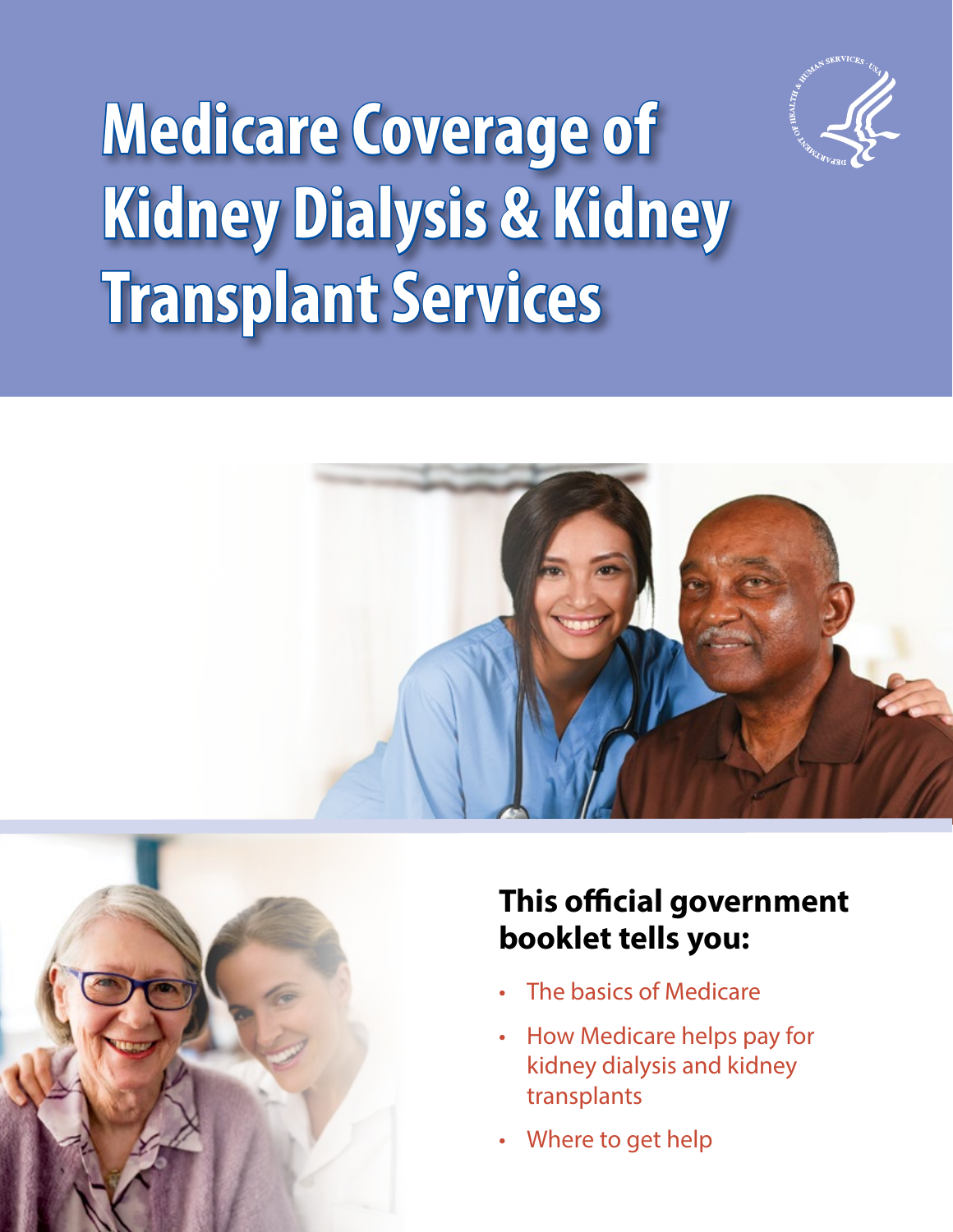The information in this booklet describes the Medicare Program at the time this booklet was printed. Changes may occur after printing. Visit [Medicare.gov](http://Medicare.gov), or call 1-800-MEDICARE (1-800-633-4227) to get the most current information. TTY users can call 1-877-486-2048.

"Medicare Coverage of Kidney Dialysis & Kidney Transplant Services" isn't a legal document. Official Medicare Program legal guidance is contained in the relevant statutes, regulations, and rulings.



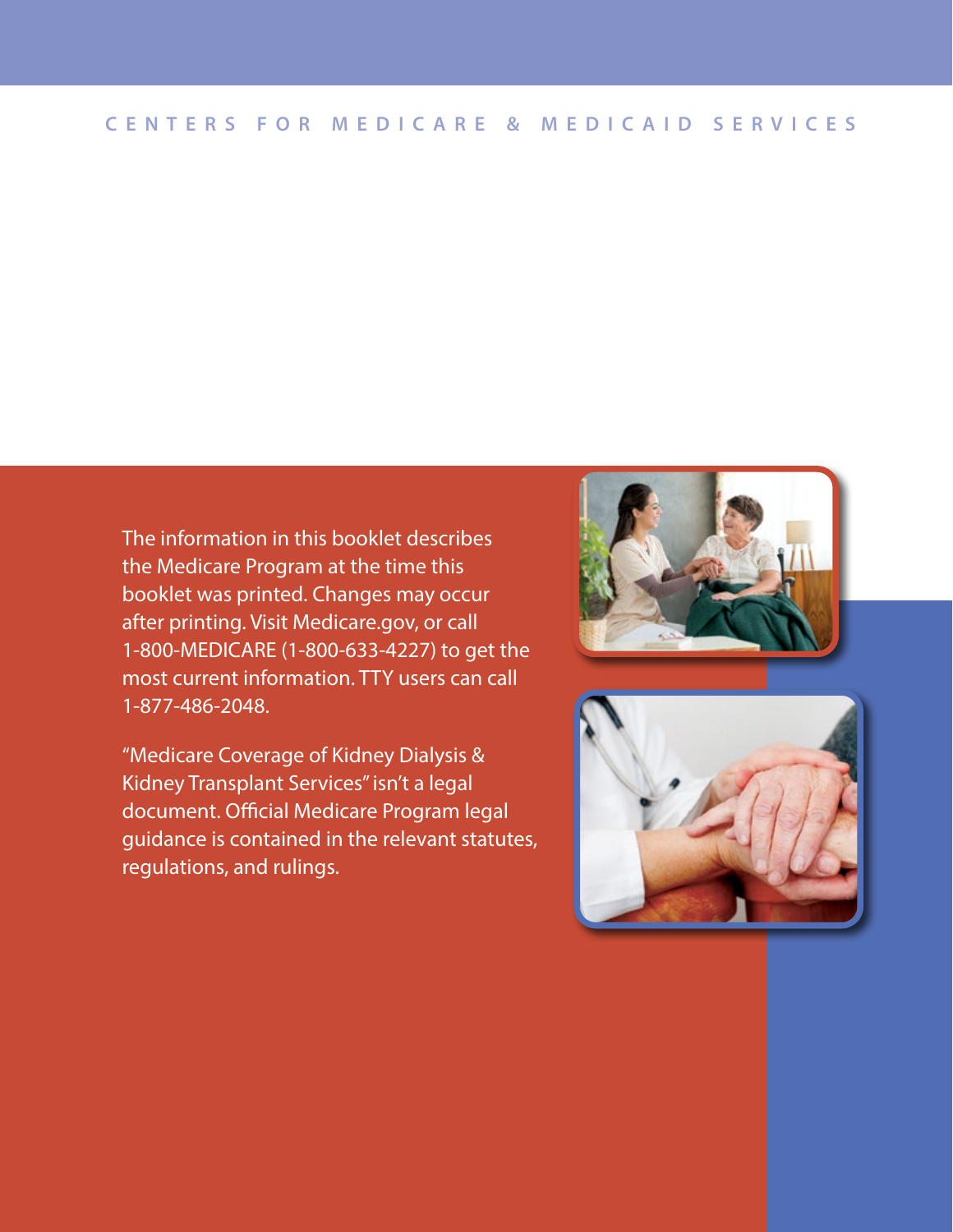#### **Table of contents**

| <b>Section 6:</b> Filing a complaint (grievance) about dialysis or |
|--------------------------------------------------------------------|
|                                                                    |
|                                                                    |
|                                                                    |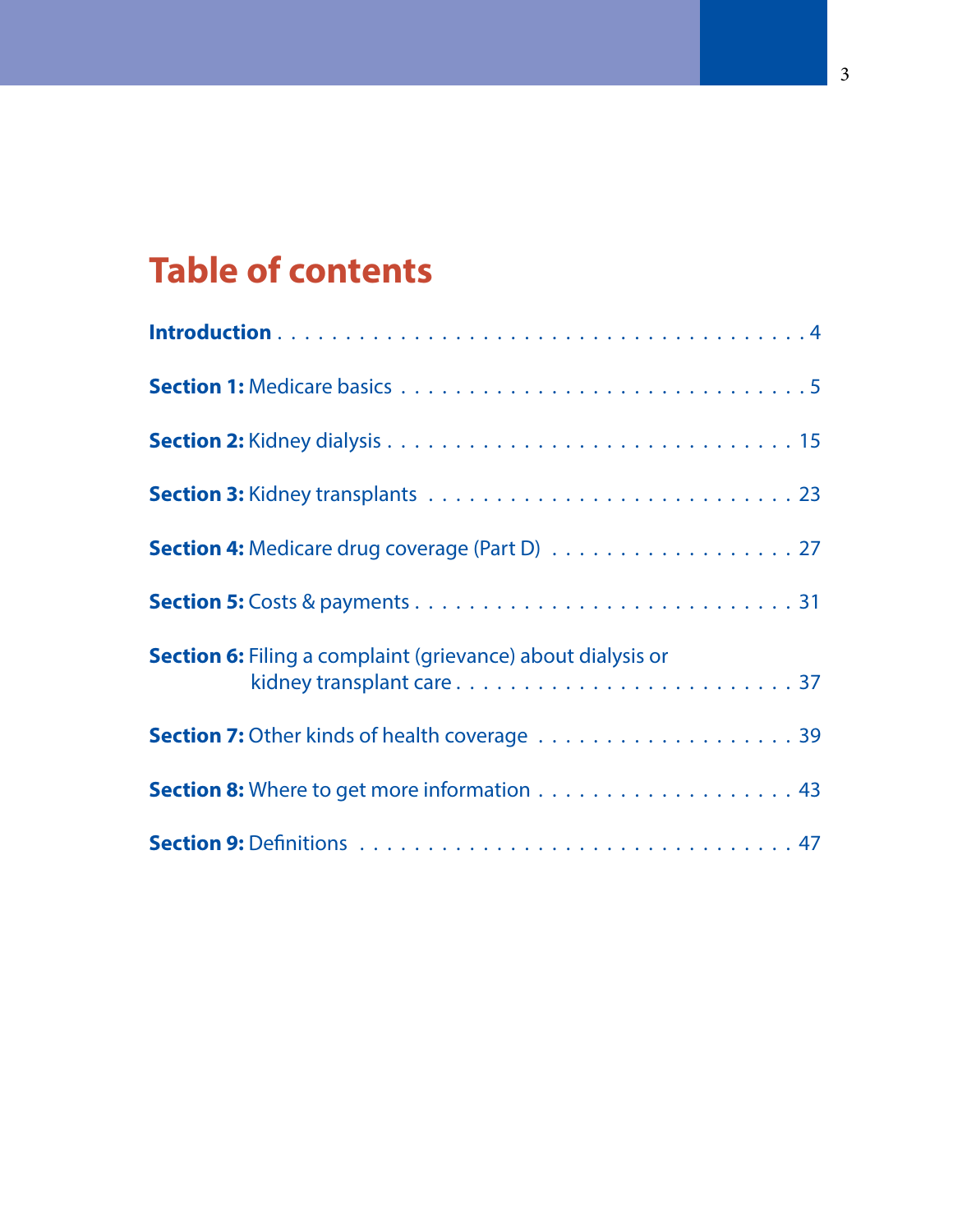#### <span id="page-3-0"></span>**Introduction**

This booklet explains what Medicare covers and how Medicare helps pay for kidney dialysis and kidney transplant services in [Original Medicare.](#page-48-0)

**People with End-Stage Renal Disease can choose either Original Medicare or a Medicare Advantage Plan when deciding how to get Medicare coverage.** [See](#page-7-0)  [page 8](#page-7-0) for more information.

If you're in a Medicare Advantage Plan (or another [Medicare health plan\)](#page-48-1), your plan must give you at least the same coverage that Original Medicare gives. But, your costs, rights, protections, and/or choices of where you get your care may



be different. You may also be able to get some extra benefits. Read your plan materials or call your benefits administrator for more information.

Talk with your health care team to learn more about permanent kidney failure and your treatment options.

Your doctors, nurses, social workers, dieticians, and dialysis technicians make up your health care team. Your health care team can help you decide what's best for you based on your situation. If you have questions about Medicare or need more information, visit [Medicare.gov,](http://Medicare.gov) or call 1-800-MEDICARE (1-800-633-4227). TTY users can call 1-877-486-2048.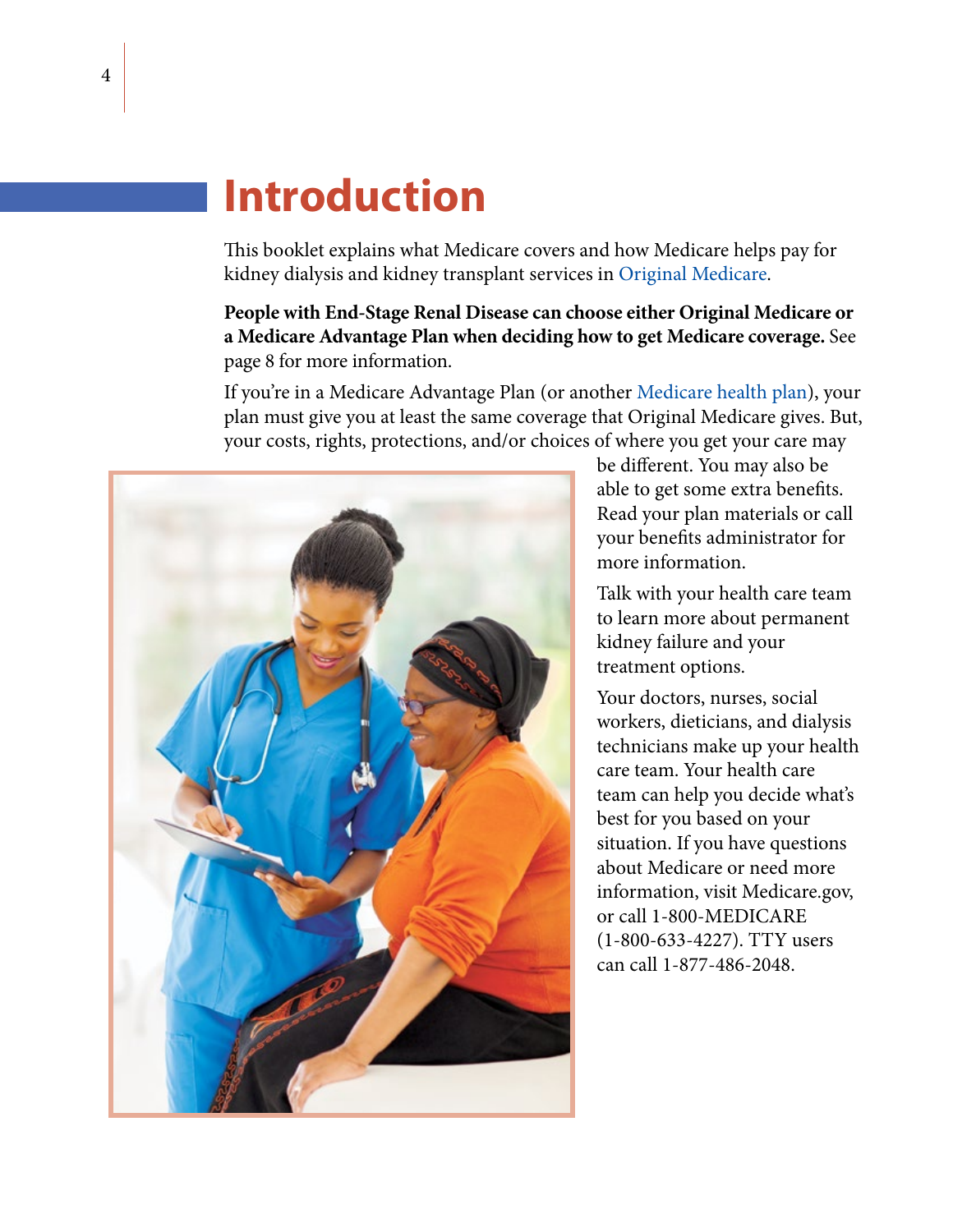#### <span id="page-4-0"></span>**SECTION**

# **11 <b>Medicare basics**<br> **11 Medicare?**<br> **11 Medicare?**<br> **11 Medicare?**<br> **11 Medicare?**<br> **11 Medicare?**<br> **11 Medicare** is health insurance for:<br> **11 People of any age with certain disabilities**<br> **12 People of any age with En**

#### **What's Medicare?**

Medicare is health insurance for:

- People 65 and older
- People under 65 with certain disabilities
- People of any age with End-Stage Renal Disease (ESRD) (permanent kidney failure requiring dialysis or a kidney transplant)

#### **What does Medicare cover?**

**Medicare Part A (Hospital Insurance) helps cover:**

- Inpatient care in hospitals
- Skilled nursing facility care
- Hospice care
- [Home health care](#page-47-0)

#### **Medicare Part B (Medical Insurance) helps cover:**

- Services from doctors and other health care providers
- Outpatient care
- Home health care
- Durable medical equipment (like wheelchairs, walkers, hospital beds, and other equipment)
- Many preventive services (like screenings, shots or vaccines, and yearly "Wellness" visits)

For more details about what Medicare covers, visit [Medicare.gov,](http://Medicare.gov) or call 1-800-MEDICARE (1-800-633-4227). TTY users can call 1-877-486-2048.

[Words in blue](#page-46-0) [are defined on](#page-46-0)  [pages 47–49.](#page-46-0)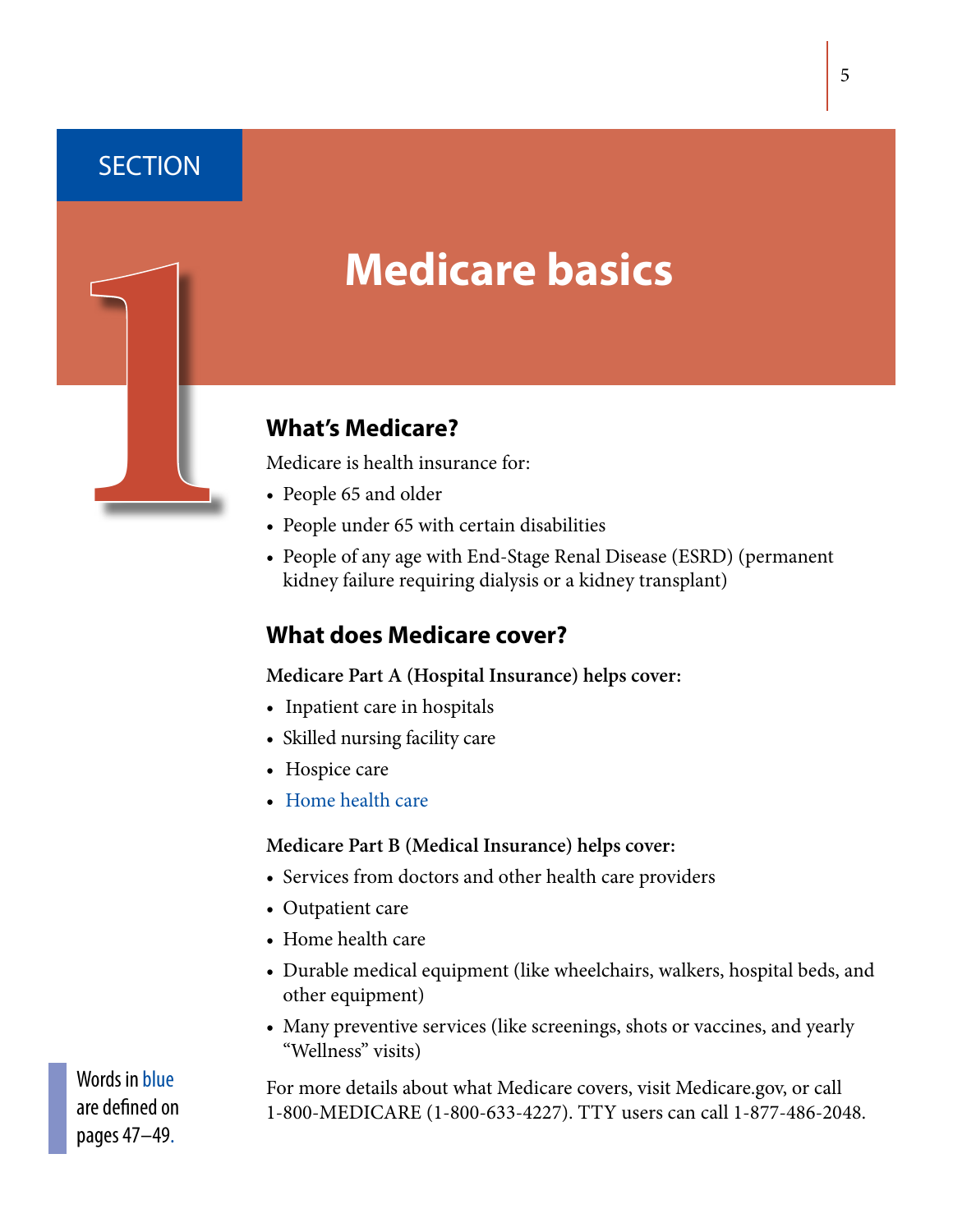#### **Determine if you're eligible**

You can get Medicare no matter how old you are if your kidneys no longer work, you need regular dialysis or have had a kidney transplant, and one of these applies to you:

- You've worked the required amount of time under Social Security, the Railroad Retirement Board (RRB), or as a government employee.
- You're already getting or are eligible for Social Security or RRB benefits.
- You're the spouse or dependent child of a person who meets either of the requirements above.

#### **You must also file an application and meet any waiting periods that apply.**

If you qualify for Medicare Part A, you can also get Medicare Part B. Most people must pay a monthly [premium](#page-48-2) for Part B. [See page 31.](#page-30-0) Enrolling in Part B is your choice, but you'll need both Part A and Part B to get the full benefits available under Medicare to cover certain dialysis and kidney transplant services.

If you don't qualify for Medicare, you may be able to get help from your state to pay for your dialysis treatments. [See page 41.](#page-40-0)

Call Social Security at 1-800-772-1213 for more information about the required amount of time needed under Social Security, the RRB, or as a government employee to be eligible for Medicare based on ESRD. You can also visit [socialsecurity.gov](https://www.ssa.gov/). TTY users can call 1-800-325-0778.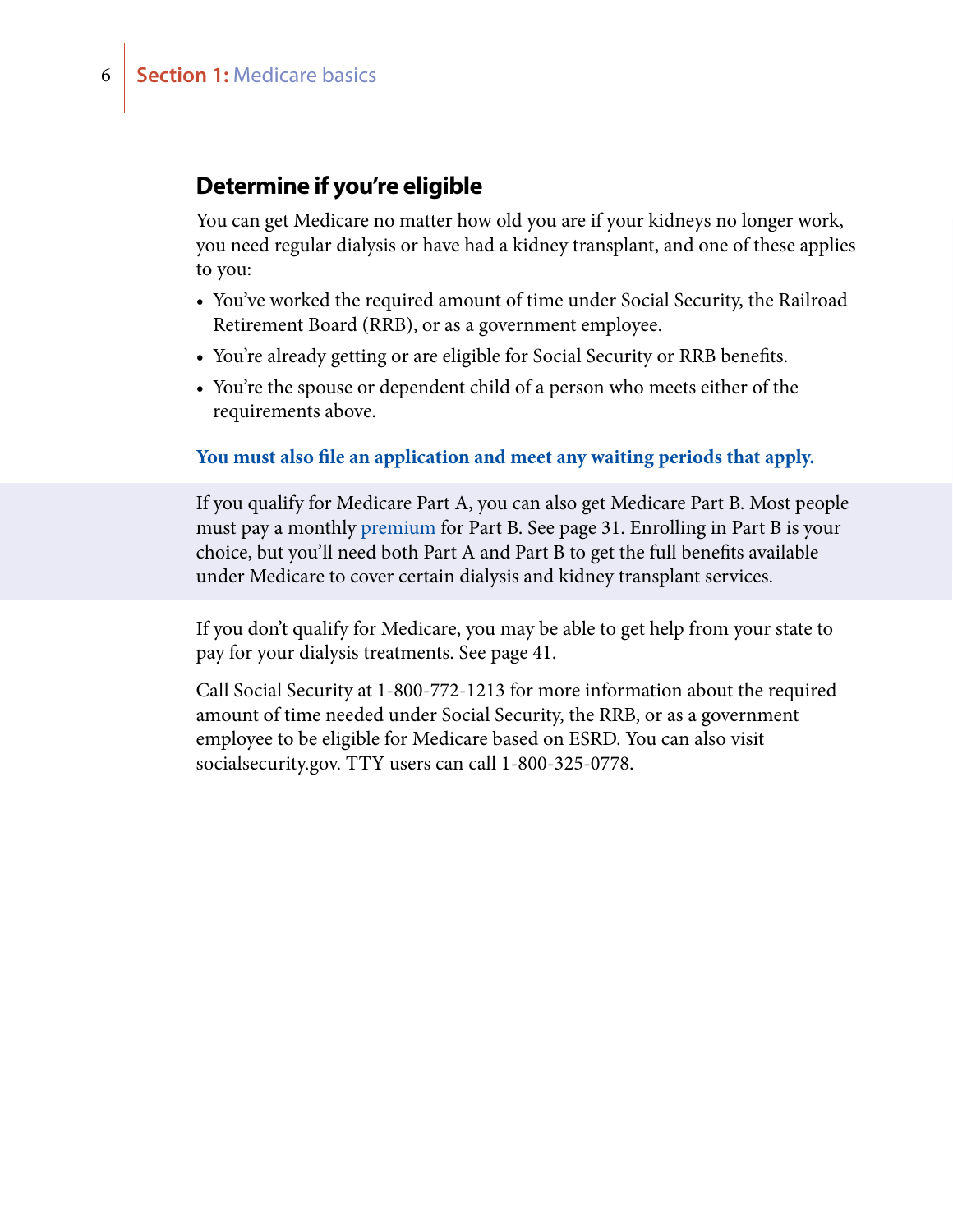#### <span id="page-6-0"></span>Determine if you're eligible (continued)

#### **If your child has ESRD**

Your child can be covered if you or your spouse has worked the required amount of time under Social Security, the Railroad Retirement Board (RRB), or as a government employee. Your child can also be covered if you, your spouse, or your child gets Social Security or RRB benefits, or is eligible to get those benefits.

Medicare can help cover your child's medical costs if your child needs regular dialysis because their kidneys no longer work, or if they had a kidney transplant.

Visit [Medicare.gov/manage-your-health/i-have-end-stage-renal-disease-esrd/](https://www.medicare.gov/manage-your-health/i-have-end-stage-renal-disease-esrd/children-end-stage-renal-disease-esrd) [children-end-stage-renal-disease-esrd](https://www.medicare.gov/manage-your-health/i-have-end-stage-renal-disease-esrd/children-end-stage-renal-disease-esrd) for more information. To enroll your child in Medicare, or to get more information about eligibility, call or visit your local Social Security office. You can call Social Security at 1-800-772-1213 to make an appointment. TTY users can call 1-800-325-0778.

#### **Medicare plan choices**

You can get your coverage through [Original Medicare](#page-48-0). Or, if you have ESRD, you can enroll in a [Medicare Advantage Plan](#page-47-1) during Open Enrollment (October 15 - December 7) for coverage starting January 1.

#### **If you have ESRD & choose Original Medicare**

You can go to any doctor or [supplier](#page-48-3) that's enrolled in and accepts Medicare and is accepting new patients, or to any participating hospital or other facility.

You pay a set amount for your health care ([deductible](#page-47-2)) before Medicare pays its share. Then, Medicare pays its share, and you pay your share [\(coinsurance](#page-46-1) or [copayment](#page-46-2)) for covered services and supplies.

When you have Original Medicare, you can add [Medicare drug coverage](#page-48-4)  by joining a Medicare drug plan. Different plans cover different drugs, but plans must cover most [medically necessary](#page-47-3) drugs. [See page 27](#page-26-0) for more information.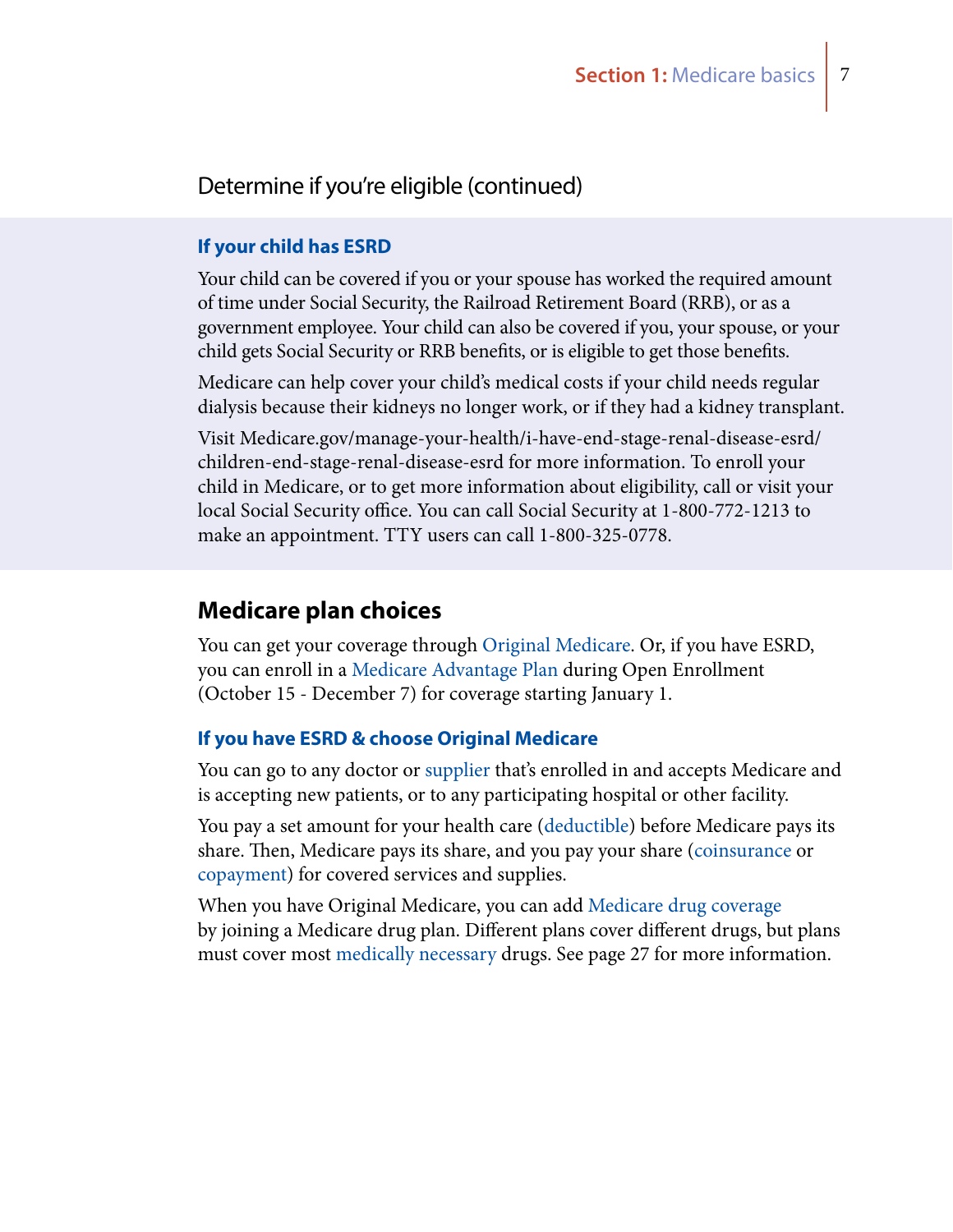#### <span id="page-7-0"></span>Medicare plan choices (continued)

#### **If you have ESRD & choose a Medicare Advantage Plan**

If you have ESRD, you can enroll in a [Medicare Advantage Plan](#page-47-1) during Open Enrollment (October 15–December 7) for coverage starting January 1.

Medicare Advantage Plans are a type of [Medicare health plan](#page-48-1) offered by a private company that contracts with Medicare to give all of your Part A and Part B benefits. Most Medicare Advantage Plans also offer drug coverage. Medicare Advantage Plans must cover all of the services that [Original Medicare](#page-48-0) covers. Some plans also offer extra coverage, like vision, hearing and dental coverage. Each Medicare Advantage Plan can charge different out-of-pocket costs.

**Important:** In many cases, you'll need to use health care providers who participate in the plan's network and service area. Before you enroll, check with your providers and the plan you're considering to make sure the providers you currently see (like your dialysis facility or kidney doctor), or want to see in the future (like a transplant specialist), are in the plan's network. If you're already in a Medicare Advantage Plan, check with your providers to make sure they'll still be part of the plan's network next year. To learn more about a specific Medicare Advantage Plan, contact the plan, or visit [Medicare.gov/plan-compare](http://Medicare.gov/plan-compare).

If you join a Medicare Advantage Plan during Open Enrollment but change your mind, you can switch back to Original Medicare or change to a different Medicare Advantage Plan (depending on which coverage works better for you) during the Medicare Advantage Open Enrollment Period (January 1–March 31).

To learn more about Medicare Advantage Plans, visit [Medicare.gov/sign-up](http://Medicare.gov/sign-up-change-plans/types-of-medicare-health-plans/medicare-advantage-plans)[change-plans/types-of-medicare-health-plans/medicare-advantage-plans](http://Medicare.gov/sign-up-change-plans/types-of-medicare-health-plans/medicare-advantage-plans).

For more information about your Medicare plan choices, look at your "Medicare & You" handbook or visit [Medicare.gov](http://Medicare.gov). You can also call 1-800-MEDICARE (1-800-633-4227) to get more information. TTY users can call 1-877-486-2048.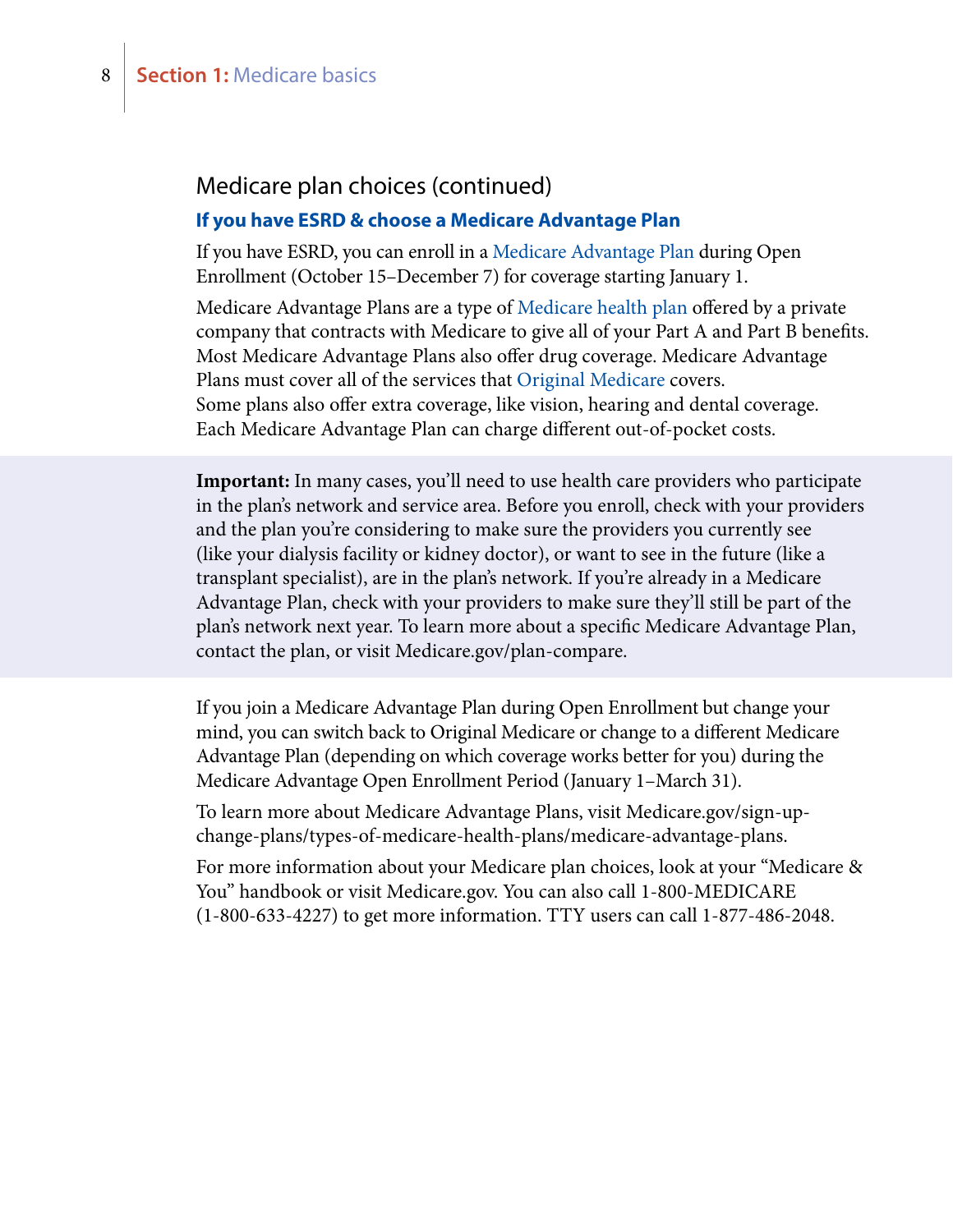#### <span id="page-8-0"></span>**How to sign up for Medicare**

If you're eligible for Medicare because of ESRD, you can enroll in Medicare by visiting your local Social Security office or calling Social Security at 1-800-772-1213. TTY users can call 1-800-325-0778.

Once you're enrolled in Medicare, you'll need to choose how you get your coverage. [See pages 7–8](#page-6-0). For more information on your coverage options, visit [Medicare.gov.](http://Medicare.gov)

**Note:** If you're already enrolled in Medicare based on age or disability, and you're already paying a higher Part B [premium](#page-48-2) because you didn't enroll in Part B when you were first eligible, the [penalty](#page-48-5) will stop when you become eligible for Medicare based on ESRD. Call your local Social Security office to make an appointment to re-enroll in Medicare based on ESRD.

#### **When Medicare coverage begins**

Eligibility for Medicare coverage based on ESRD works differently than other types of Medicare eligibility. If you're eligible for Medicare based on ESRD and don't sign up right away, your coverage could start up to 12 months before the month you apply.

**Example:** If you become eligible for Medicare based on ESRD in February, but don't sign up for Medicare until November, your Medicare coverage will start in February (this is called retroactive coverage).

For more information, visit [Medicare.gov](http://Medicare.gov) or call 1-800-MEDICARE (1-800-633-4227). TTY users can call 1-877-486-2048.

#### **If you're on dialysis**

When you enroll in Medicare based on ESRD **and you're on dialysis**, Medicare coverage usually starts on the first day of the fourth month of your dialysis treatments. For example, if you start dialysis on July 1, your coverage will begin on October 1.

| <b>July</b>                 | <b>August</b>                | <b>September</b>            | <b>October</b>                                               |
|-----------------------------|------------------------------|-----------------------------|--------------------------------------------------------------|
| First month of<br>dialysis. | Second month<br>of dialysis. | Third month of<br>dialysis. | Fourth month<br>of dialysis.<br>Medicare<br>coverage begins. |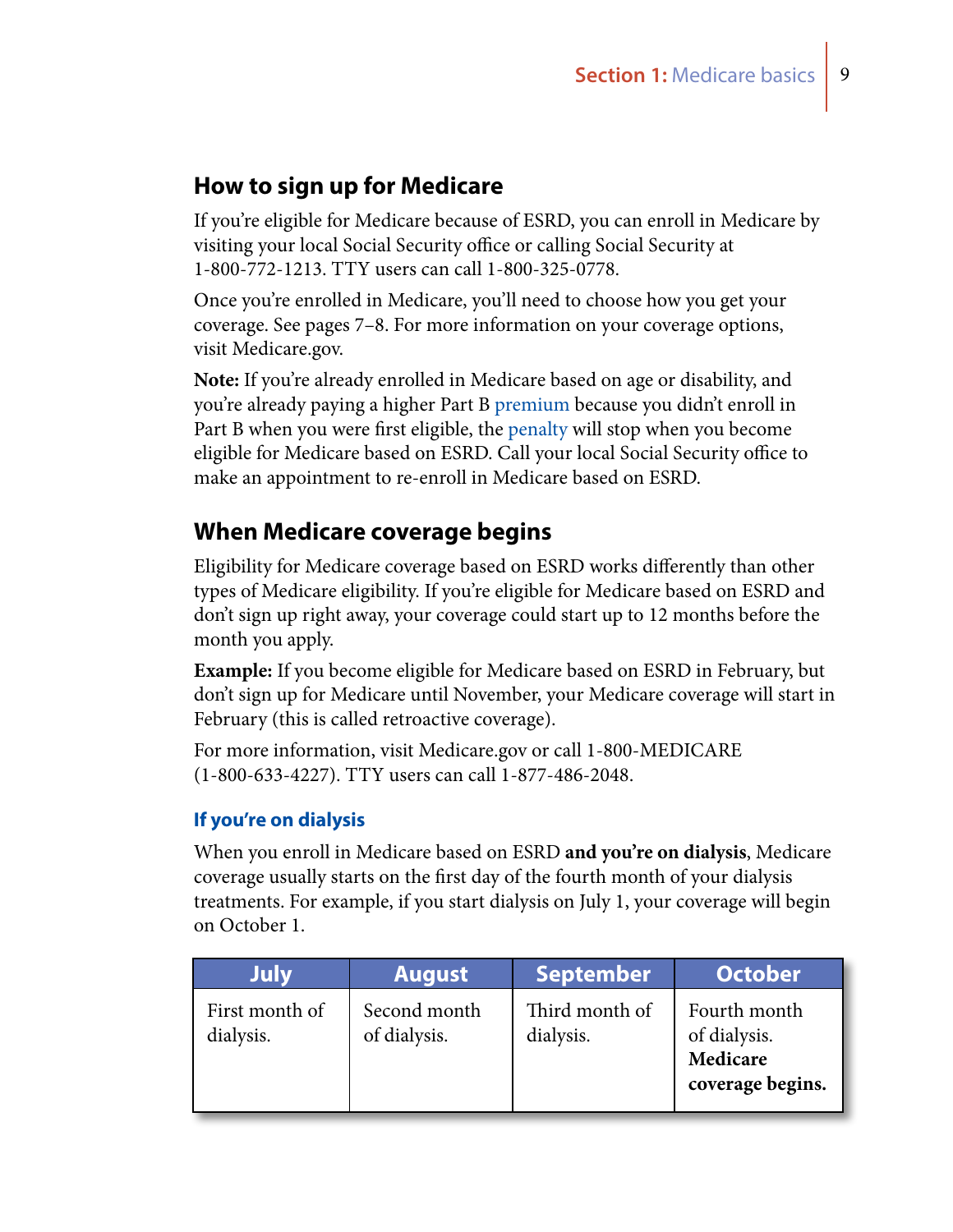#### <span id="page-9-0"></span>When Medicare coverage begins (continued)

#### **Medicare coverage can begin the first month of a regular course of dialysis treatments if you meet both of these conditions:**

- You participate in a home dialysis training program offered by a Medicarecertified training facility during the first 3 months of your regular course of dialysis.
- Your doctor expects you to finish training and be able to do your own dialysis treatments.

**Important:** Medicare won't cover surgery or other services needed to prepare for dialysis (like surgery for blood access (fistula)) before Medicare coverage begins. However, if you complete home dialysis training, your Medicare coverage will start the month you begin regular dialysis, and these services could be covered.

If you're already getting Medicare due to age or disability, Medicare will cover physician-ordered fistula placement or other preparatory services before dialysis begins.

#### **If you're getting a kidney transplant**

Medicare coverage can begin the month you're admitted to a Medicare-certified hospital for a kidney transplant (or for health care services that you need before your transplant) if your transplant takes place in that same month or within the next 2 months.

**Example:** Mr. Green will be admitted to the hospital on March 11 for his kidney transplant. His Medicare coverage will begin in March. If his transplant is delayed until April or May, his Medicare coverage will still begin in March.

#### **If your transplant is delayed more than 2 months after you're admitted to the hospital (for the transplant or for health care services you need before your transplant), Medicare coverage can begin 2 months before your transplant.**

**Example:** Mrs. Perkins was admitted to the hospital on May 25 for some tests she needed before her kidney transplant. She was supposed to get her transplant on June 15. However, her transplant was delayed until September 17. Therefore, Mrs. Perkins' Medicare coverage will start in July—2 months before the month of her transplant.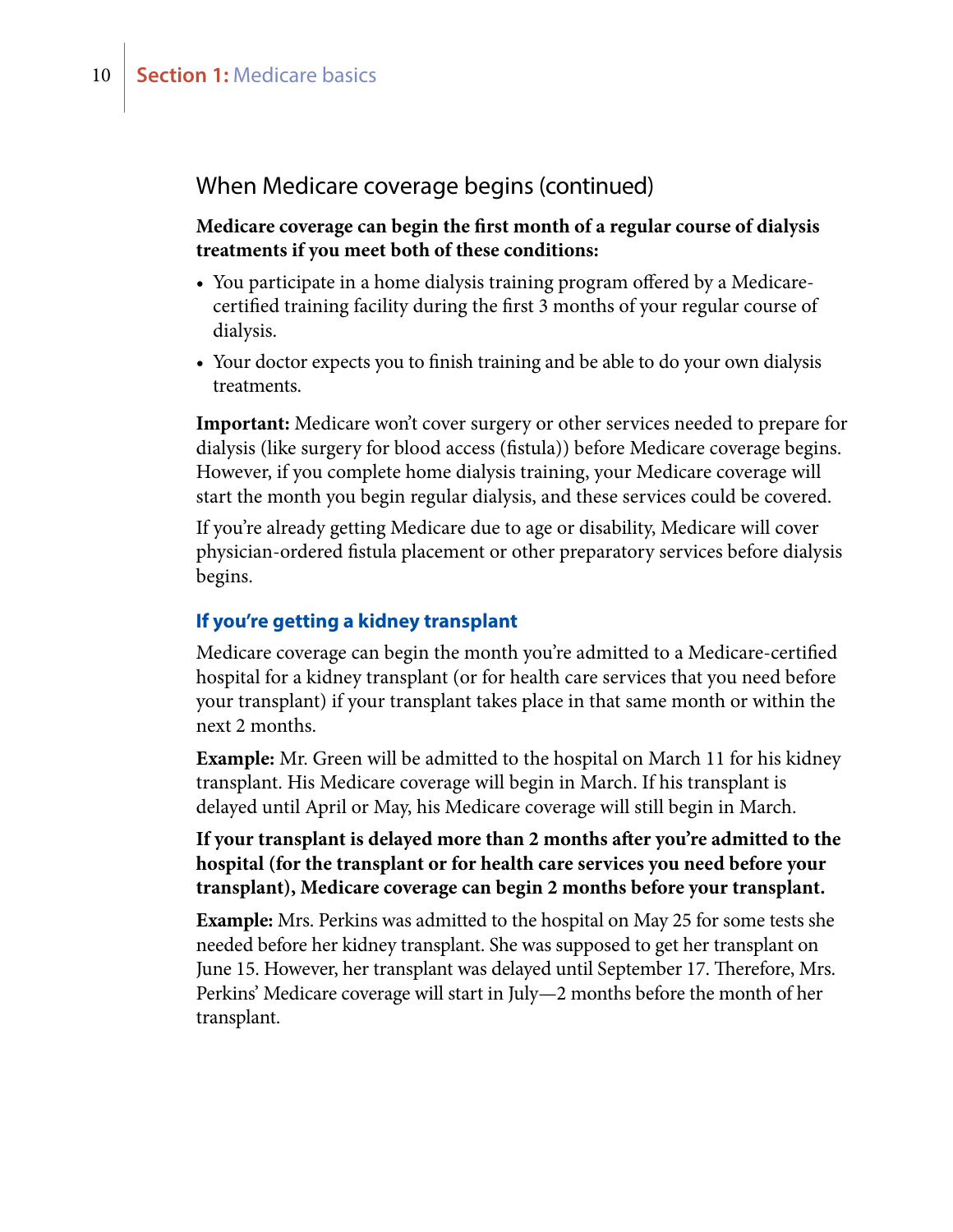#### **When Medicare coverage ends**

If you're eligible for Medicare only because of permanent kidney failure, your Medicare coverage will end:

- 12 months after the month you stop dialysis treatments.
- 36 months after the month you have a kidney transplant.

#### **Your Medicare coverage will resume if:**

- You start dialysis again, or you get a kidney transplant within 12 months after the month you stopped getting dialysis.
- You start dialysis or get another kidney transplant within 36 months after the month you get a kidney transplant.

#### **How Medicare works with employer or union group health plan coverage**

If you're eligible for Medicare only because of permanent kidney failure, your coverage usually can't start until the fourth month of dialysis (also known as a "waiting period"). This means if you have coverage through an employer or union group health plan, that plan will be the only payer for your first 3 months of dialysis (unless you have other coverage).

If your employer or union plan doesn't pay all costs for dialysis, you may have to pay some of the costs. You may be able to get help paying these costs. [See pages 39–41.](#page-38-0)

Once you become eligible for Medicare because of permanent kidney failure (usually the fourth month of dialysis), there will still be a period of time, called a "coordination period," when your employer or union group health plan will continue to pay your health care bills.

If your plan doesn't pay 100% of your health care bills, Medicare may pay some of the remaining costs. This is called "coordination of benefits," under which your plan "pays first" and Medicare "pays second." During this time, Medicare is called the secondary payer (the insurance policy, plan, or program that pays second on a claim for medical care). This coordination period lasts for 30 months.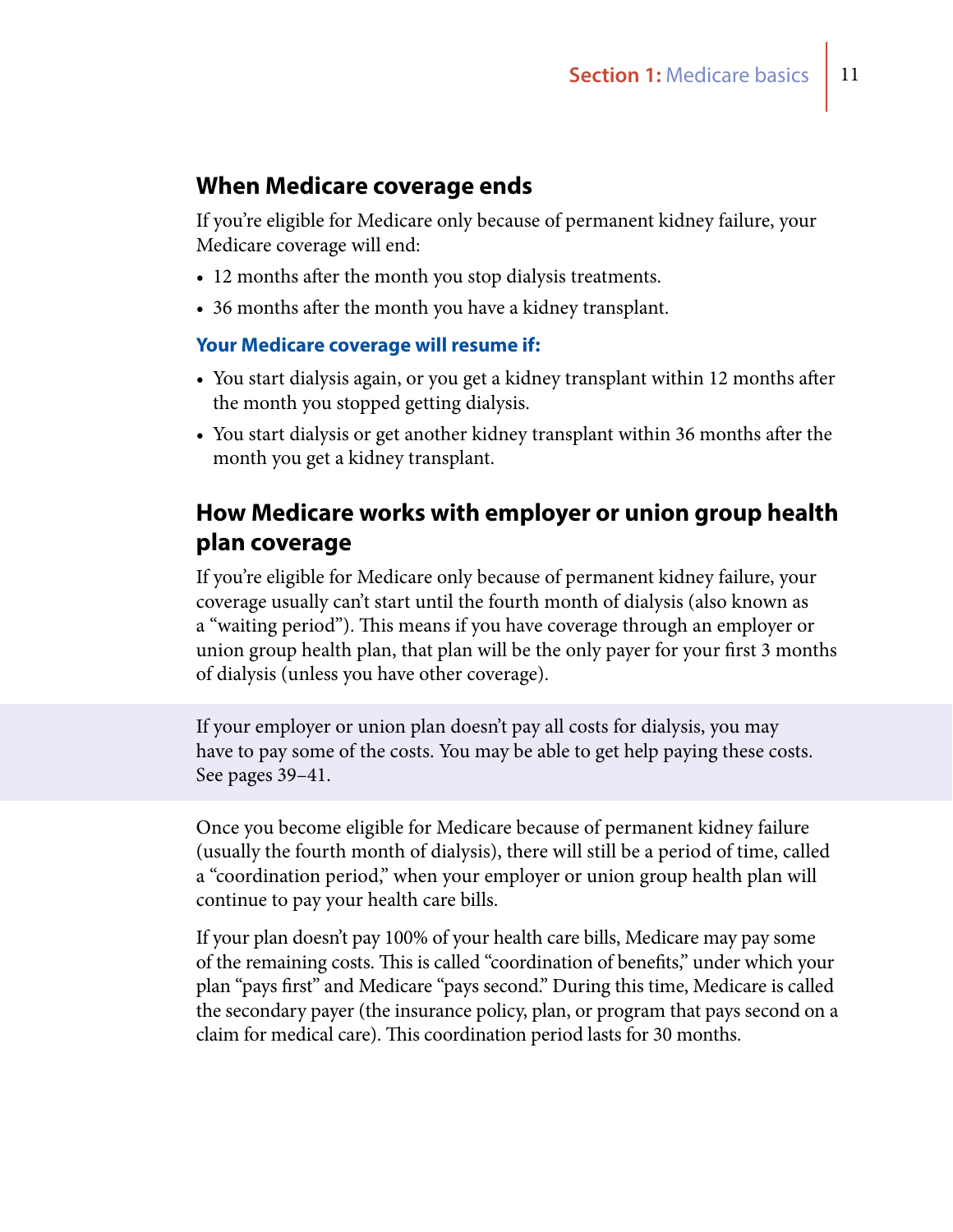#### <span id="page-11-0"></span>**The 30-month coordination period**

The 30-month coordination period starts the first month you would be eligible to get Medicare because of permanent kidney failure (usually the fourth month of dialysis), **even if you haven't signed up for Medicare yet**.

**Example:** If you start dialysis and are eligible for Medicare in June, the 30-month coordination period will start September 1, the fourth month of dialysis, even if you don't have Medicare.

If you participate in home dialysis training or get a kidney transplant during the 3-month waiting period, the 30-month coordination period will start earlier. During this 30-month period, Medicare will be the secondary payer.

**Important:** If you have employer or union group health plan coverage, tell your health care provider that you have this coverage. This is very important to make sure that your services are billed correctly. At the end of the 30-month coordination period, Medicare will pay first for all Medicare-covered services. Your employer or union group health plan coverage may still pay for services not covered by Medicare. Check with your plan's benefits administrator.

There's a separate 30-month coordination period each time you enroll in Medicare based on permanent kidney failure. For example, if you get a kidney transplant that continues to work for 36 months, your Medicare coverage will end (unless you have Medicare based on your age or disability).

If after 36 months you enroll in Medicare again because you start dialysis or get another transplant, your Medicare coverage will start right away. There will be no 3-month waiting period before Medicare begins to pay. However, there will be a new 30-month coordination period if you have employer or union group health plan coverage.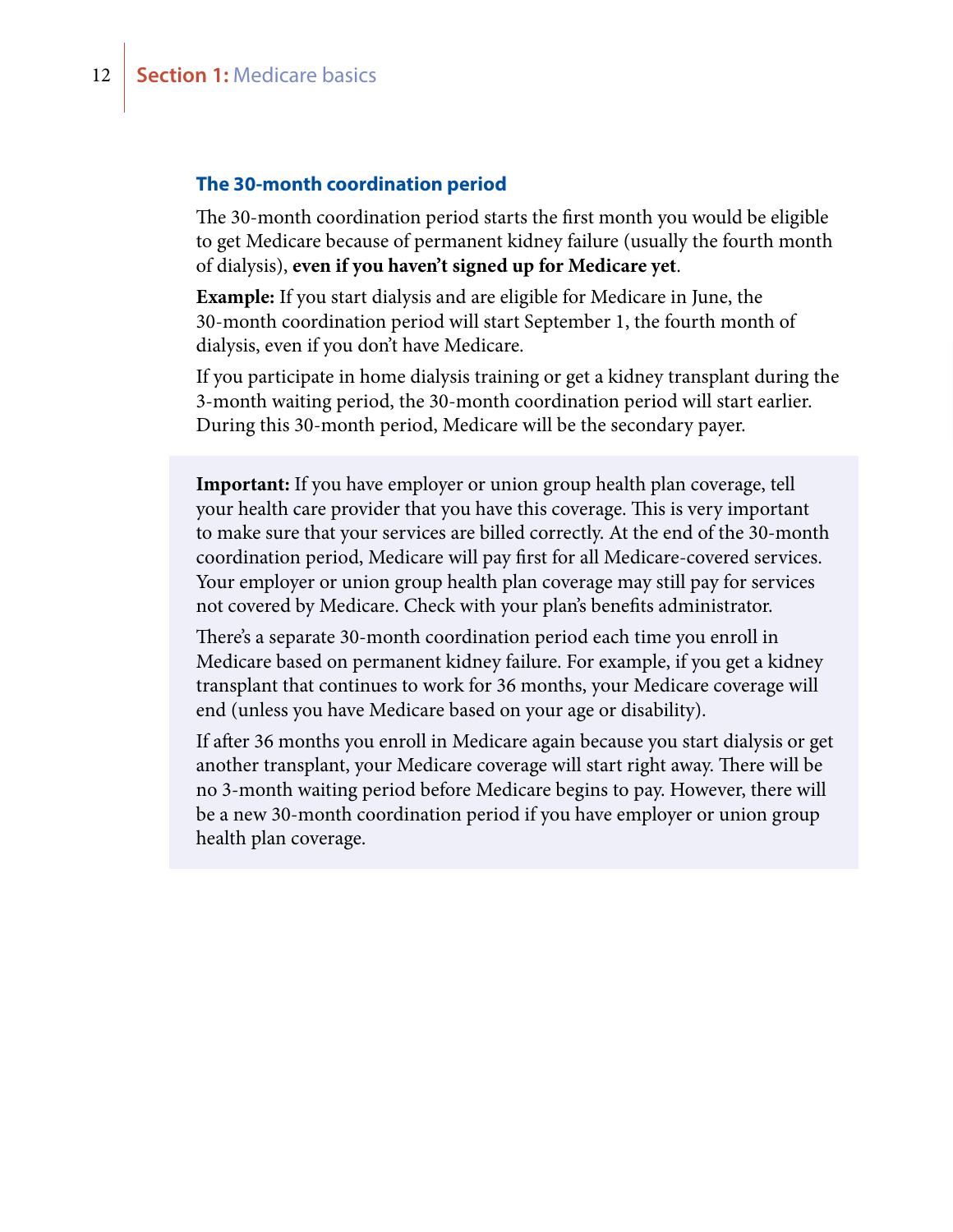#### **Do I have to get Medicare if I already have an employer or union group health plan?**

No, but think carefully about this decision. If you get a kidney transplant, you'll need to take immunosuppressive drugs for the rest of your life, so it's important to know if they'll be covered. Medicare Part B only covers immunosuppressive drugs in specific circumstances [\(see pages 25–26\).](#page-24-0)

**Note:** If you don't meet the conditions for Part B coverage of immunosuppressive drugs, you may be able to get coverage by joining a Medicare drug plan. [See pages 27–30.](#page-26-0)

If your group health plan coverage has a yearly [deductible](#page-47-2), [copayment,](#page-46-2) or [coinsurance](#page-46-1), enrolling in Medicare Part A and Part B could help pay those costs during the coordination period. If your group health plan coverage will pay for most or all of your health care costs (like, if it doesn't have a yearly deductible), you may want to delay enrolling in Part A and Part B until the 30-month coordination period is over.

If you delay enrollment, you won't have to pay the Part B [premium](#page-48-2) for coverage you don't need yet. After the 30-month coordination period, you should enroll in Part A and Part B. **Your Part B premium won't be higher because you delayed your enrollment in this situation**. If your group health plan benefits are decreased or end during this period, you should enroll in Part A and Part B as soon as possible.

For more information about how employer or union group health plan coverage works with Medicare:

- Get a copy of your plan's benefits booklet.
- Call your benefits administrator, and ask how the plan pays when you have Medicare.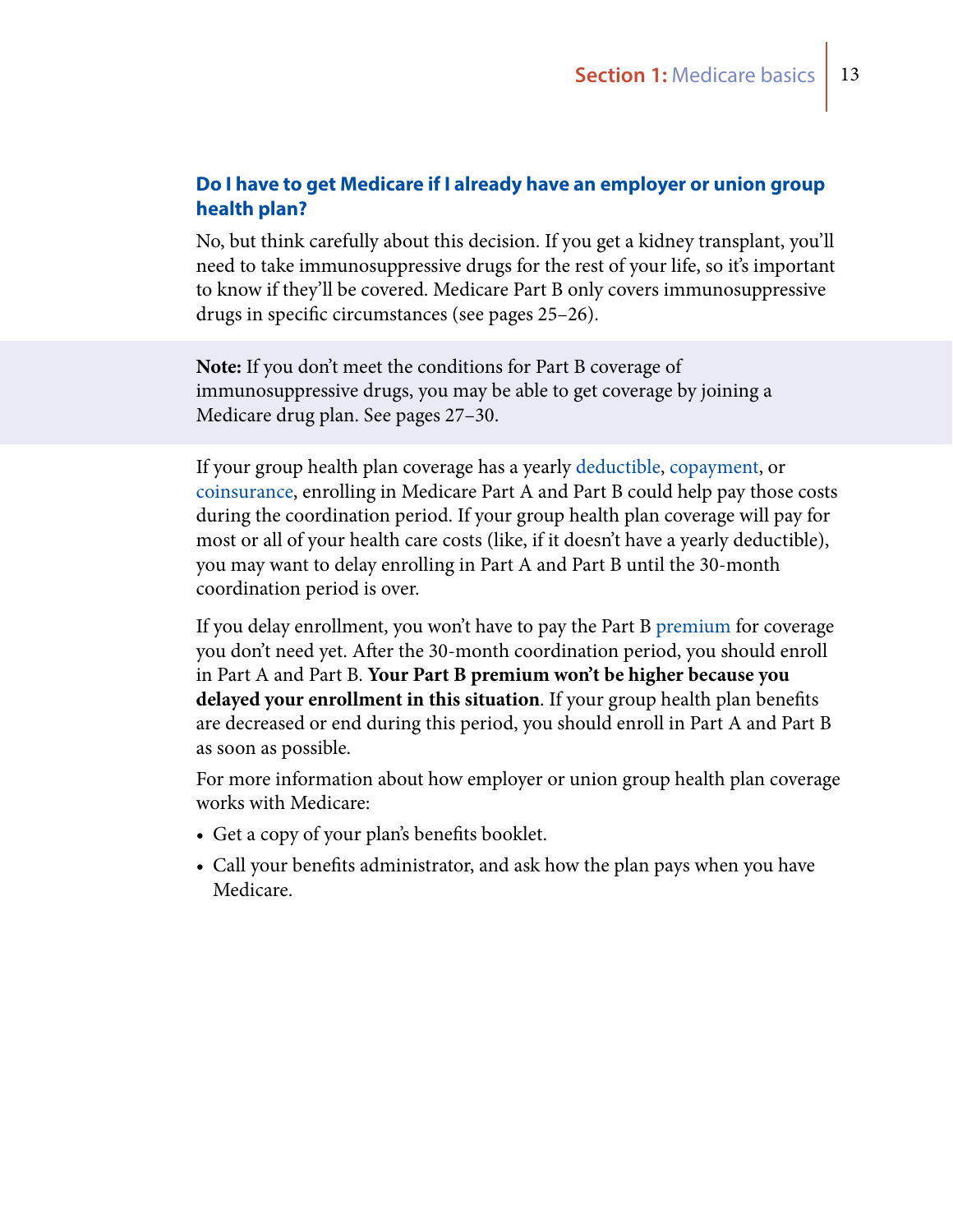#### **Notes**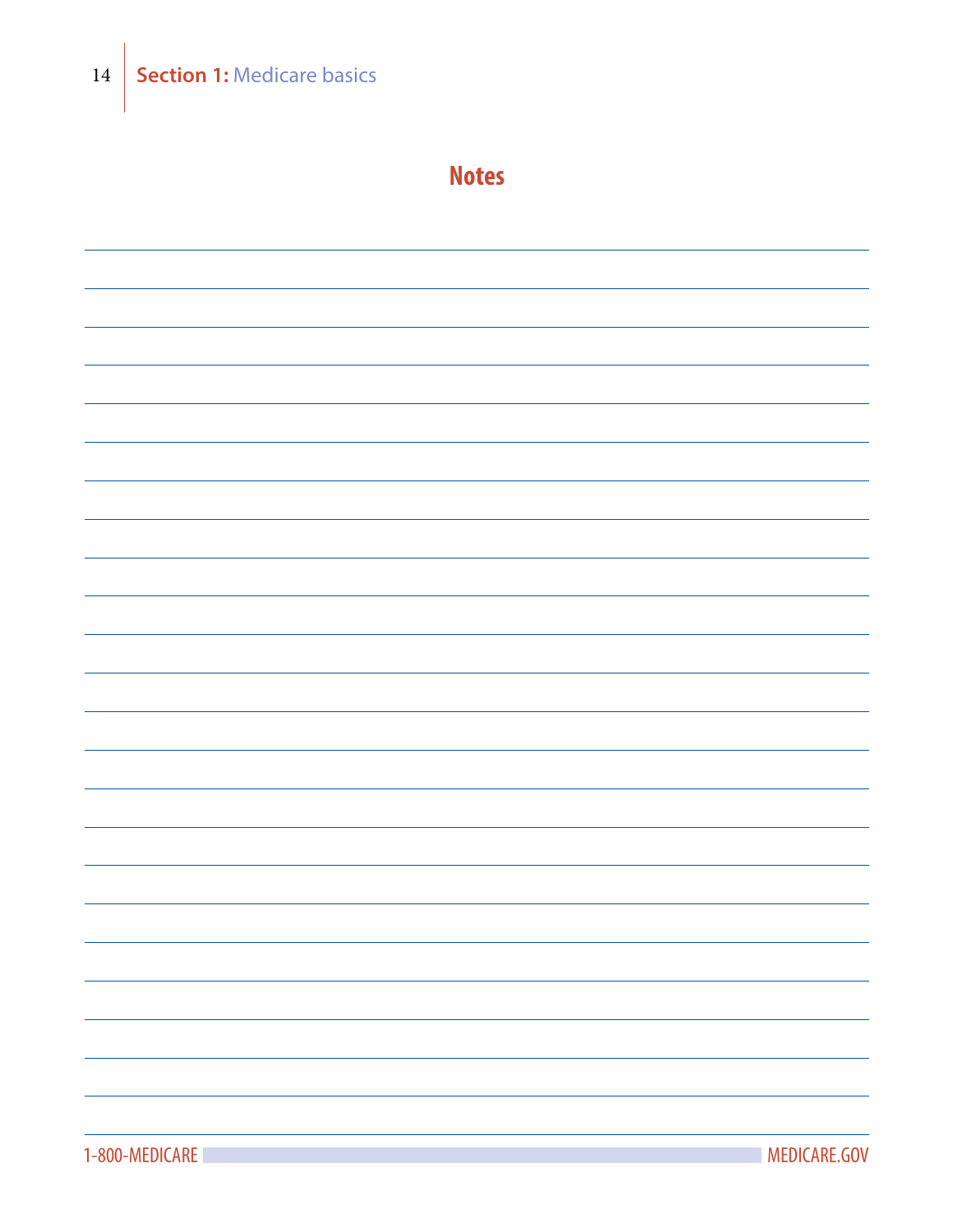#### <span id="page-14-0"></span>**SECTION**

#### **Kidney dialysis**



#### **What's dialysis?**

Dialysis is a treatment that cleans your blood when your kidneys don't work. It gets rid of harmful waste, extra salt, and fluids that build up in your body. It also helps control blood pressure and helps your body keep the right amount of fluids. Dialysis treatments may help you feel better and live longer, but they aren't a cure for permanent kidney failure.

#### **Dialysis treatment options**

There are 2 types of dialysis treatment options:

- 1. Hemodialysis uses a special filter (called a dialyzer) to clean your blood. The filter connects to a machine. During treatment, your blood flows through tubes into the dialyzer to clean out wastes and extra fluids. Then the newly-cleaned blood flows through another set of tubes back into your body.
- 2. Peritoneal dialysis uses a special solution (called dialysate) that flows through a tube into your abdomen. After a few hours, the dialysate takes wastes from your blood and can be drained from your abdomen. After draining the used dialysate, your abdomen is filled with fresh dialysate, and the cleaning process begins again.

You should work with your health care team to decide which type of dialysis you need based on your situation.

[Words in blue](#page-46-0) [are defined on](#page-46-0)  [pages 47–49.](#page-46-0)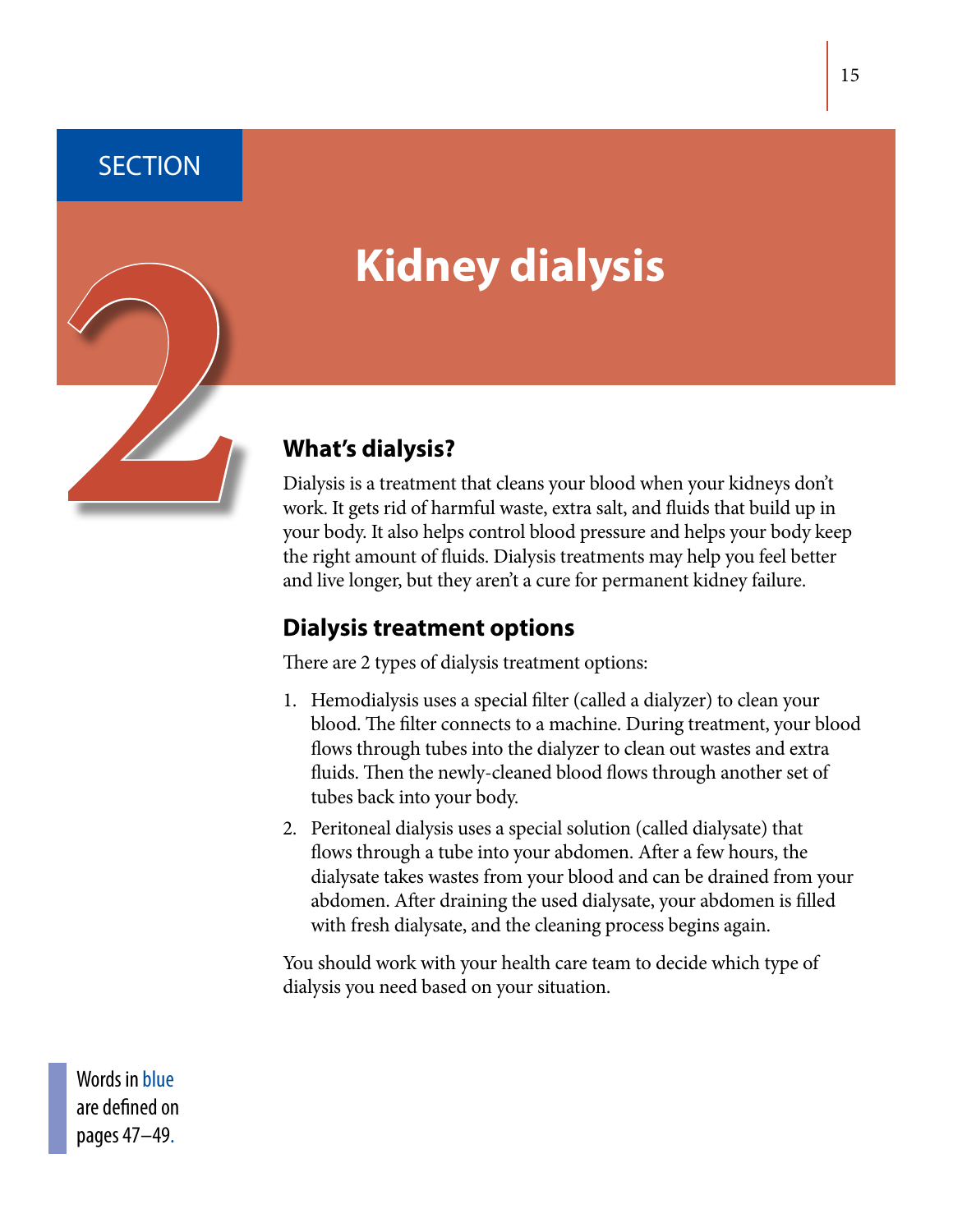#### <span id="page-15-0"></span>**Dialysis services & supplies covered by Medicare**

| <b>Service or supply</b>                                                                                                                                                                                                                                   | <b>Medicare</b><br><b>Part A</b> | <b>Medicare</b><br><b>Part B</b> |
|------------------------------------------------------------------------------------------------------------------------------------------------------------------------------------------------------------------------------------------------------------|----------------------------------|----------------------------------|
| Inpatient dialysis treatments (if you're<br>admitted to a hospital for special care).                                                                                                                                                                      |                                  |                                  |
| Outpatient dialysis treatments & doctors'<br>services (in a Medicare-certified dialysis<br>facility or your home). See pages 17-20.                                                                                                                        |                                  |                                  |
| Home dialysis training (includes<br>instruction for you and the person helping<br>you with your home dialysis treatments).                                                                                                                                 |                                  |                                  |
| Home dialysis equipment and supplies<br>(like the machine, water treatment system,<br>basic recliner, alcohol, wipes, sterile drapes,<br>rubber gloves, and scissors). See page 20.                                                                        |                                  |                                  |
| Certain home support services (may<br>include visits by trained hospital or<br>dialysis facility workers to check on your<br>home dialysis, to help in emergencies<br>when needed, and to check your dialysis<br>equipment and water supply). See page 20. |                                  |                                  |
| Most drugs for outpatient or home<br>dialysis. See page 27.                                                                                                                                                                                                |                                  |                                  |
| Other services and supplies that are part<br>of dialysis (like laboratory tests).                                                                                                                                                                          |                                  |                                  |

To find out what you pay for these services, [see pages 31–36](#page-30-0).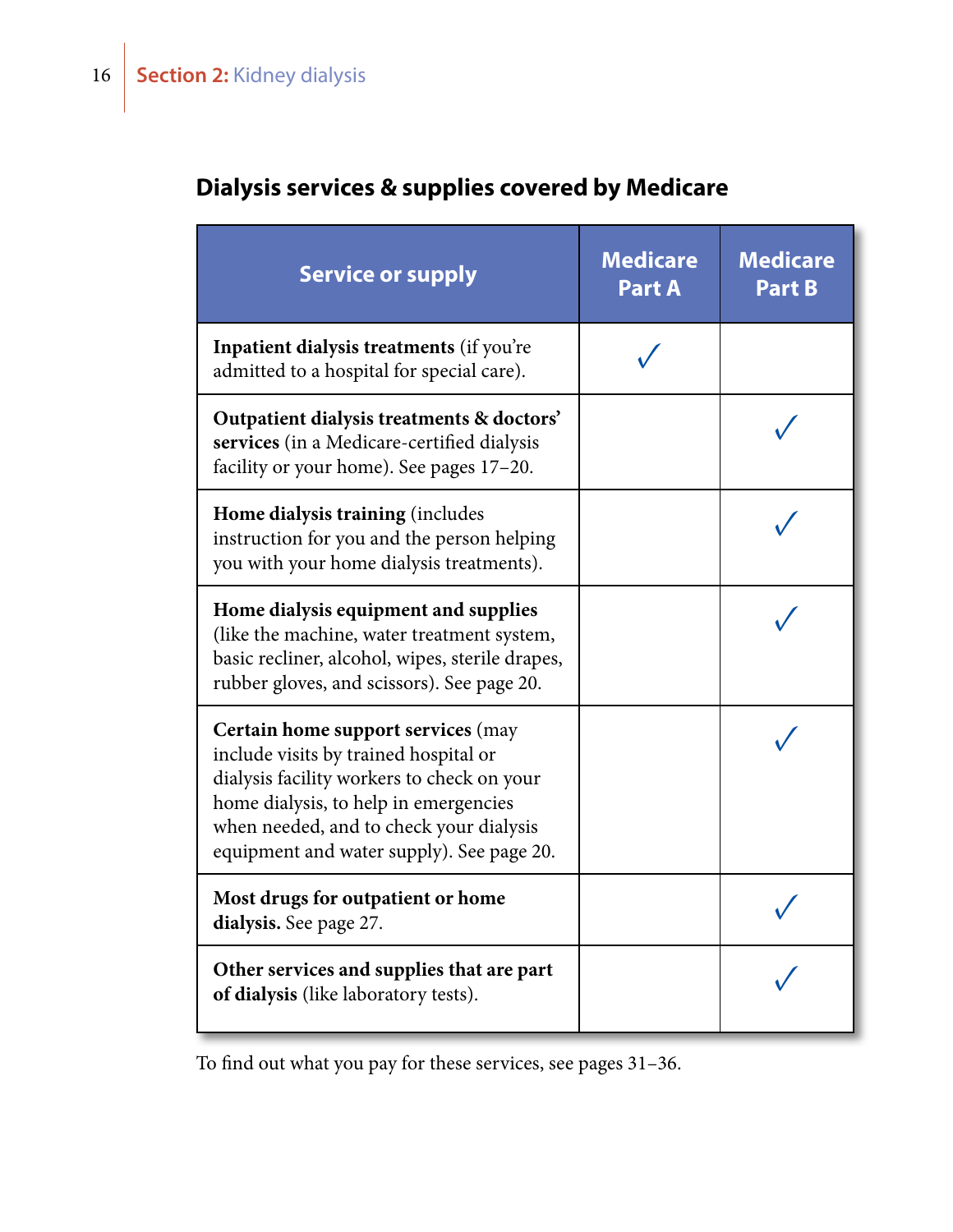#### <span id="page-16-0"></span>**Dialysis services & supplies NOT covered by Medicare**

Medicare doesn't cover these services or supplies:

- Paid dialysis aides to help you with home dialysis
- Any lost pay to you or the person who may be helping you during home dialysis training
- A place to stay during your treatment
- Blood or packed red blood cells for home dialysis unless part of a doctor's service

There are some types of coverage that may pay some of the health care costs tha[t](#page-48-4)  Medicare doesn't pay. [See pages 39–41.](#page-38-0) For more information on Medicare drug [coverage](#page-48-4)[, see pages 27–30.](#page-26-0)

#### **Dialysis facilities**

Dialysis can be done at home or in a Medicare-certified dialysis facility. For Medicare to pay for your treatments, the facility must be Medicare-certifed to provide dialysis (even if the facility already provides other Medicare-covered health care services).

At the dialysis facility, a nurse or trained technician may give you the treatment. At home, you can treat yourself or ask a family member or friend for help.

Medicare uses many different quality measures to evaluate dialysis facilities each year. These quality measures show how often dialysis facilities use best practices when caring for you. Medicare gives each dialysis facility a score based on its evaluation of these quality measures. Dialysis facilities are required to display that score in an area that's easy for you to find, and in a format and language you understand.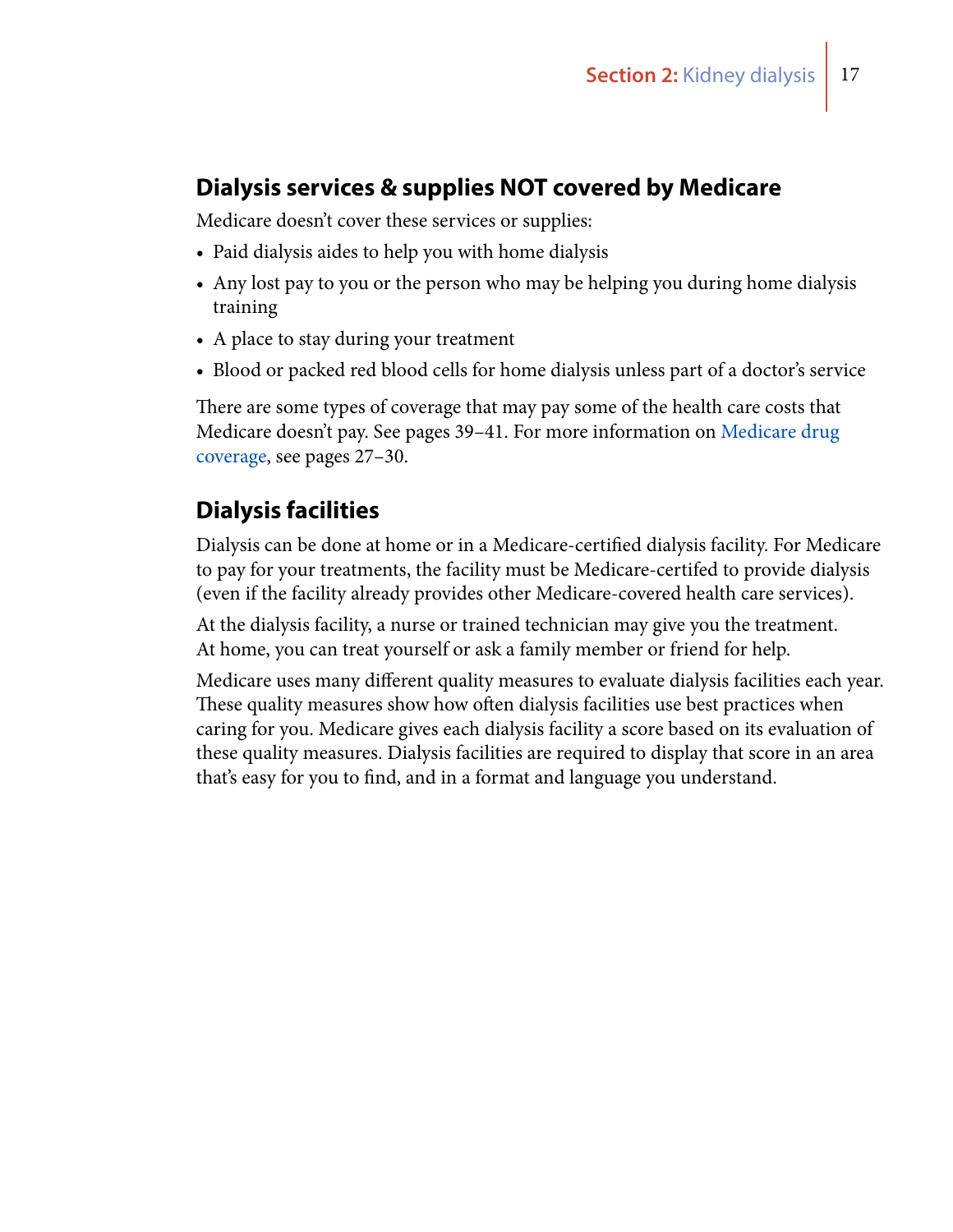#### Dialysis facilities (continued)

#### **How to find a facility**

In most cases, you'll get your dialysis treatments at the facility where your kidney doctor works. However, you have the right to choose to get your treatments from another facility at any time, but this could mean changing doctors.

You can visit [Medicare.gov/care-compare](http://Medicare.gov/care-compare) to find a dialysis facility that's close to you, or call your local ESRD Network ([see page 44](#page-43-0)).

[Medicare.gov/care-compare](http://Medicare.gov/care-compare) has detailed information about Medicare-certified dialysis facilities (also known as dialysis centers). You can compare dialysis facilities based on their star ratings, as well as the services and quality of care they provide. It also has other resources for patients and family members who want to learn more about chronic kidney disease and dialysis.

You can find and compare this information about dialysis facilities:

- Addresses
- Phone numbers
- Maps and directions
- What kind of dialysis services the facilities offer
- Quality of patient care information
- Patient experience of care survey results

If you don't have a computer, your local library or senior center may be able to help you look at this information. You can also contact your local State Health Insurance Assistance Program (SHIP) [\(see page 45\)](#page-44-0), or call 1-800-MEDICARE (1-800-633-4227) to get help comparing dialysis facilities. TTY users can call 1-877-486-2048.

If you have a problem finding a dialysis facility that's willing to take you as a patient, you have the right to file a complaint (grievance). [See pages 37–38](#page-36-0) for more information.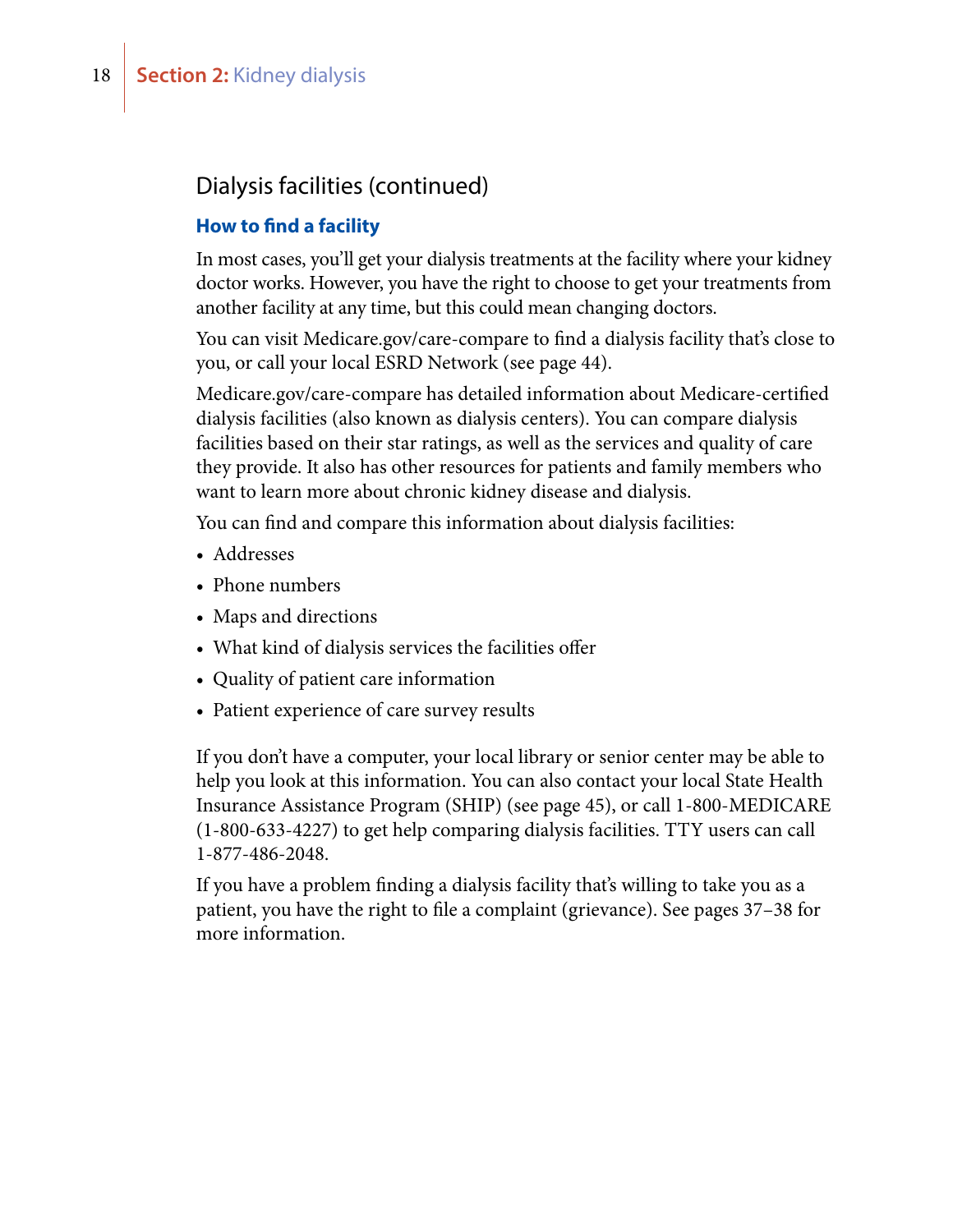#### **Transportation to dialysis facilities**

[Original Medicare](#page-48-0) **only** covers ambulance services to and from your home to the nearest dialysis facility, if other forms of transportation could endanger your health.

For non-emergency, scheduled, repetitive ambulance services, the ambulance [supplier](#page-48-3) must get a written order from your doctor before you get the ambulance service. The doctor's written order must certify that ambulance transportation is [medically necessary](#page-47-3) and must be dated no earlier than 60 days before you get the ambulance service.

If you're in a [Medicare Advantage Plan](#page-47-1), the plan may cover some nonambulance transportation to dialysis facilities and doctors. Read your plan materials, or call the plan for more information.

For more information about ambulance coverage, visit [Medicare.gov/coverage/](http://Medicare.gov/coverage/ambulance-services) [ambulance-services](http://Medicare.gov/coverage/ambulance-services). You can also call 1-800-MEDICARE (1-800-633-4227). TTY users can call 1-877-486-2048.

If you need help with non-ambulance transportation, talk to the social worker at your dialysis facility to find out your options.

#### **Dialysis in a hospital**

If you're admitted to a hospital and get dialysis, Medicare Part A will cover your treatments as part of the cost of your covered inpatient hospital stay. [See page 33](#page-32-0) for information about inpatient and outpatient costs for dialysis.

#### **Home dialysis**

Medicare Part B covers training for home dialysis, but only by a facility certified for dialysis training. You may qualify for training if you think you'll benefit from home dialysis treatments, and your doctor approves. Training sessions occur at the same time you get dialysis treatment and are limited to a maximum number of sessions.

Your dialysis facility is responsible for providing all of your home dialysis related items and services, including equipment and supplies, that are medically necessary and reasonable.

Your dialysis facility must provide these items and services directly, or through an arrangement with another provider.

Medicare makes a single payment per dialysis treatment to the dialysis facility for all dialysis-related services, including equipment and supplies. Dialysis facilities pay third-party [suppliers](#page-48-3) from this single payment amount.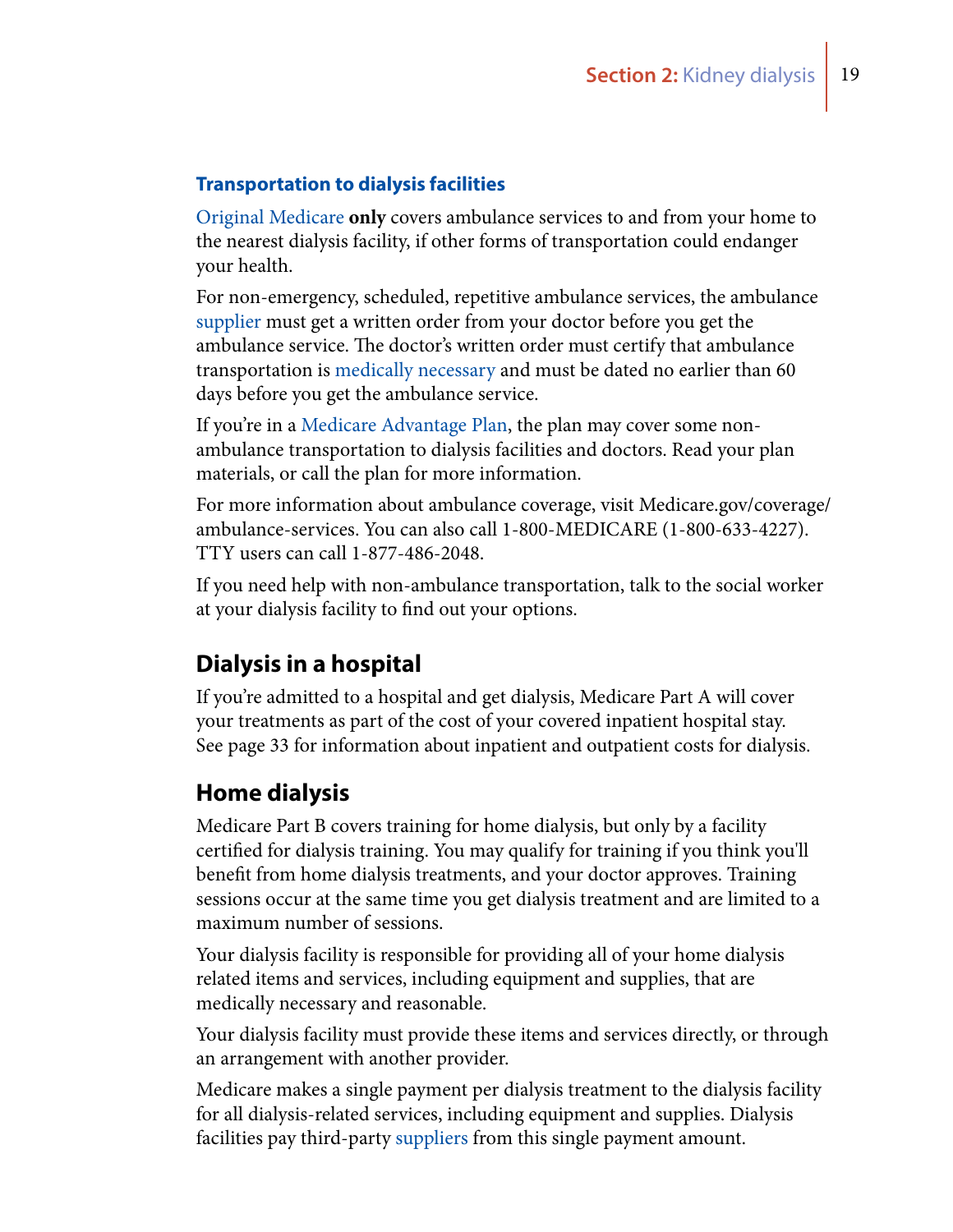#### <span id="page-19-0"></span>Home dialysis (continued)

#### **Monthly doctor visits for home dialysis**

You may be able to get a monthly visit from your health care provider (or certain non-doctors, like physician assistants and nurse practitioners) to help you manage your care.

This benefit includes a face-to-face visit between you and your health care provider once a month. You can also choose to get some of your monthly visits via telehealth. These visits allow you and your doctor to review your lab work, discuss your care and the effectiveness of your dialysis, check for complications, and gives you a chance to ask questions about your home dialysis treatment. To learn more about telehealth, visit [Medicare.gov/](https://www.medicare.gov/coverage/telehealth) [coverage/telehealth](https://www.medicare.gov/coverage/telehealth).

#### **Dialysis when you travel**

You can still travel within the U.S. if you need dialysis. There are about 6,000 dialysis facilities around the country. Your facility can help you plan your treatment along the route of your trip before you travel.

While you're traveling, you may need to pay your [copayment](#page-46-2) when you get your dialysis. Check with the social worker at your dialysis facility to learn more.

Your dialysis facility will help you by checking to see if the facilities on your route:

- Are Medicare-certified to give dialysis
- Have the space and time to give care when you need it
- Have enough information about you to give you the right treatment

In general, Medicare will only pay for hospital or medical care that you get in the U.S.

**Note:** If you get your dialysis services from a [Medicare Advantage Plan](#page-47-1), your plan may be able to help you arrange to get dialysis while you travel. Contact your plan for more information.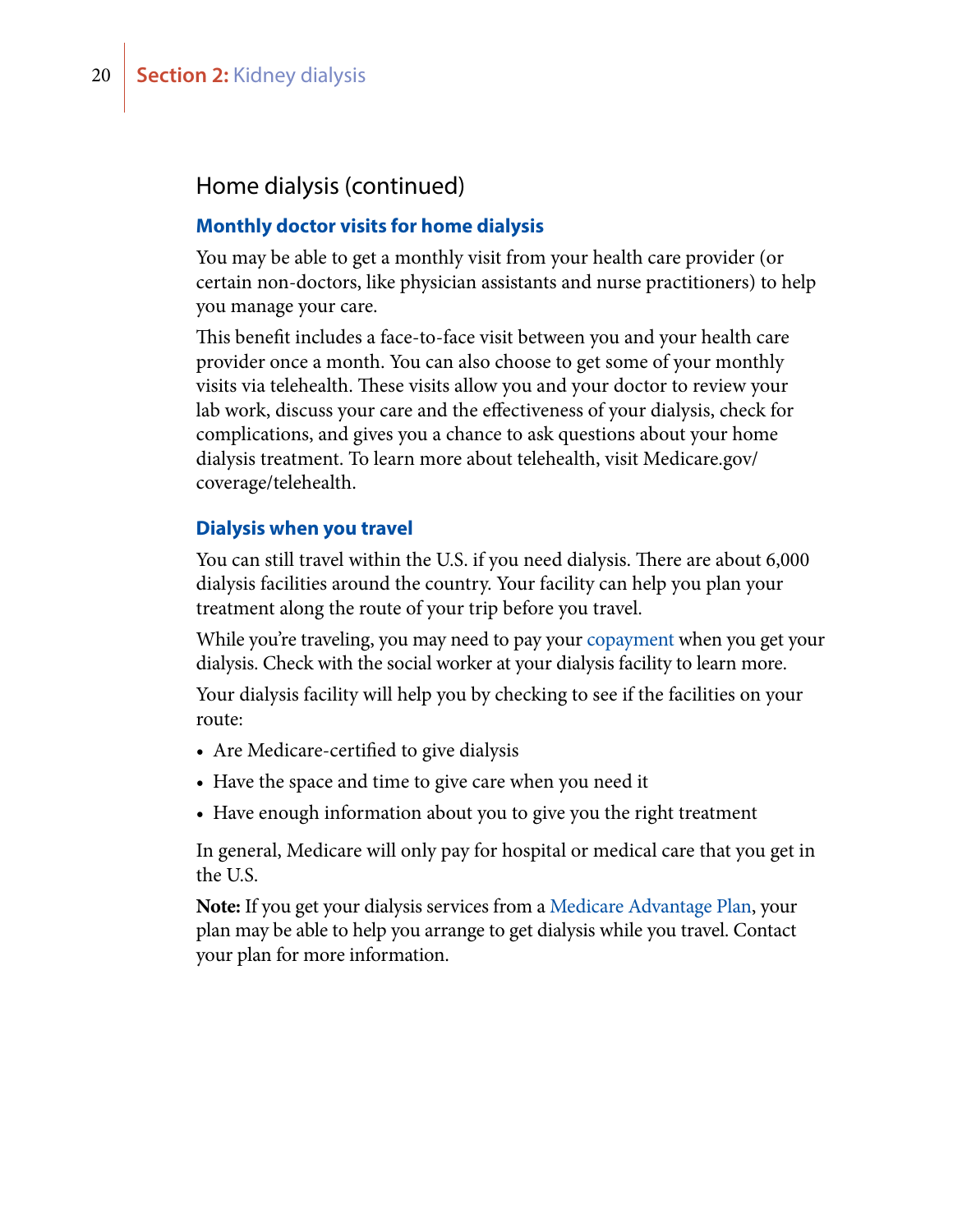#### **Knowing how well your dialysis is working**

With the right type and amount of dialysis, you'll probably feel better and less tired, have a better appetite, less nausea, have fewer hospital stays, and live longer.

You can tell how well the dialysis is working with blood tests that keep track of your URR or Kt/V (pronounced "kay tee over vee") number. These numbers tell your doctor or nurse how well dialysis is removing wastes from your body. Your doctor or nurse usually keeps track of one or both of these numbers, depending on which test your dialysis facility uses.

A URR of 65% and a Kt/V of 1.2 are the minimum numbers for adequate dialysis. Your health care provider or dialysis center may set a higher dialysis goal for your health and to make you feel better. Talk to your health care provider about your number.

Even if you feel fine, you should still check how well your dialysis is working. For a short period of time, you may feel okay without adequate dialysis. However, over time, not getting adequate dialysis can make you feel weak and tired, which can lead to a higher risk of infection, prolonged bleeding, and shorten your life.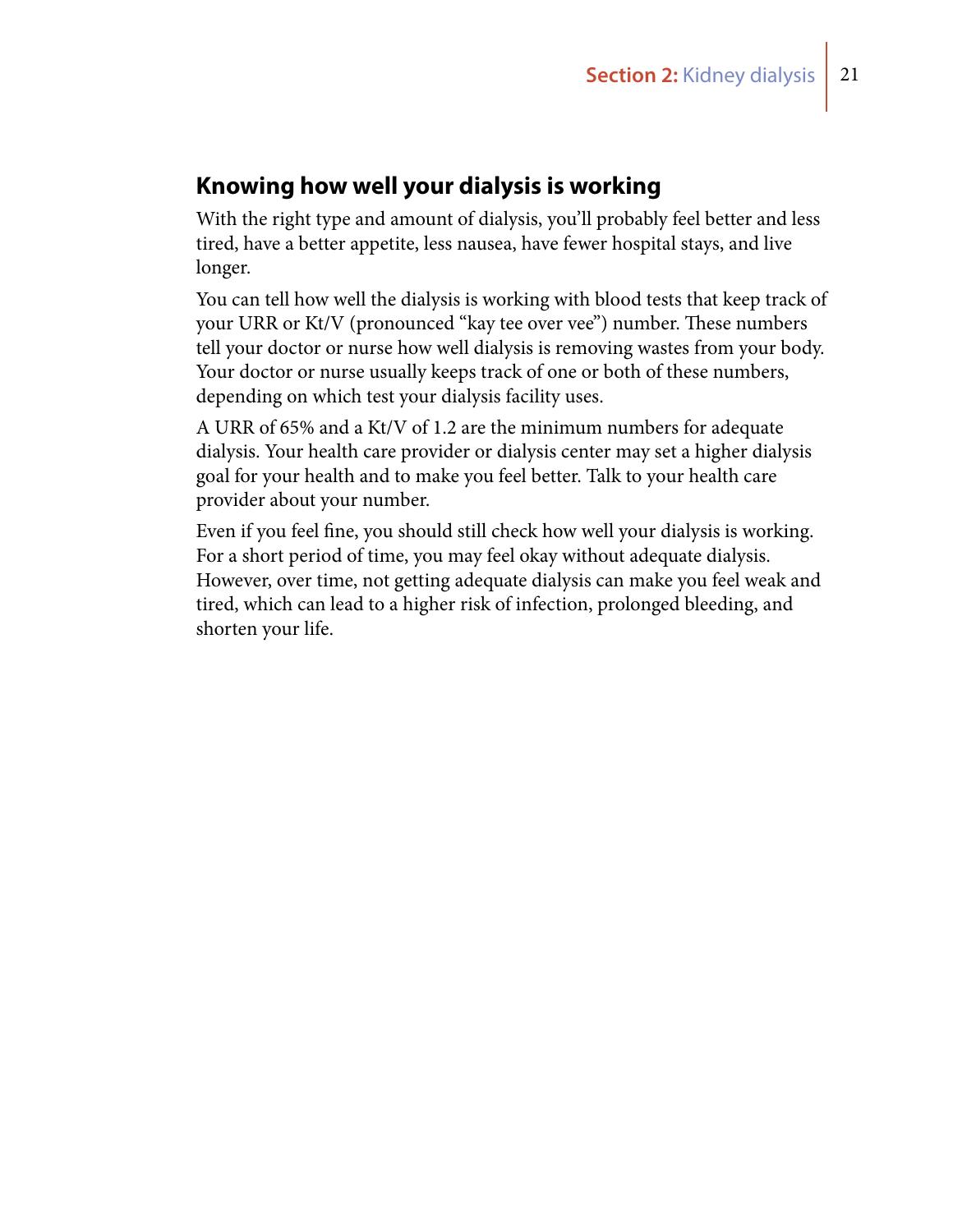#### Knowing how well your dialysis is working (continued)

#### **Here are some steps you can take to make adequate dialysis more likely:**

- Go to all of your scheduled treatments and arrive on time.
- Stay for the full treatment time.
- Follow your diet and fluid restrictions.
- Follow the advice of your dialysis staff on taking care of yourself.
- Check your URR or Kt/V adequacy number each month.
- Talk to your doctor about which hemodialysis vascular access is best for you. (Your vascular access uses your blood vessels and is created by a surgeon to use for cleaning your blood during dialysis.) During dialysis, your blood is removed and returned through your vascular access.
- Learn how to take care of your vascular access.

To learn more about how well your dialysis is working, talk with your doctor or other health team members at your dialysis facility. If you have a problem with the care that you're getting for your kidney disease, you have the right to file a complaint. See "Filing a complaint (grievance)" on [pages 37–38](#page-36-0) for more information.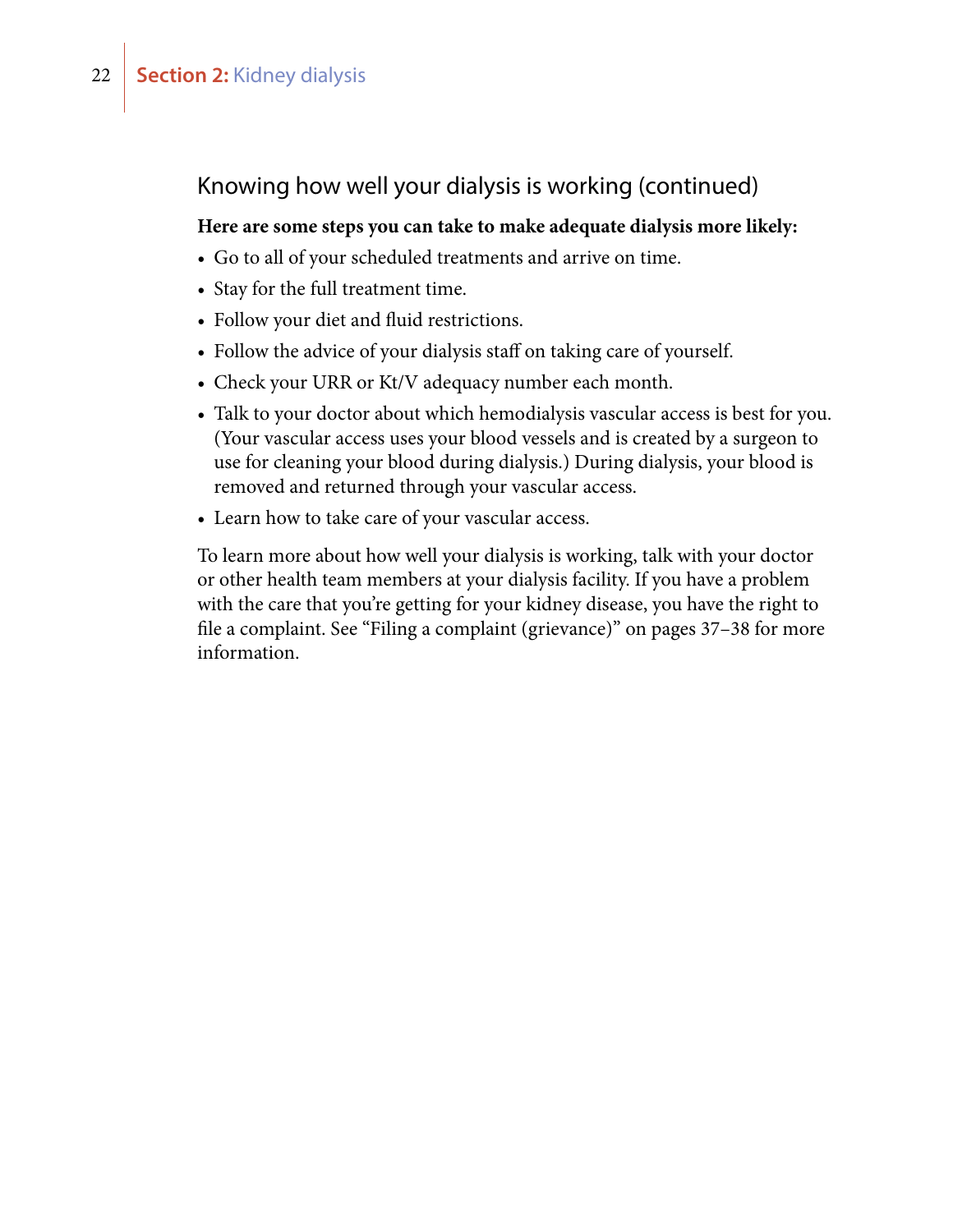#### <span id="page-22-0"></span>SECTION SECTION

#### **Kidney transplants**



A kidney transplant is a type of surgery that puts someone else's healthy kidney into your body. This donated kidney does the work that your own kidneys can no longer do. You may get a kidney from someone who has recently died, or from someone who's still living, like a family member. The blood and tissue of the person who gives you the kidney must be tested to see how well they match yours so that your body won't reject the new kidney.

Medicare will cover your kidney transplant only if it's done in a hospital that's Medicare-certified to do kidney transplants.

If you have a problem with the care that you're getting for your transplant or with getting a referral for a transplant work-up, you have the right to file a complaint (grievance). [See "Filing a complaint \(grievance\)" on](#page-36-0)  [pages 37–38](#page-36-0) for more information.

[Words in blue](#page-46-0) [are defined on](#page-46-0)  [pages 47–49.](#page-46-0)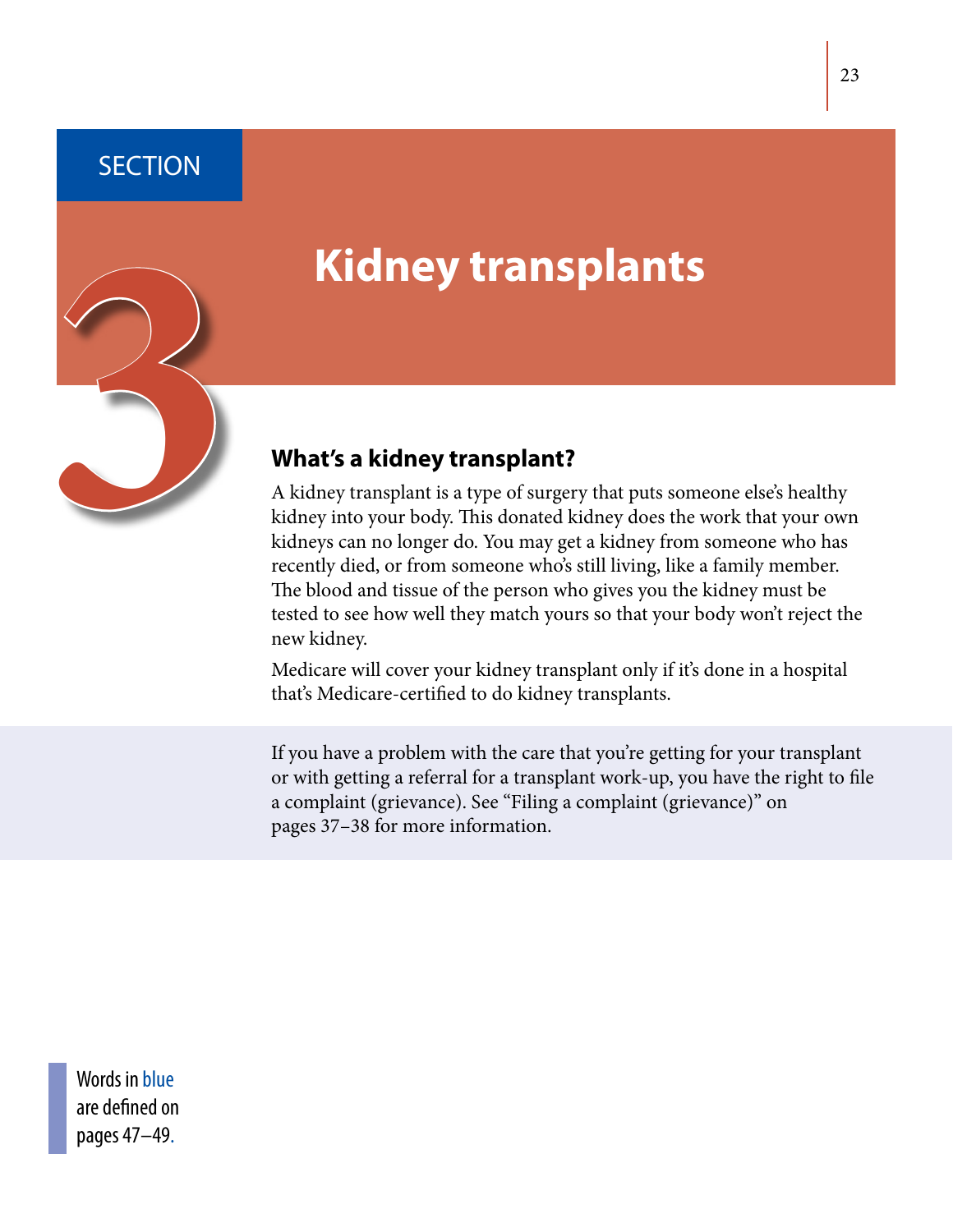#### **Kidney transplant services covered by Medicare**

| <b>Service or supply</b>                                                                                                                                      | <b>Medicare</b><br><b>Part A</b> | <b>Medicare</b><br><b>Part B</b> |
|---------------------------------------------------------------------------------------------------------------------------------------------------------------|----------------------------------|----------------------------------|
| Inpatient services in a Medicare-certified hospital.                                                                                                          | $\checkmark$                     |                                  |
| Kidney registry fee.                                                                                                                                          |                                  |                                  |
| Laboratory and other tests to evaluate your medical<br>condition and the condition of potential kidney<br>donors.*                                            |                                  |                                  |
| The costs of finding the proper kidney for your<br>transplant surgery (if there's no kidney donor).                                                           |                                  |                                  |
| The full cost of care for your kidney donor (including<br>care before, during, and after the surgery).                                                        |                                  |                                  |
| Any additional inpatient hospital care for your<br>donor in case of problems due to the surgery.                                                              |                                  |                                  |
| Doctors' services for kidney transplant surgery<br>(including care before, during, and after the surgery).                                                    |                                  |                                  |
| Doctors' services for your kidney donor during their<br>hospital stay.                                                                                        |                                  |                                  |
| <b>Transplant drugs</b> (also called immunosuppressive<br>drugs) for a limited time after you leave the hospital,<br>following a transplant. See pages 25–30. |                                  |                                  |
| Blood (whole or units of packed red blood cells, blood<br>components, and the cost of processing and giving you<br>blood). See page 36.                       |                                  |                                  |

To find out what you pay for these services, [see pages 34–35](#page-33-0).

\*Medicare covers these services whether they're done by the Medicare-certified hospital where you'll get your transplant, or by another hospital that participates in Medicare.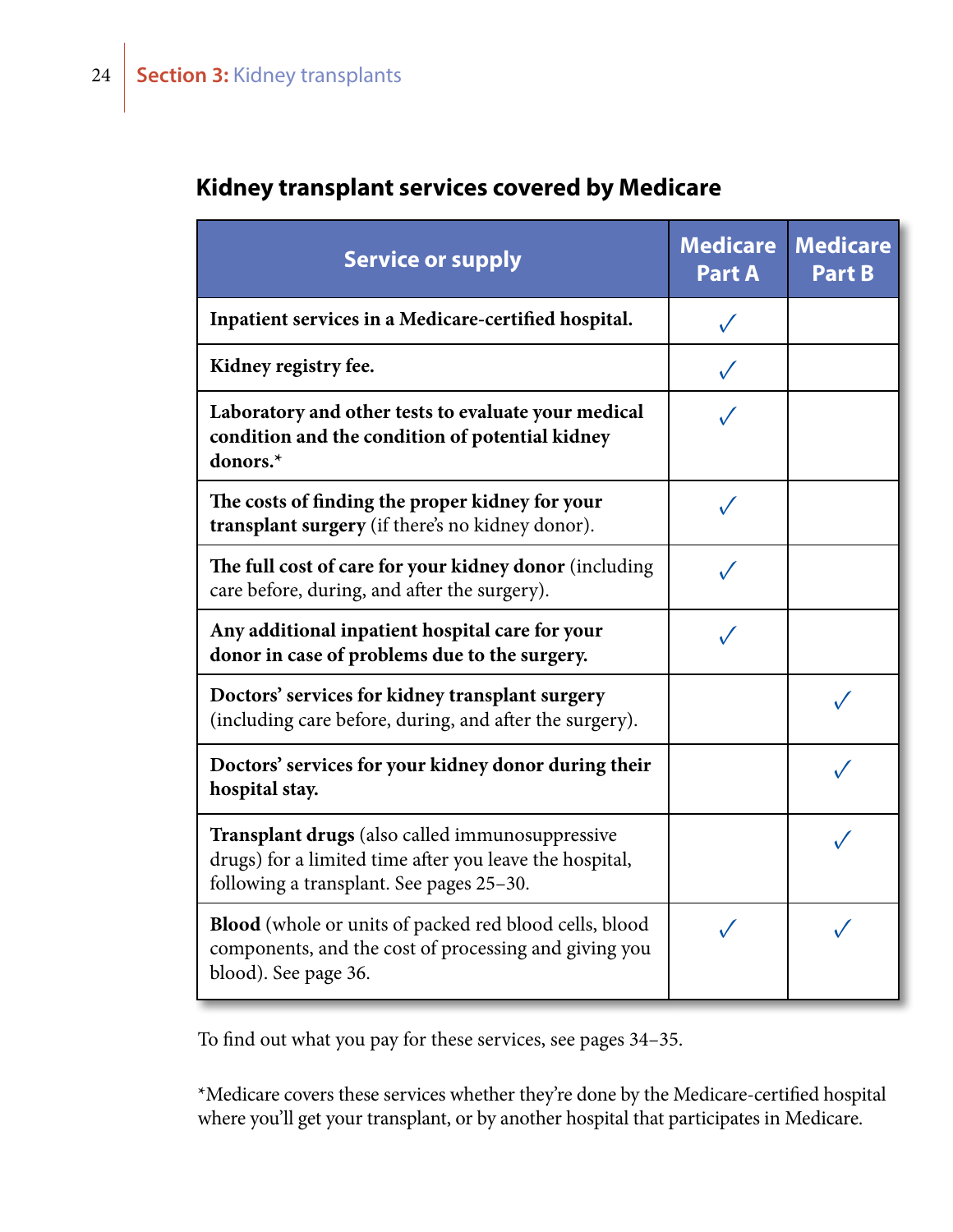#### <span id="page-24-0"></span>**ESRD & pancreas transplants**

If you have End-Stage Renal Disease (ESRD) and need a pancreas transplant, Medicare covers the transplant if it's done at the same time you get a kidney transplant or it's done after a kidney transplant.

**Note:** In some rare cases, Medicare may cover a pancreas transplant, even if you don't need a kidney transplant.

If you're entitled to Medicare only because of permanent kidney failure, and you have the pancreas transplant after the kidney transplant, Medicare will only pay for your immunosuppressive drug therapy for 36 months after the month of the kidney transplant. This is because your Medicare coverage will end 36 months after a successful kidney transplant if you only have Medicare due to permanent kidney failure.

If you were already eligible for Medicare because of age or disability before you got ESRD, or if you became eligible for Medicare because of age or disability after getting a transplant, Medicare will continue to pay for your transplant drugs with no time limit.

#### **Transplant drugs (also called immunosuppressive drugs)**

#### **What are transplant drugs?**

Transplant drugs are immunosuppressive drugs used to reduce the risk of your body rejecting your new kidney after your transplant. You'll need to take these drugs for the rest of your life.

If you're only eligible for Medicare because of ESRD (you aren't 65 or older or have a disability), Medicare Part B will only cover your transplant drugs if both of these conditions are met:

- You already had Medicare Part A at the time of your transplant.
- You had transplant surgery at a Medicare-certified facility.

Part B will only cover your transplant drugs after you're enrolled in Part B. There won't be any retroactive coverage [\(see page 9](#page-8-0) for more information on retroactive coverage).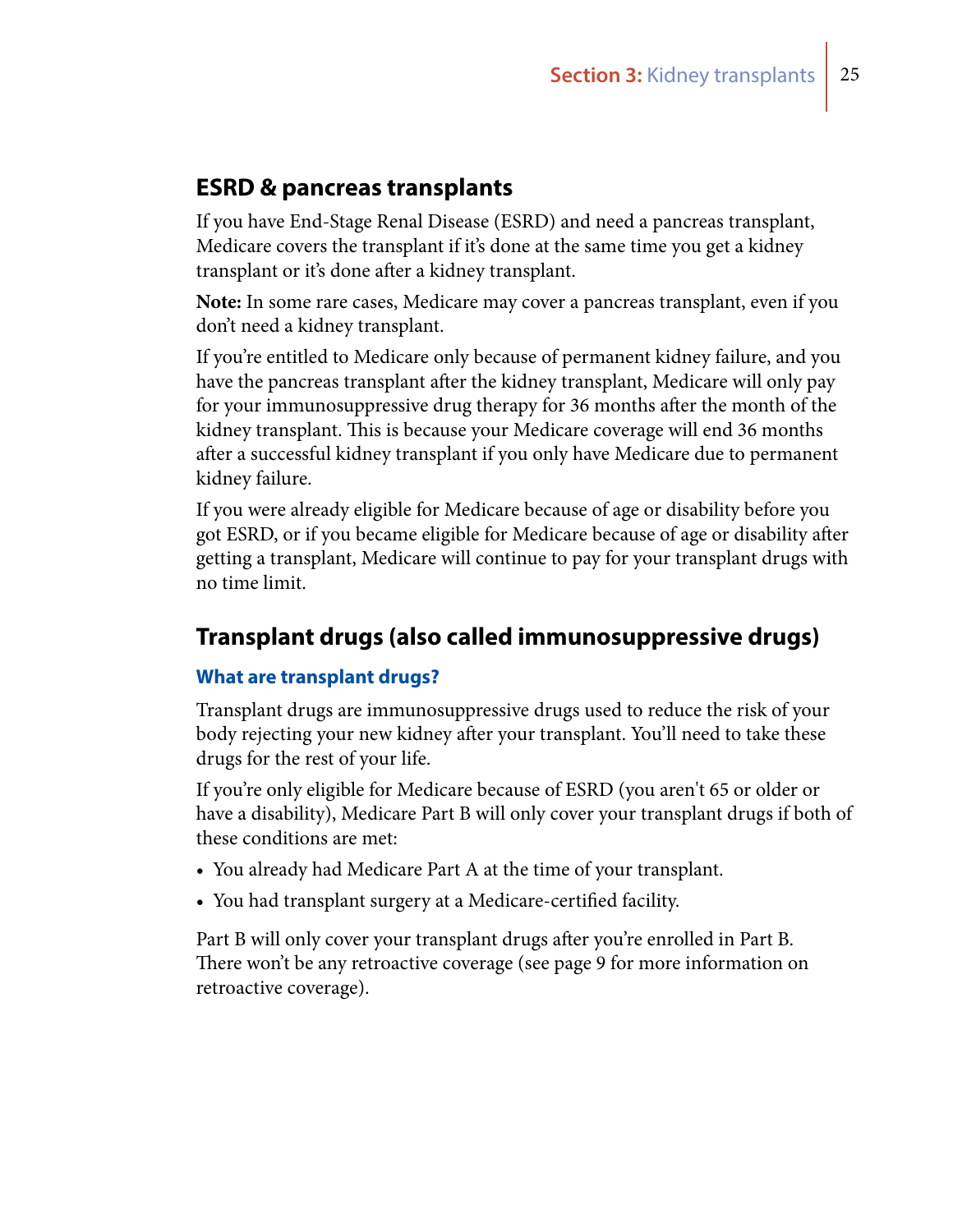#### Transplant drugs (also called immunosuppressive drugs) (continued)

#### **What if I stop taking my transplant drugs?**

If you stop taking your transplant drugs, your body may reject your new kidney, and the kidney could stop working. Talk to your doctor before you stop taking your transplant drugs.

#### **How long will Medicare pay for transplant drugs?**

If you're eligible for Medicare only because of permanent kidney failure, **your Medicare coverage will end 36 months after the month of the transplant**.

Medicare will continue to pay for your transplant drugs **with no time limit if one of these conditions applies**:

- You were already eligible for Medicare because of age or disability before you got ESRD.
- You became eligible for Medicare because of age or disability after getting a transplant (in a Medicare-certified facility) that Medicare paid for, or you had private insurance that paid primary to your Medicare Part A coverage.

If you're entitled to Medicare only because of permanent kidney failure, your Medicare coverage will end when your 36-month period is over.

#### **What if I can't pay for the transplant drugs?**

If you're worried about paying for your transplant drugs after your Medicare coverage ends, talk to your doctor, nurse, or social worker. There may be other ways to help you pay for these drugs. [See pages 39–41](#page-38-0) to learn more about other health coverage options.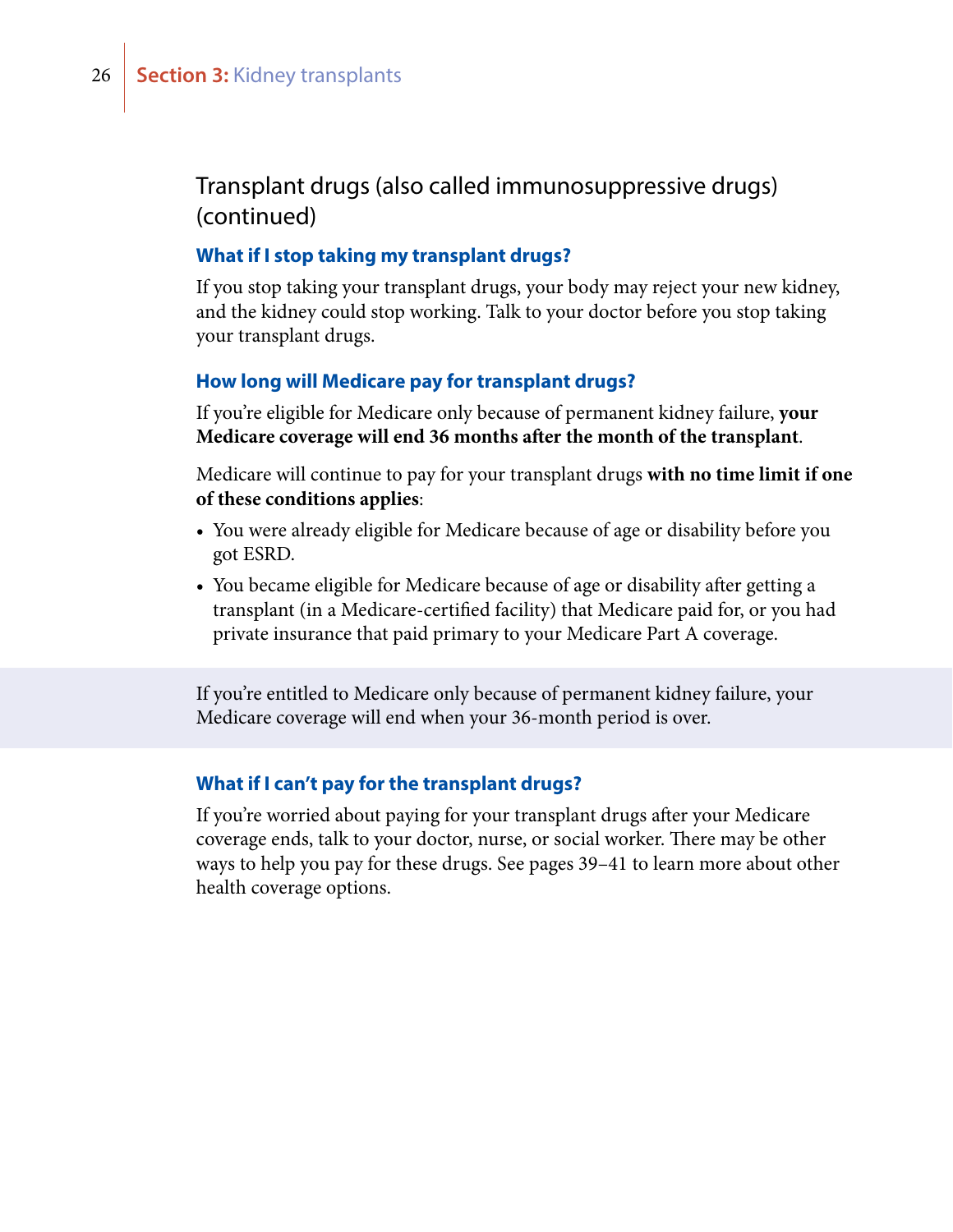#### <span id="page-26-0"></span>**SECTION**

# **Medicare drug**



Medicare Part B covers transplant drugs after a covered transplant [\(see](#page-24-0)  [pages 25–26\)](#page-24-0) and most of the drugs you get for dialysis [\(see](#page-15-0)  [page 16\).](#page-15-0) However, Part B doesn't cover drugs for other health conditions you may have, like high blood pressure. Medicare Part D offers drug coverage to help you with the costs of your drugs that Part B doesn't cover.

[Medicare drug coverage](#page-48-4) won't cover drugs you can get under Part B, like immunosuppressive drug therapy under the conditions discussed [on pages 31–32.](#page-30-0) However, if you don't meet the conditions [on](#page-30-0)  [pages 31–32](#page-30-0), you may be able to get coverage of your immunosuppressive drug therapy by joining a Medicare drug plan.

Private companies approved by Medicare offer drug coverage. There are 2 ways to get Medicare drug coverage:

- 1. Medicare drug plans that add coverage to [Original Medicare](#page-48-0) or certain types of [Medicare health plans.](#page-48-1)
- 2. [Medicare Advantage Plans](#page-47-1) with drug coverage. If you have End-Stage Renal Disease (ESRD), you can enroll in a Medicare Advantage Plan during Open Enrollment (October 15–December 7) for coverage starting January 1. If you join a Medicare Advantage Plan with drug coverage, you'll get your drug coverage through your plan, and you can't enroll in a separate Medicare drug plan. Visit [Medicare.gov](http://Medicare.gov) for more information.

[Words in blue](#page-46-0) [are defined on](#page-46-0)  [pages 47–49.](#page-46-0)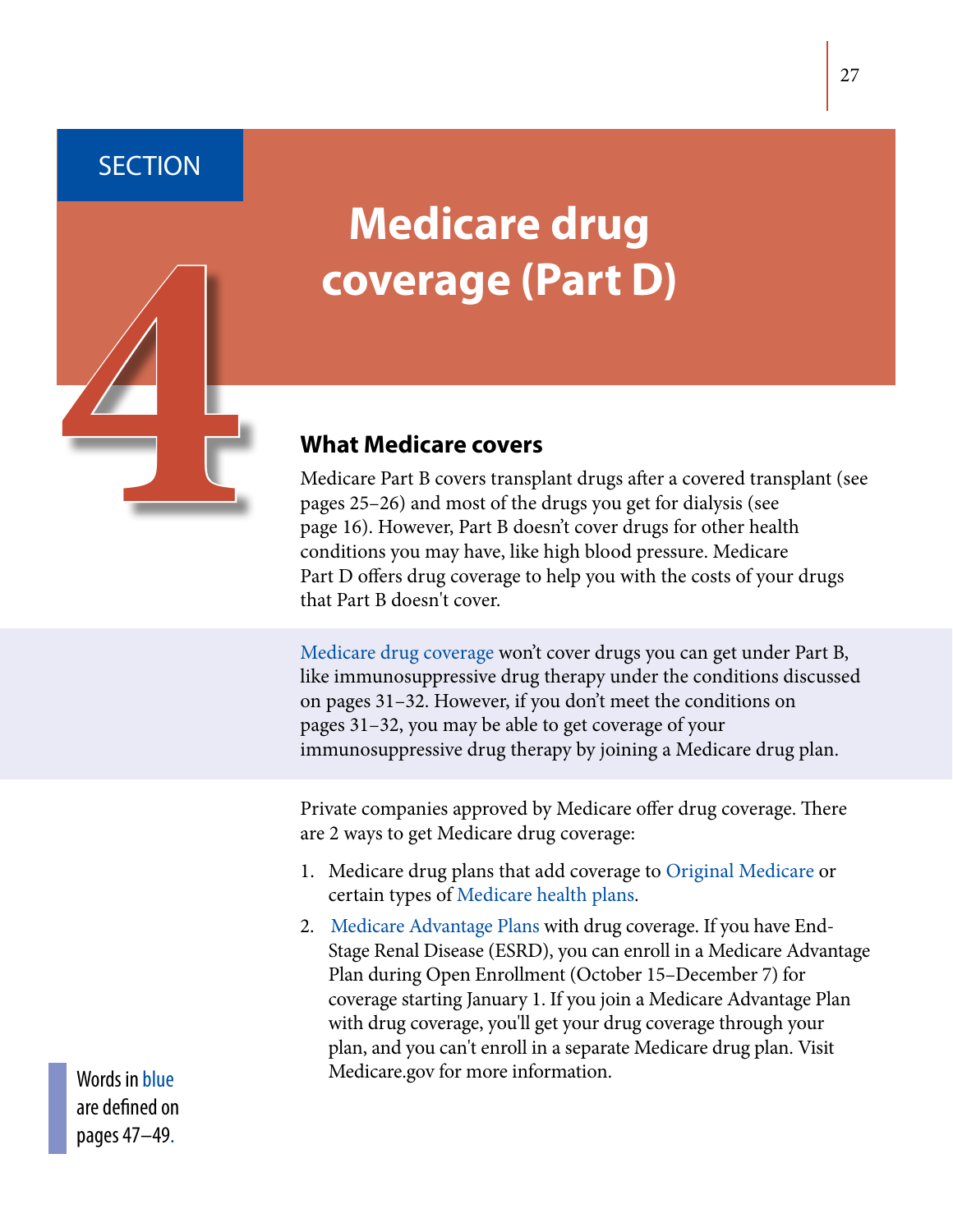#### What Medicare covers (continued)

Most drug plans charge a monthly fee that varies by plan. You pay this in addition to the Part B [premium.](#page-48-2) If you're in a Medicare Advantage Plan with drug coverage, the monthly premium may include an amount for drug coverage. Your costs will vary depending on which drugs you use and which drug plan you choose.

#### **Extra Help**

Extra Help is a program that helps people with limited income and resources pay Medicare drug costs.

You can get Extra Help paying drug costs if you meet specific income and resource limits. Resources include things like your savings and stocks, but not your home or car. If you qualify, you'll get help paying for your Medicare drug plan's monthly premium, yearly [deductible,](#page-47-2) and prescription [copayments](#page-46-2) or [coinsurance.](#page-46-1)

To qualify for Extra Help, your yearly income in 2021 must be below \$19,320 (\$26,130 for a married couple), and your resources must be below \$14,790 (\$29,520 for a married couple). These amounts may change in 2022.

If you live in Alaska or Hawaii, or pay more than half of the living expenses of dependent family members, your income limits are higher. Resources don't include your home, one car, household items, burial plot, up to \$1,500 for burial expenses (per person), or life insurance policies.

**Note:** If you live in Puerto Rico, the Virgin Islands, Guam, the Northern Mariana Islands, or American Samoa, you may be able to get help with your drug coverage costs. This help isn't the same as the Extra Help described here. Visit [Medicare.gov/talk-to-someone](http://Medicare.gov/talk-to-someone) to get the contact information for your Medicaid office.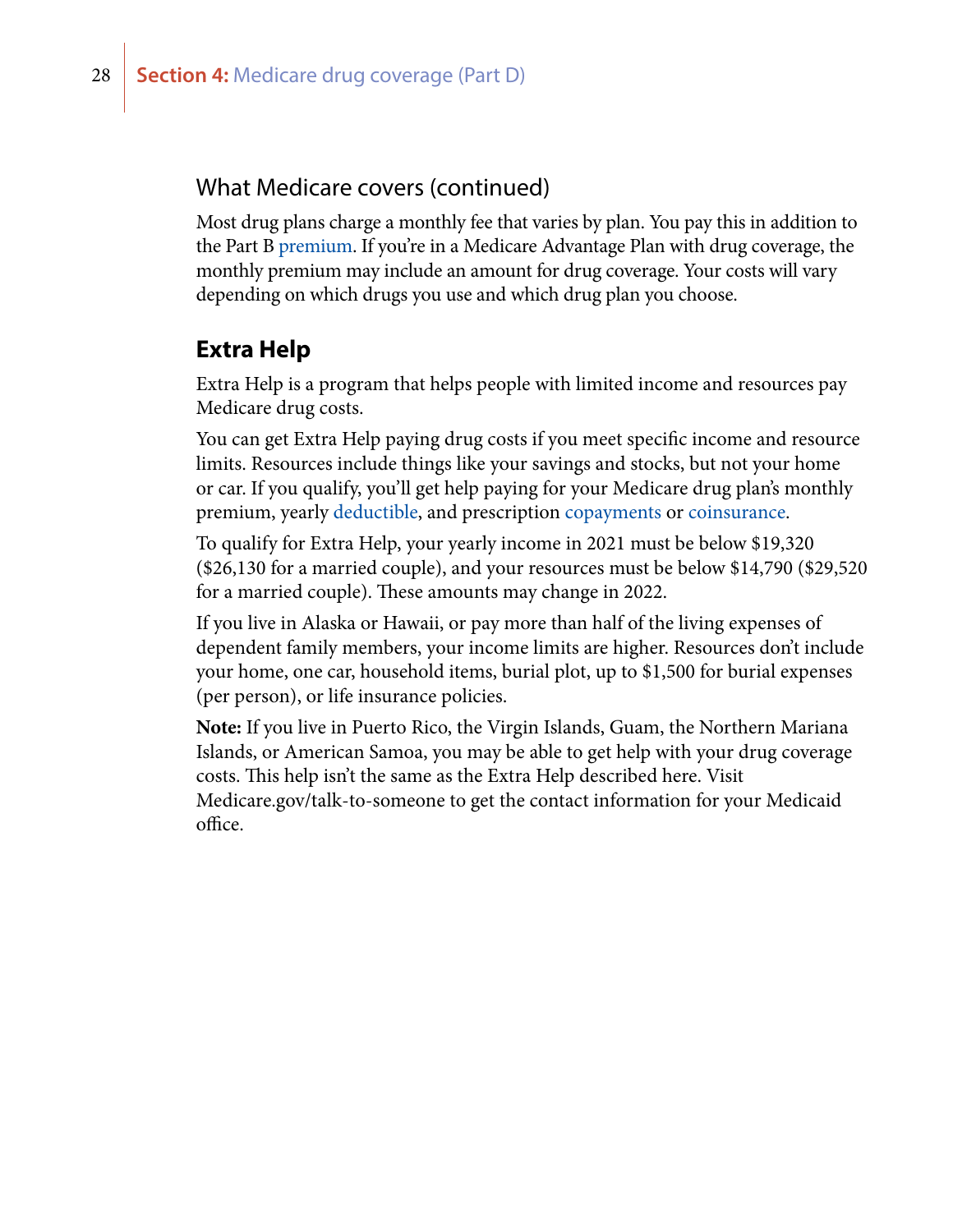#### Extra Help (continued)

#### **How can I apply?**

Some people with Medicare automatically qualify for Extra Help and will get a letter from Medicare. Others will need to apply.

If you don't get a letter stating that you automatically qualify, visit [secure.ssa.gov/i1020/start](https://secure.ssa.gov/i1020/start) or call Social Security at 1-800-772-1213 to apply. TTY users can call 1-800-325-0778. After you apply, you'll get a letter in the mail letting you know if you qualify and what to do next. Even if you don't qualify for Extra Help, you may want to consider joining a Medicare drug plan.

If you qualify for Extra Help, and don't join a Medicare drug plan, Medicare will enroll you in a plan. You can "opt out" of being automatically enrolled. Medicare will send you a letter letting you know what plan it will enroll you in and when your coverage begins. Check to see if the plan you're being enrolled in covers the drugs you use, and if you can go to the pharmacies you want. If not, you can change plans.

#### **When can I join?**

If you become eligible for Medicare based on ESRD, your first chance to join a Medicare drug plan will be during the 7-month period that begins 3 months before the month you're eligible for Medicare and ends 3 months after the first month you're eligible for Medicare (called your Initial Enrollment Period).

Your Medicare drug coverage will start the same time your Medicare coverage begins, or the first month after you make your request, whichever is later. [See pages 10–11](#page-9-0).

If you don't join when you're first eligible, you can join between October 15–December 7 each year. Your coverage will begin on January 1 of the next year. If you join after your Initial Enrollment Period is over, and there was a period of 63 continuous days or more during which you didn't have [creditable](#page-46-3)  [prescription drug coverage,](#page-46-3) you may have to pay a late enrollment [penalty](#page-48-5) (which is added to your monthly [premium](#page-48-2)).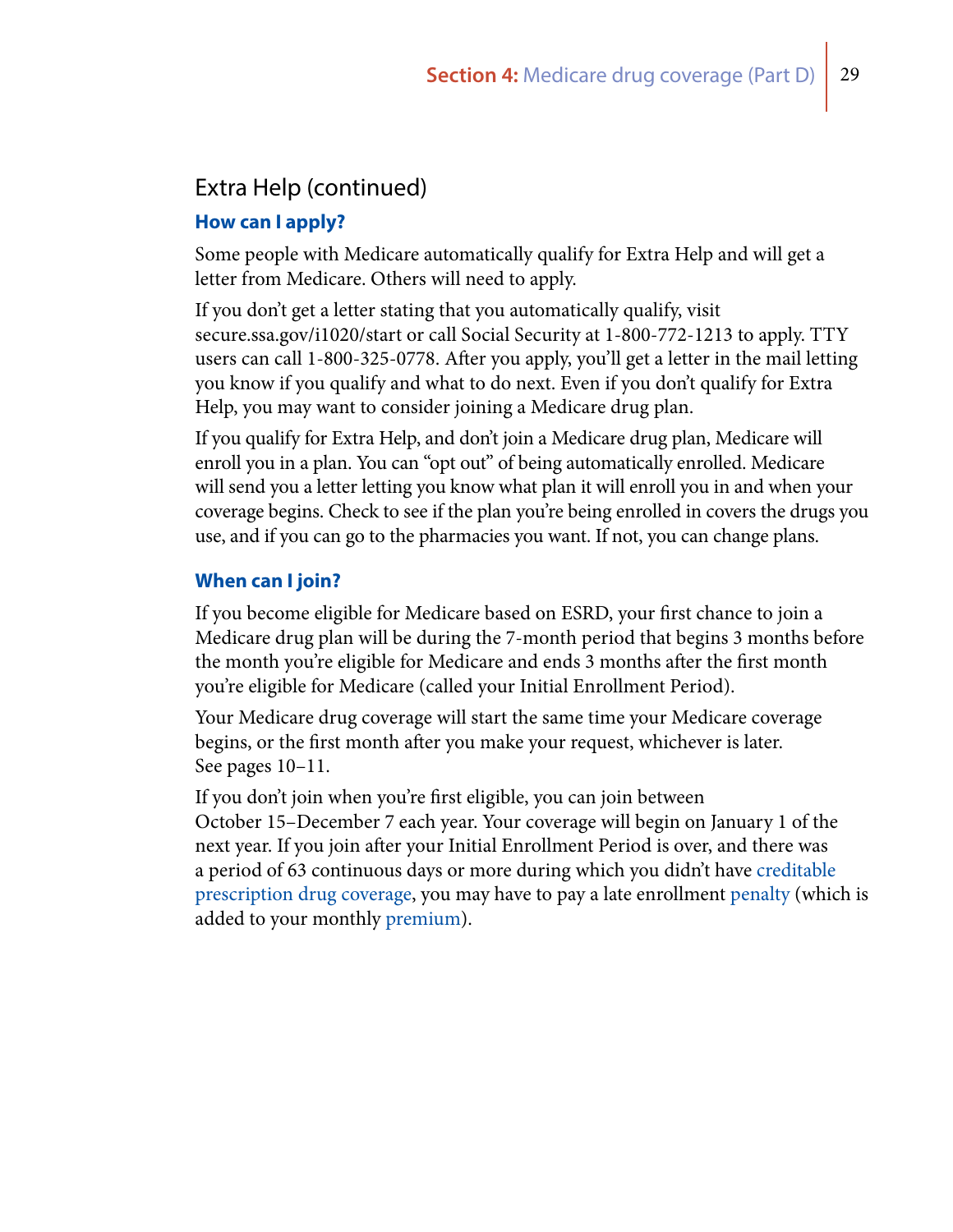#### **When can I join? (continued)**

This amount increases the longer you go without creditable coverage. You'll have to pay this [penalty](#page-48-5) as long as you have Medicare dru[g coverage](#page-48-4). However, if you get Extra Help, you don't have to pay a late enrollment penalty.

Visit [Medicare.gov/drug-coverage-part-d](http://Medicare.gov/drug-coverage-part-d) for more information about Medicare drug coverage. You can also contact your local State Health Insurance Assistance Program (SHIP). [See page 45](#page-44-0).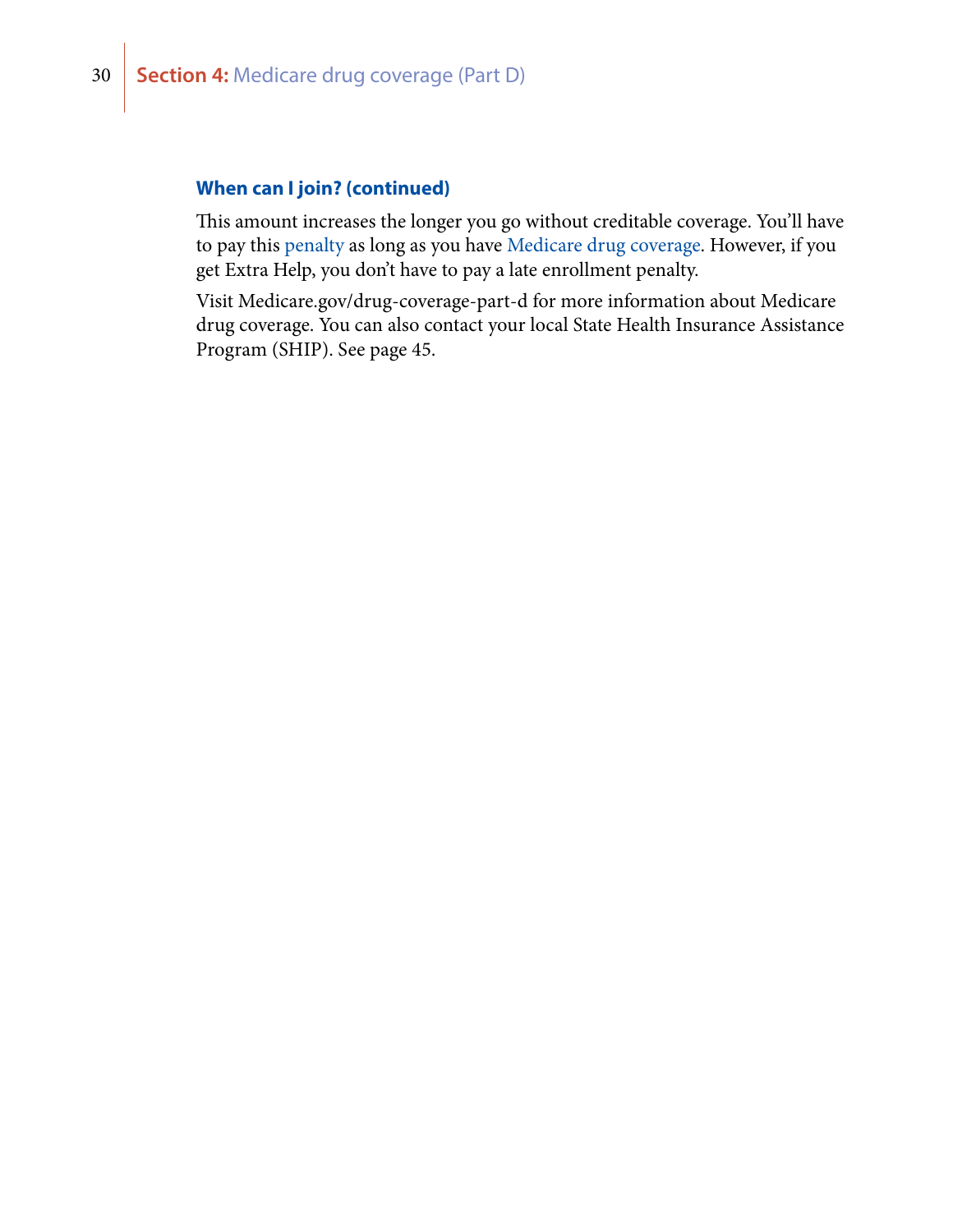#### <span id="page-30-0"></span>**SECTION**



#### **What Medicare costs**

#### **Medicare Part A (Hospital Insurance) costs**

Most people don't pay a monthly [premium](#page-48-2) for Part A because they (or a spouse) paid Medicare taxes while they were working.

#### **Medicare Part B (Medical Insurance) costs**

Most people must pay a monthly premium for Part B. The standard Part B premium for 2022 is \$170.10 per month, although it may be higher based on your income. Premium rates can change yearly.

**You need Part B to get the full benefits, including regular dialysis, available for people with End-Stage Renal Disease (ESRD), and you must pay the premium to get Part B**. For more information about the Part B premium, visit [socialsecurity.gov](https://www.ssa.gov/), or call Social Security at 1-800-772-1213. TTY users can call 1-800-325-0778.

[Words in blue](#page-46-0) [are defined on](#page-46-0)  [pages 47–49.](#page-46-0)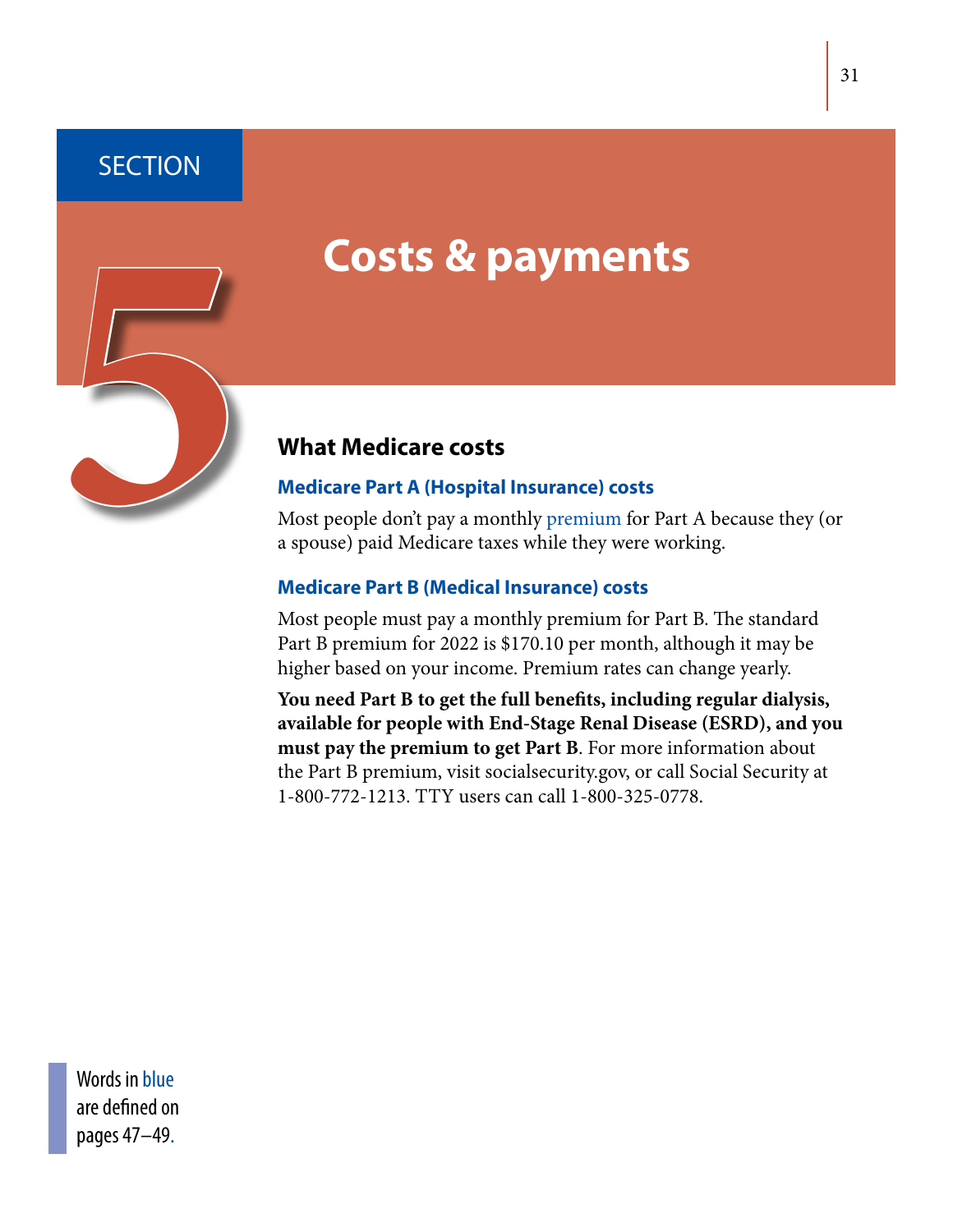#### **Paying for dialysis services**

Medicare pays your dialysis facility to give you these Part B-covered dialysis services and items:

- Direct nursing services including: registered nurses, licensed practical nurses, technicians, social workers, and dietitians
- All equipment and supplies used for renal dialysis in the facility, or in your home, that are reasonable and [medically necessary](#page-47-3)
- Injectable, intravenous (IV), and certain oral drugs that treat or manage conditions associated with ESRD (like anemia) or are used in the treatment of ESRD\*
- Laboratory tests
- Home dialysis training by a Medicare-certified home dialysis training facility (if you choose to get dialysis at home)
- Other items and services, like heart monitoring during your dialysis treatments, oxygen given (if needed) during your dialysis treatments (if you're in a dialysis facility), monitoring of your access site, and certain nutritional services

Your dialysis facility must provide these items and services directly, or through an arrangement with another provider.

[\\*Medicare drug coverage](#page-48-4) [c](#page-48-4)overs certain medications that are only available in an oral form. Talk with your doctor or health care team about the use of any drugs, including over-the-counter products.

#### **Important note for people taking Calcimimetics (Sensipar® or Parsabiv™):**

Medicare Part B covers calcimimetic medications under the ESRD payment system. Calcimimetic medications include the intravenous medication, Parsabiv, and the oral medication, Sensipar. Generic versions of Sensipar are available.

Your dialysis facility is responsible for giving you these medications. They can give them to you at their facility, or through a pharmacy they work with. You'll have a 20% [copayment](#page-46-2) for these medications. If you're in a [Medicare Advantage Plan,](#page-47-1) your costs may be different.

You'll need to work with your dialysis facility and your doctor to find out where you'll get these medications, and how much you'll pay.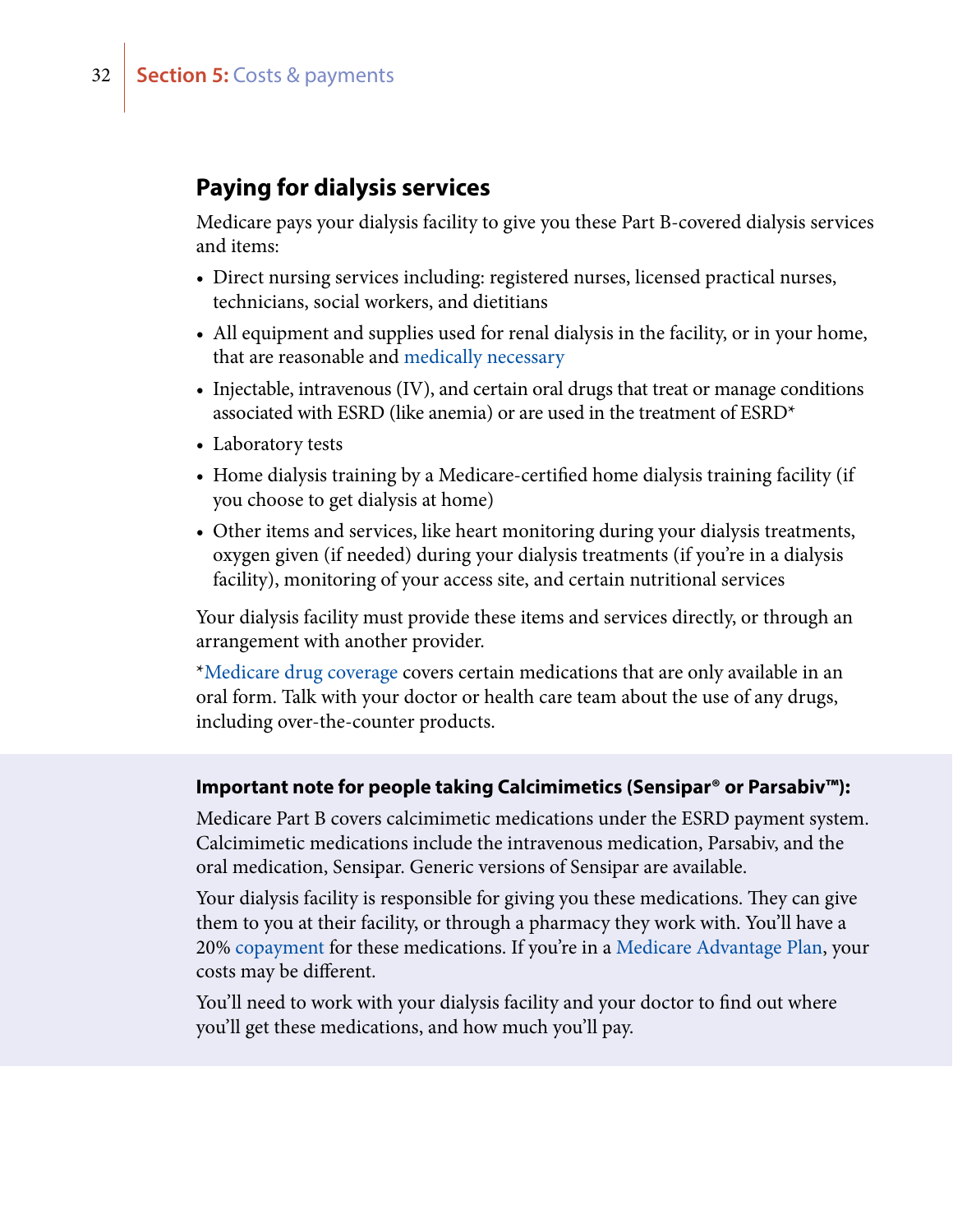#### <span id="page-32-0"></span>Paying for dialysis services (continued)

#### **What will I pay for dialysis services in a dialysis facility?**

If you have [Original Medicare](#page-48-0), after you pay the Part B yearly deductible, you'll continue to pay a 20% [coinsurance](#page-46-1) of the [Medicare-approved amount](#page-47-4) for all covered dialysis-related services. Medicare will pay the remaining 80%.

The dollar amount of your coinsurance may vary. If you're in a [Medicare](#page-47-1)  [Advantage Plan](#page-47-1) or have a Medicare Supplement Insurance (Medigap) policy ([see](#page-39-0)  [page 40\)](#page-39-0) that covers all or part of your 20% coinsurance, then your costs may be different. Read your plan materials or call your benefits administrator to get your cost information. You must also continue to pay your monthly Medicare Part B and Medicare drug coverage [premiums](#page-48-2) (if applicable).

**Note:** Your 20% coinsurance covers all of the services and items listed [on page 16](#page-15-0). Since the bundled payment system includes these services and items, you **can't** be billed separately for them. You also don't need to get the drugs that are included in the bundle from your Medicare drug plan (if you have one).

#### **What will I pay for dialysis in a hospital?**

If you're admitted to a hospital and get dialysis, Part A will cover your treatments as part of the cost of your covered inpatient hospital stay.

**• Inpatient doctors' services**

In Original Medicare, your kidney doctor bills separately for the Medicarecovered ESRD services you get as an inpatient. In this case, your kidney doctor's monthly payment will be based on the number of days you stay in the hospital.

**• Outpatient doctors' services**

Original Medicare pays most kidney doctors a monthly amount. After you pay the Part B yearly [deductible](#page-47-2) (\$233.00 in 2022) Medicare pays 80% of the monthly amount. You pay the remaining 20% coinsurance. In some cases, your doctor may be paid per day if you get services for less than one month.

**Example:** Let's say the monthly amount that Medicare pays your doctor for each dialysis patient is \$125. After you pay the Part B yearly deductible, here are the costs:

- Medicare pays 80% of the \$125 (or \$100).
- You pay the remaining 20% coinsurance (or \$25).

Remember, what you pay may be different than what's shown in this example.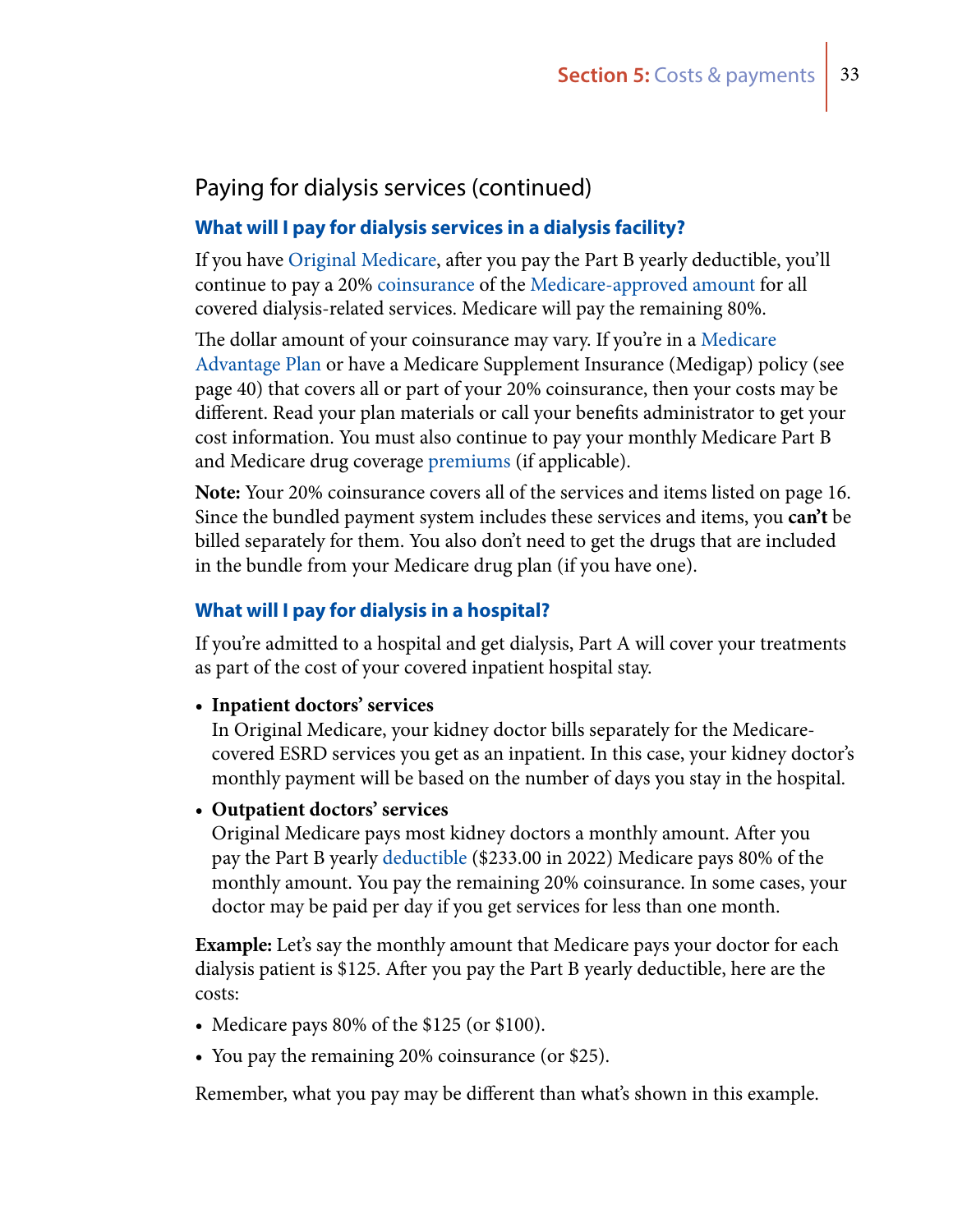#### <span id="page-33-0"></span>**What will I pay for home dialysis training services?**

[Original Medicare](#page-48-0) pays your kidney doctor a fee to supervise home dialysis training. After you pay the Part B yearly [deductible](#page-47-2) (\$233.00 in 2022) Medicare pays 80% of the fee and you pay the remaining 20%.

**Example:** Let's say the fee for the kidney doctor who's supervising your home dialysis training is \$500. After you pay the Part B yearly deductible, here are the costs:

- Medicare pays 80% of the \$500 (or \$400).
- You pay the remaining 20% [coinsurance](#page-46-1) (or \$100).

Remember, what you pay may be different than what's shown in this example.

#### **What will I pay for my child who has ESRD?**

If you have a child under 18 who has Medicare because of ESRD, the payment rules are the same as described above. However, the rates paid to dialysis facilities are adjusted based on the child's age and the type of dialysis they get. These adjustments allow for the special care needs of children. Your 20% coinsurance will be based on these special rates.

Visit [Medicare.gov/manage-your-health/i-have-end-stage-renal-disease-esrd/](https://www.medicare.gov/manage-your-health/i-have-end-stage-renal-disease-esrd/children-end-stage-renal-disease-esrd) [children-end-stage-renal-disease-esrd](https://www.medicare.gov/manage-your-health/i-have-end-stage-renal-disease-esrd/children-end-stage-renal-disease-esrd) for more information on Medicare coverage for children with ESRD.

#### **What Medicare pays for transplant services**

The amounts listed in this section are for transplant services that Original Medicare covers. If you're in a [Medicare Advantage Plan](#page-47-1), your costs may be different. Read your plan materials, or call your plan to get information about your costs.

#### **Paying for transplant services**

#### **What do I have to pay for my kidney donor?**

Medicare will pay the full cost of care for your kidney donor. You don't have to pay a deductible, coinsurance, or other costs for your donor's hospital stay. In addition, your kidney donor doesn't have to pay a deductible, coinsurance, or any other costs for their hospital stay.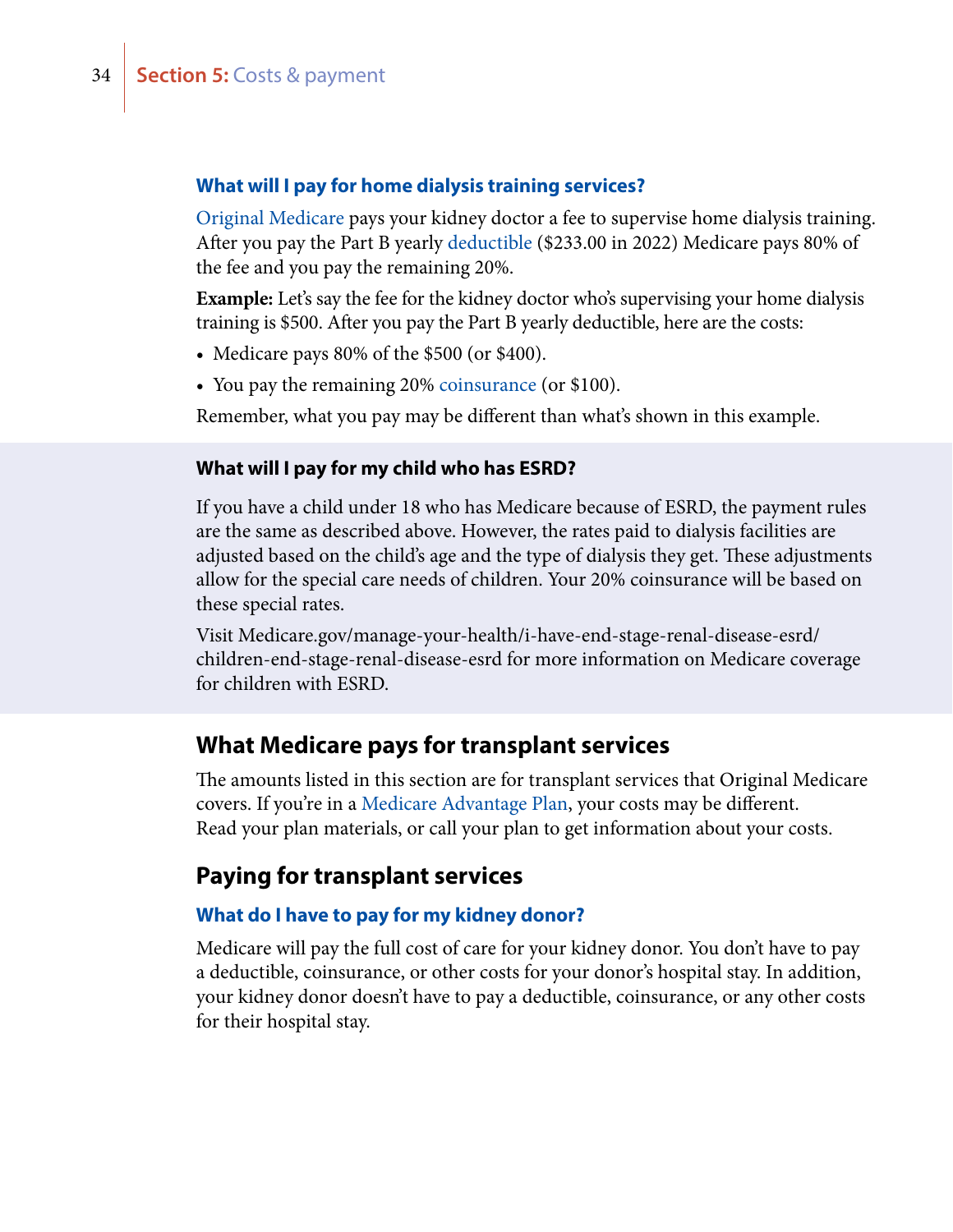#### Paying for transplant services (continued)

#### **What do I have to pay for hospital services?**

If you have [Original Medicare,](#page-48-0) in 2022, you pay:

- \$1,556 [deductible](#page-47-2) per [benefit period](#page-46-4)
- Days 1–60: \$0 [coinsurance](#page-46-1) for each benefit period
- Days 61–90: \$389 coinsurance per day of each benefit period
- \*Days 91 and beyond: \$778 coinsurance per each "lifetime reserve day" after day 90 for each benefit period (up to 60 days over your lifetime)
- \*Beyond lifetime reserve days: all costs

For Medicare-approved care in a [skilled nursing facility](#page-48-6), you pay:

- Days 1–20: \$0 for each benefit period
- Days 21–100: \$194.50 coinsurance per day of each benefit period
- Days 101 and beyond: all costs

To find out what you'll pay for other Medicare Part A and Medicare Part B services, visit [Medicare.gov,](http://Medicare.gov) or call 1-800-MEDICARE (1-800-633-4227). TTY users can call 1-877-486-2048.

\*Lifetime reserve days are additional days that Medicare will pay for when you're in a hospital for more than 90 days. You have a total of 60 reserve days that you can use during your lifetime. For each lifetime reserve day, Medicare pays all covered costs except for a daily coinsurance.

#### **What do I have to pay for doctors' services?**

In Original Medicare, you pay the Medicare Part B yearly deductible (\$233.00 in 2022). After you pay the deductible, Medicare pays 80% of the [Medicare-approved amount](#page-47-4). You pay the remaining 20% coinsurance.

**Important:** There's a limit on the amount your doctor can charge you, even if your doctor doesn't accept [assignment](#page-46-5). If your doctor doesn't accept assignment, you only have to pay the part of the bill that's up to 15% over the Medicareapproved amount.

#### **What do I have to pay for clinical laboratory services?**

You pay nothing for Medicare-approved laboratory tests.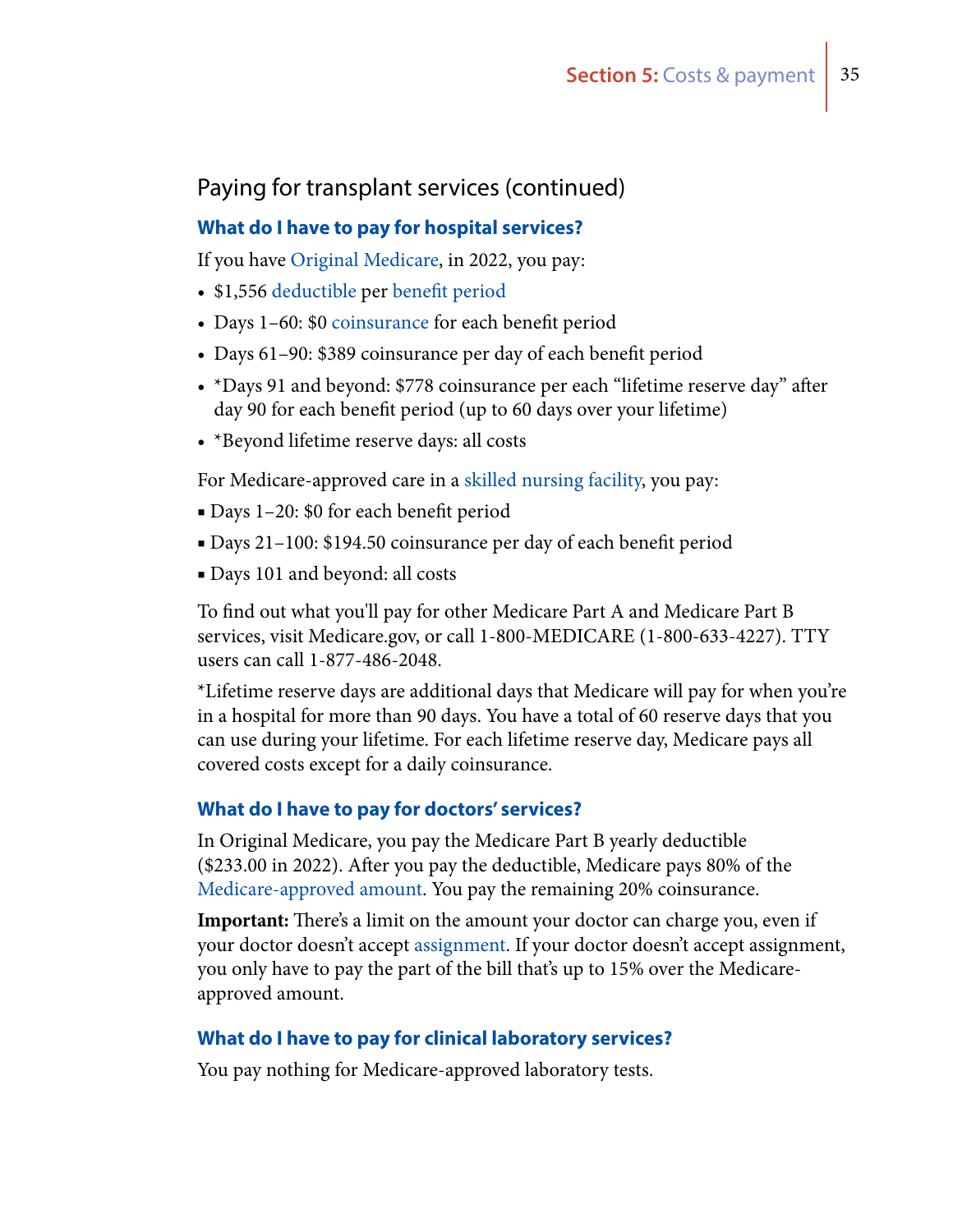#### <span id="page-35-0"></span>**What Medicare pays for blood services**

**In most cases, Medicare Part A and Medicare Part B help pay for:**

- Whole blood units or packed red blood cells
- Blood components
- The cost of processing and giving you blood

#### **Paying for blood services**

**Under both Part A and Part B**, in most cases, the hospital gets blood from a blood bank at no charge, and you won't have to pay for it or replace it. If the hospital has to buy blood for you, you must either pay the hospital for the first 3 units of whole blood or equivalent units of packed red blood cells that you get in a calendar year (while you're staying in a hospital or [skilled nursing facility](#page-48-6)), or replace the blood.

You pay a [copayment](#page-46-2) for additional units of blood you get as an outpatient (after the first 3), and the Part B [deductible](#page-47-2) applies.

**Note:** Once you've paid for or replaced the required units of blood, you don't have to do so again under either Part A or Part B for the remainder of the calendar year.

#### **Having blood donated**

You can replace the blood by donating it yourself or getting another person or organization to donate the blood for you. The blood that's donated doesn't have to match your blood type. If you decide to donate the blood yourself, check with your doctor first.

**You can't be charged for blood that you've already donated.** A hospital or skilled nursing facility can't charge you for any of the first 3 pints of blood you've already donated or will donate in the future.

Medicare doesn't pay for blood as part of home dialysis unless it's part of a doctor's service or is needed to prime the dialysis equipment.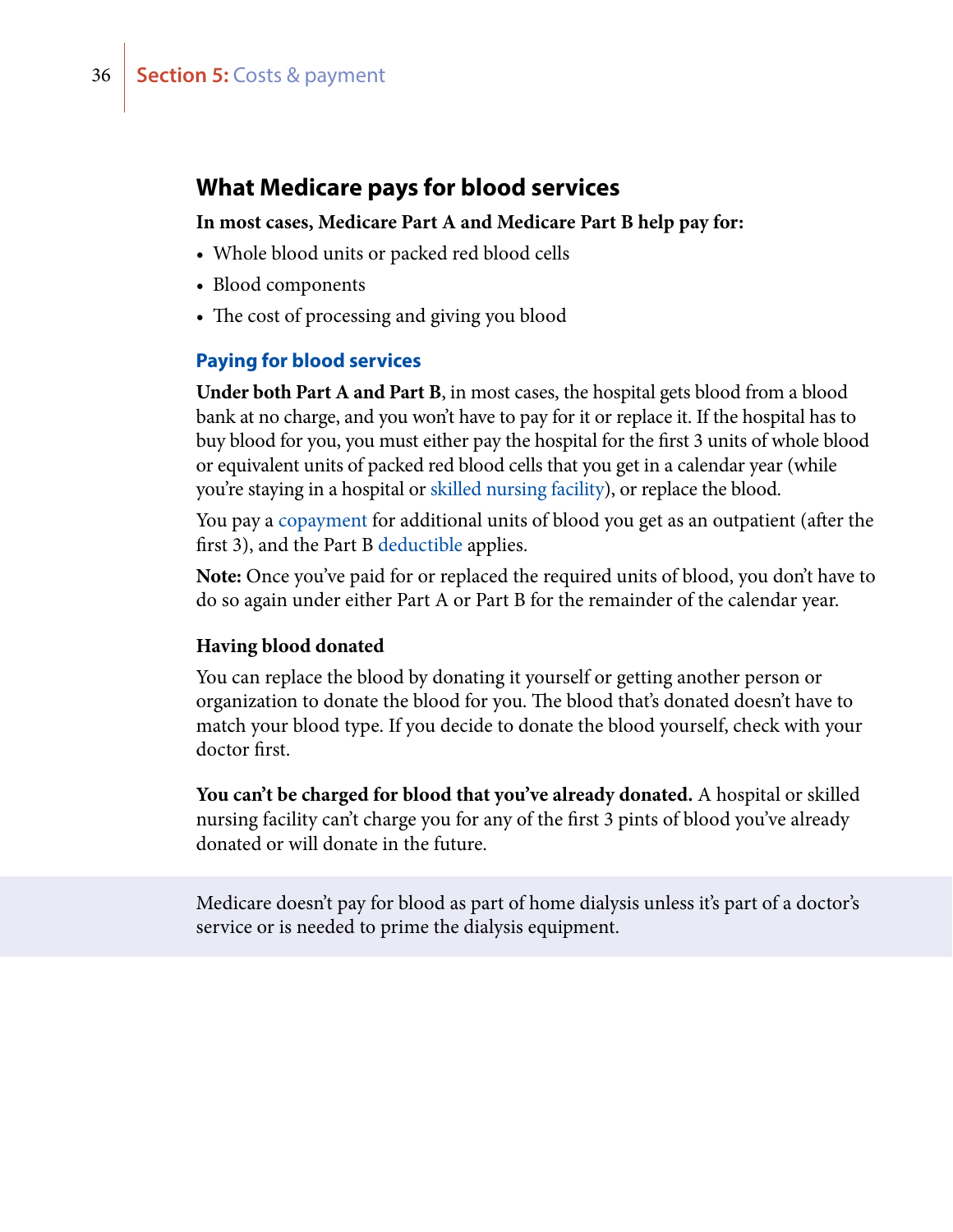#### <span id="page-36-0"></span>**SECTION**

# **Filing a complaint (grievance) about dialysis or kidney transplant care**<br> **kidney transplant care**<br> **66 End-Stage Renal Disease (ESRD) Networks and State Survey .<br>
Ford-Stage Renal Disease (ESRD) Networks and State Survey .<br>
<b>66 ESRD Networks**<br> **66 ESRD Networks** (or "N

End-Stage Renal Disease (ESRD) Networks and State Survey Agencies work together to help you with complaints (grievances) about your dialysis or kidney transplant care.

#### **ESRD Networks**

ESRD Networks (or "Networks") monitor and improve the quality of care given to people with ESRD, and can help you with complaints about your dialysis facility or transplant center. Visit [Medicare.gov/talk-to](http://Medicare.gov/talk-to-someone)[someone](http://Medicare.gov/talk-to-someone) or call 1-800-MEDICARE (1-800-633-4227) to get the ESRD Network phone number for your state. TTY users can call 1-877-486-2048.

#### **If you have a complaint about your care:**

- You can complain directly to your facility, but you don't have to.
- You can file it directly with your Network instead of with your facility.
- Your facility or Network must investigate it, work on your behalf to try to solve it, and help you understand your rights.
- Your Network can still investigate a complaint and represent you, even if you wish to remain anonymous.
- Your facility can't take any action against you for filing a complaint.

[Words in blue](#page-46-0) [are defined on](#page-46-0)  [pages 47–49.](#page-46-0)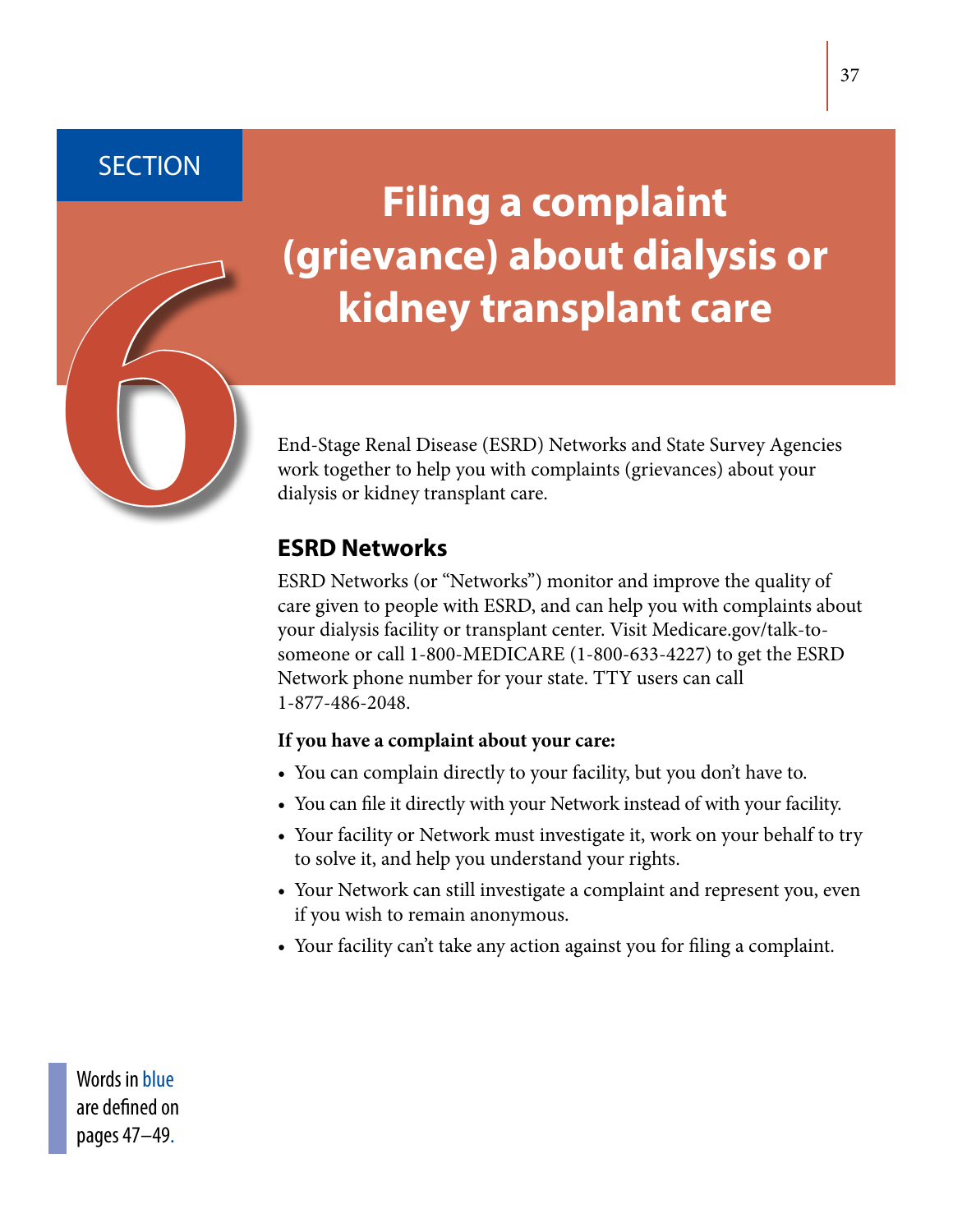#### ESRD Networks (continued)

#### **Examples of complaints you may contact your ESRD Network for include:**

- The facility staff doesn't treat you with respect.
- The facility staff won't let you eat during dialysis, and you're always hungry.
- Your dialysis shifts conflict with your work hours, and the facility won't let you change your shift.
- You've made complaints to your facility, and they weren't resolved.

#### **State Survey Agencies**

State Survey Agencies also deal with complaints about Medicare and Medicaid participating dialysis facilities and transplant centers (as well as hospitals and other health care settings). Examples of complaints you may contact your State Survey Agency for include:

- Claims of abuse
- Mistakes in giving out or prescribing drugs
- Poor quality of care
- Unsafe conditions (like water damage or electrical or fire safety concerns)

**Note:** For questions about a specific service you got, look at your "Medicare Summary Notice" (MSN) if you have [Original Medicare](#page-48-0), or similar statements from your plan if you're in a [Medicare Advantage Plan.](#page-47-1) Your MSN is a notice you get after the doctor, other health care provider, or [supplier](#page-48-3) files a claim for Part A or Part B services in Original Medicare. It shows all the services or supplies that your providers and suppliers billed to Medicare during the 3-month period, what Medicare paid, and the maximum amount you may owe the provider.

You'll get your MSN in the mail every 3 months. You can also create a Medicare account and sign up for electronic MSNs at [MyMedicare.gov](http://MyMedicare.gov). If you disagree with a coverage or payment decision made by Medicare, your [Medicare health plan](#page-48-1), or your [Medicare drug plan,](#page-48-4) you can file an appeal.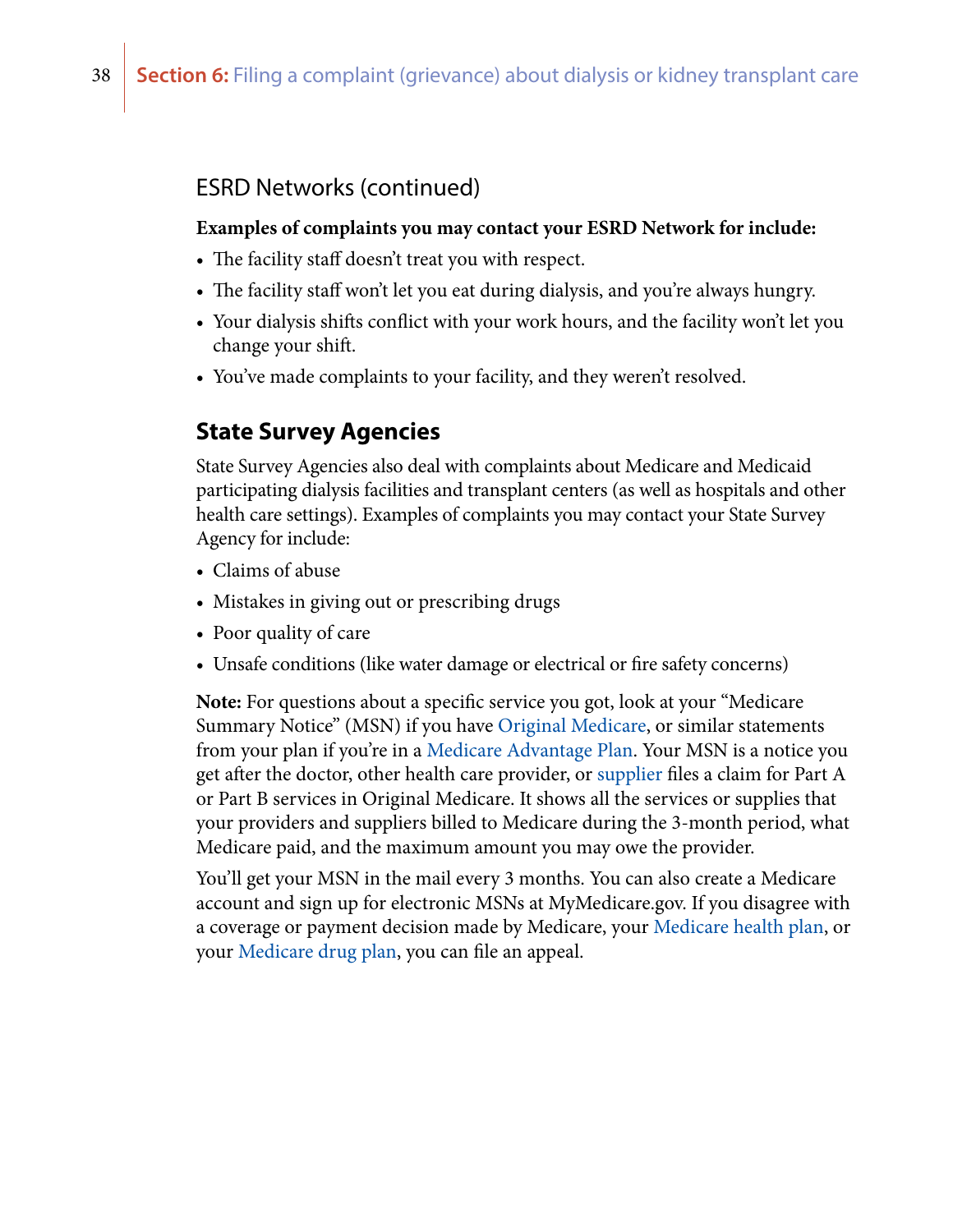#### <span id="page-38-0"></span>**SECTION**

**7**

#### **Other kinds of health coverage**



- Employee or retiree coverage from an employer or union
- Medicare Supplement Insurance (Medigap)
- Medicaid
- Veteran Administration benefits

#### **Employee or retiree coverage from an employer or union**

If you have coverage from a health plan based on your or your spouse's past or current employment, call your benefits administrator to find out what coverage they might provide for your permanent kidney failure. If you're eligible for coverage under the group health plan, but haven't yet signed up for it, call the benefits administrator to find out if you can still enroll.

Generally, employer plans have better rates than those you can get if you buy a policy directly from an insurance company. Also, employers may pay part of the cost of the coverage.

[See pages 12–13](#page-11-0) for an explanation of when your employer will pay first, and when Medicare will pay first with your employer providing supplemental coverage.

If you lose your employer or union coverage, you may be able to continue your coverage temporarily through COBRA. This federal law allows you to temporarily keep your employer or union health coverage after your employment ends or after you lose coverage as a dependent of a covered employee. Talk to your benefits administrator for more information.

[Words in blue](#page-46-0) [are defined on](#page-46-0)  [pages 47–49.](#page-46-0)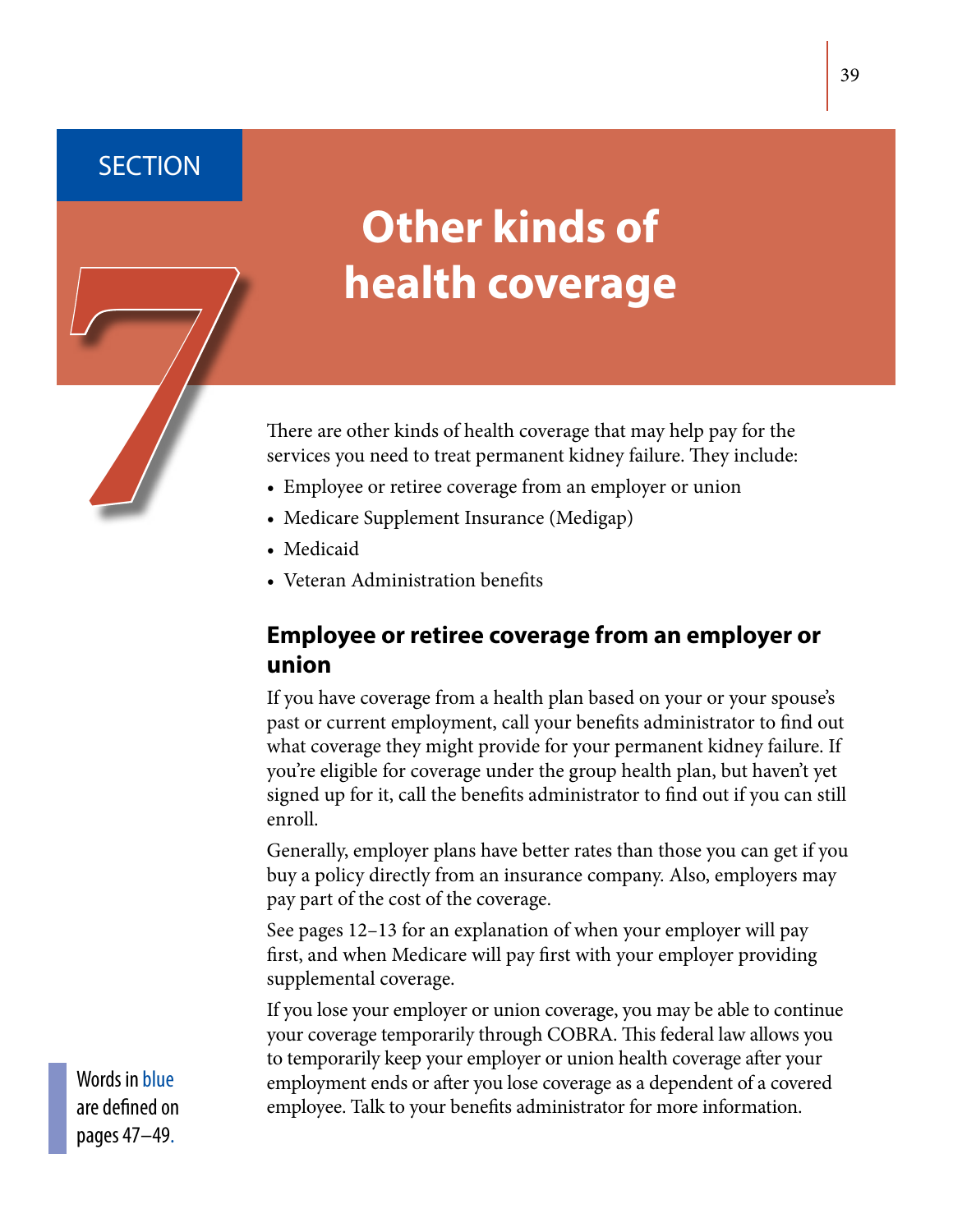#### <span id="page-39-0"></span>**Medicare Supplement Insurance (Medigap)**

Medigap is health insurance sold by private insurance companies to help fill the "gaps" in [Original Medicare.](#page-48-0) Medigap policies help pay some of the health care costs that Original Medicare doesn't cover, like your [deductible](#page-47-2) or [coinsurance.](#page-46-1) Medigap must follow federal and state laws that protect you. All Medigap policies are clearly marked "Medicare Supplement Insurance" and provide standardized benefits, no matter which insurance company sells them.

Not all insurance companies will sell Medigap policies to people under 65 who have Medicare. If a company does sell Medigap policies voluntarily, or because state law requires it, these Medigap policies will probably cost you more than if you were 65 or older.

Medigap rules vary from state to state. Call your State Health Insurance Assistance Program (SHIP) [\(see page 45\)](#page-44-0) for information about buying a Medigap policy if you have End-Stage Renal Disease (ESRD). When you turn 65, you'll be guaranteed an opportunity to buy a Medigap policy.

Visit [Medicare.gov](http://Medicare.gov) to learn more about Medigap and to compare policies sold in your state.

#### **Medicaid**

Medicaid is a joint federal and state program that helps pay medical costs for some people who meet financial eligibility requirements. Medicaid programs vary from state to state. Most health care costs are covered if you qualify for both Medicare and Medicaid and see providers who accept both.

States also have Medicare Savings Programs that pay some or all of Medicare's [premiums](#page-48-2), and may also pay Medicare deductibles and coinsurance for certain people who have Medicare and a limited income. To qualify for these programs, generally you must have:

- Medicare Part A.
- A monthly income of less than \$1,469 for an individual or \$1,980 for a couple in 2021. These income limits are slightly higher in Hawaii and Alaska. Income limits can change each year.
- Savings of \$7,970 or less for an individual, or \$11,960 or less for a couple. Savings include money in a checking or savings account, stocks, and bonds.

Visit [Medicare.gov,](http://Medicare.gov) or call 1-800-MEDICARE (1-800-633-4227) to get more information on these programs. TTY users can call 1-877-486-2048.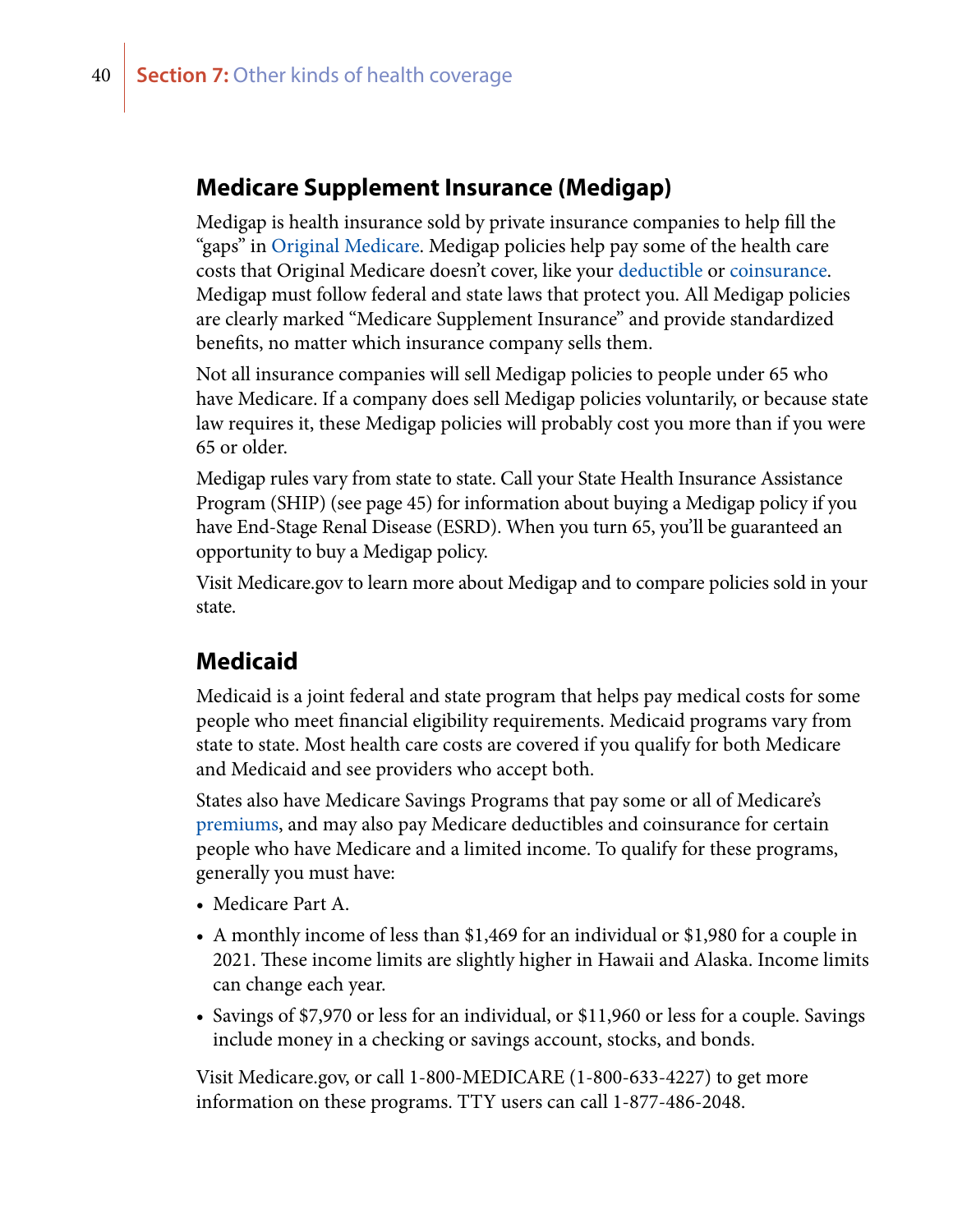#### <span id="page-40-0"></span>**Veterans' benefits**

If you're a veteran, the U.S. Department of Veterans Affairs can help pay for End-Stage Renal Disease (ESRD) treatment. For more information, visit [va.gov](http://va.gov) or call the U.S. Department of Veterans Affairs at 1-800-827-1000. TTY users can call 1-800-829-4833.

#### **Other ways to get help**

In most states, there are agencies and programs that help with some of the health care costs that Medicare doesn't pay. Call your State Health Insurance Assistance Program (SHIP) if you have questions about health coverage. [See page 45](#page-44-0).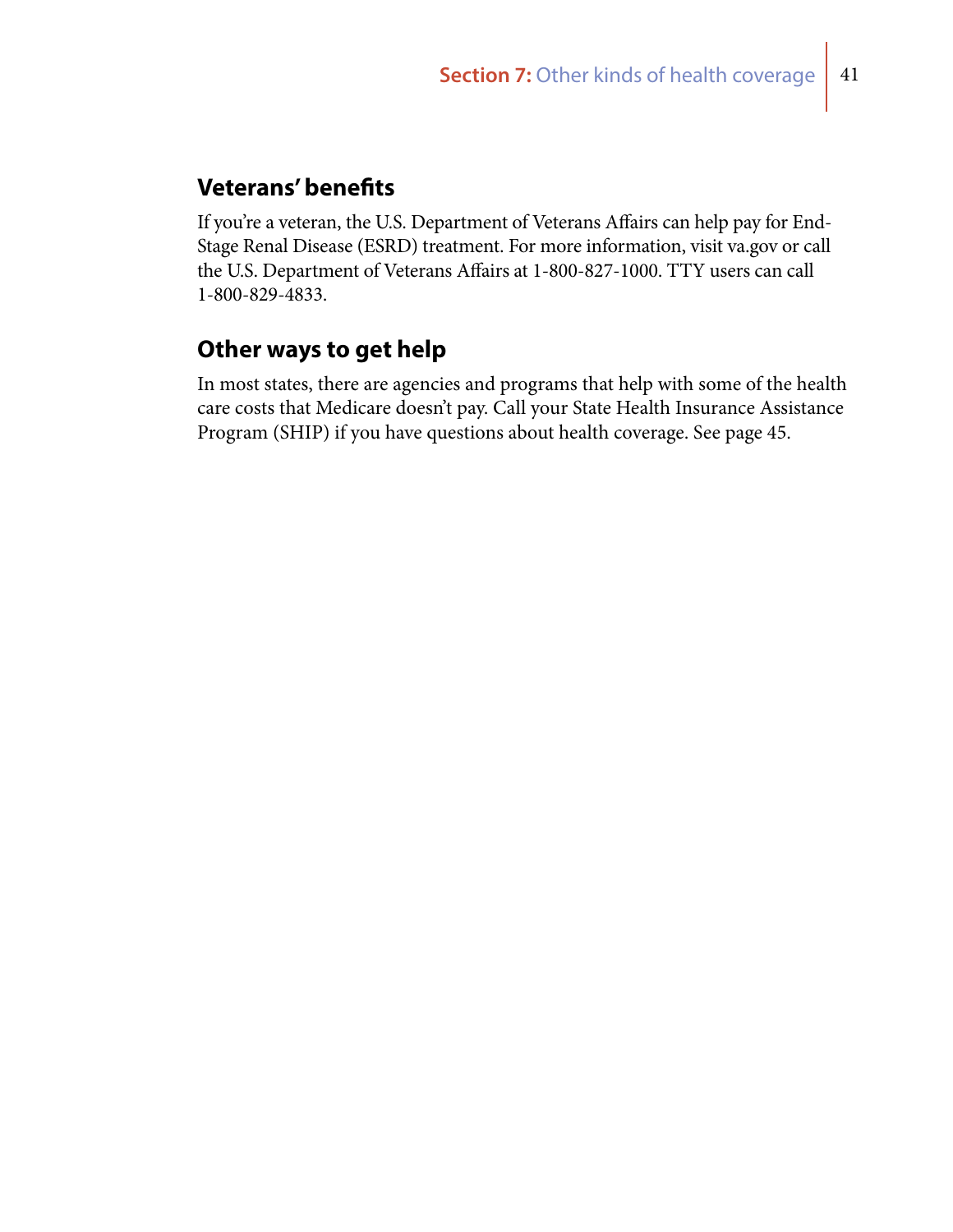#### **Notes**

1-800-MEDICARE MEDICARE MEDICARE MEDICARE.GOV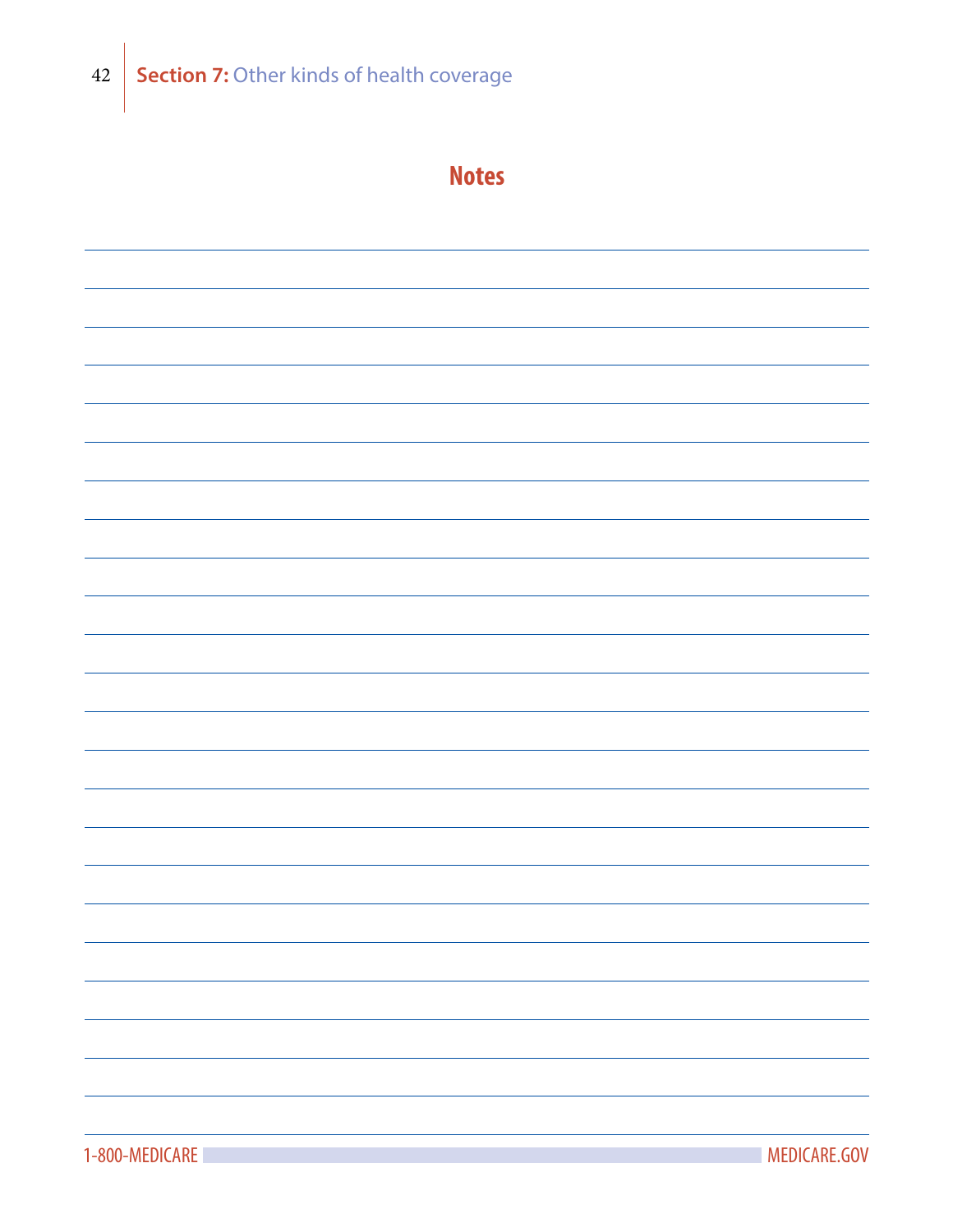#### <span id="page-42-0"></span>**SECTION**

## **more information**

**88 <b>More information of the Constant B**<br>**88 <b>Constant 8 Constant B**<br>**8 Constant B**<br>**8 Constant B**<br>**8 Constant B**<br>**8 Constant B**<br>**8 Constant B**<br>**8 Constant B**<br>**8 Constant B**<br>**8 Constan** There are many resources available to help you learn more about kidney dialysis, transplants, and your situation. In addition to talking with your health care team, you can also connect with other people who have End-Stage Renal Disease (ESRD) through a national kidney organization. Find more information on [Medicare.gov](http://Medicare.gov), or reach out to your local ESRD Network, State Health Insurance Assistance Program (SHIP), or State Survey Agency.

#### **Kidney organizations**

There are special organizations that can give you more information about kidney dialysis and kidney transplants. Some of these organizations have members who are on dialysis, or have had kidney transplants, and can give you support.

#### **American Association of Kidney Patients**

14440 Bruce B. Downs Blvd. Tampa, Florida 33613 1-800-749-2257 [aakp.org](http://aakp.org)

#### **American Kidney Fund**

11921 Rockville Pike, Suite 300 Rockville, Maryland 20852 1-800-638-8299 [kidneyfund.org](http://kidneyfund.org)

[Words in blue](#page-46-0) [are defined on](#page-46-0)  [pages 47–49.](#page-46-0)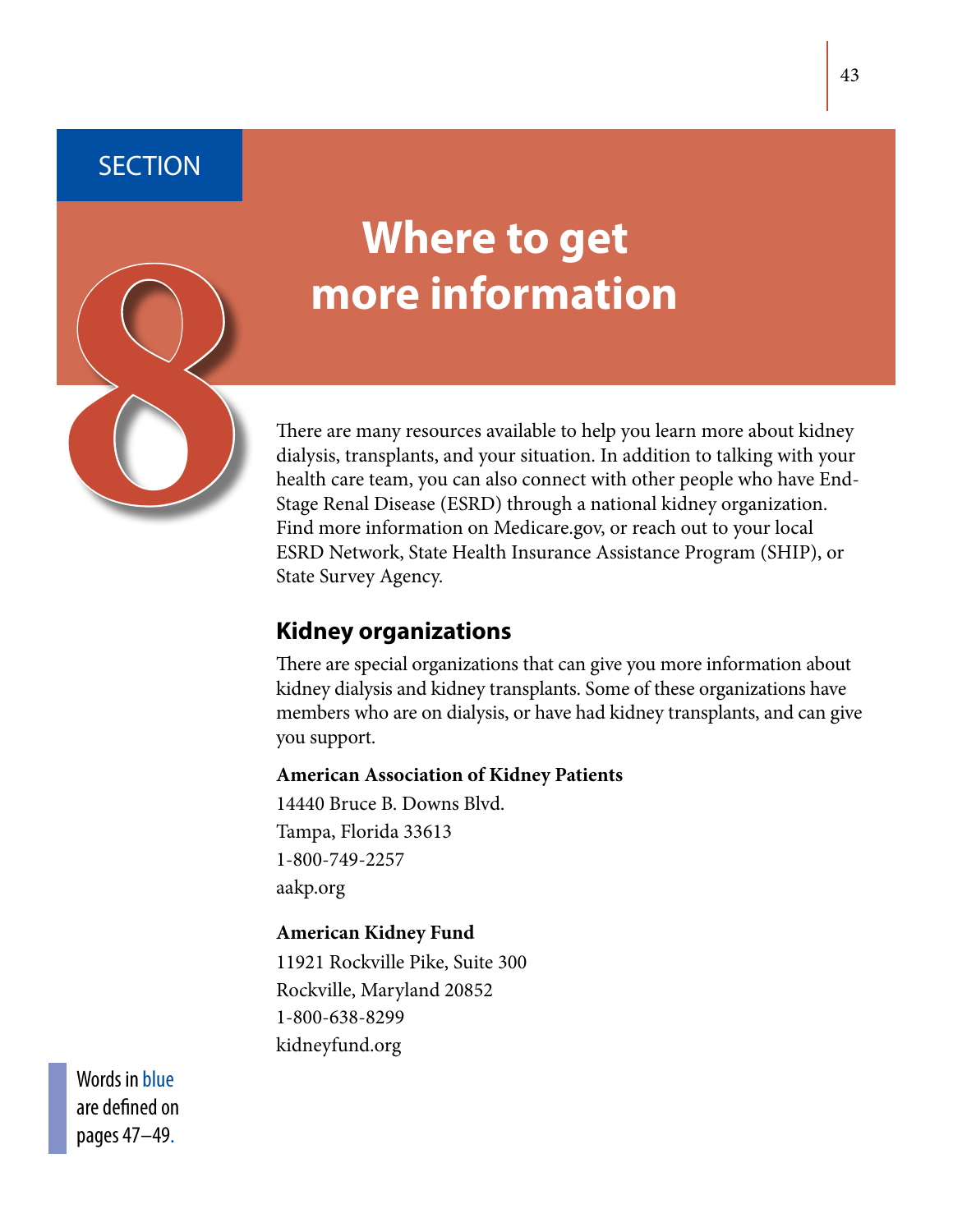#### <span id="page-43-0"></span>Kidney organizations (continued)

#### **Dialysis Patient Citizens**

1001 Connecticut Ave, NW, Suite 1230 Washington DC, 20036 1-866-877-4242 [dialysispatients.org](http://dialysispatients.org)

#### **National Kidney Foundation**

30 East 33rd Street New York, New York 10016 1-800-622-9010 [kidney.org](http://kidney.org)

#### **National Institute of Diabetes and Digestive and Kidney Diseases**

9000 Rockville Pike Bethesda, Maryland 20892 1-800-860-8747 [niddk.nih.gov](http://niddk.nih.gov)

#### **End-Stage Renal Disease (ESRD) Networks**

Call your local ESRD Network Organization to get information about:

- Dialysis treatments
- Kidney transplants
- How to get help from other kidney-related agencies
- Problems with your facility
- Location of dialysis facilities and transplant centers

Your ESRD Network makes sure that you're getting the best possible care and keeps your facility aware of important issues about kidney dialysis and transplants. To get the ESRD Network phone number for your state, visit [Medicare.gov/talk-to-someone](http://Medicare.gov/talk-to-someone) or call 1-800-MEDICARE (1-800-633-4227). TTY users can call 1-877-486-2048.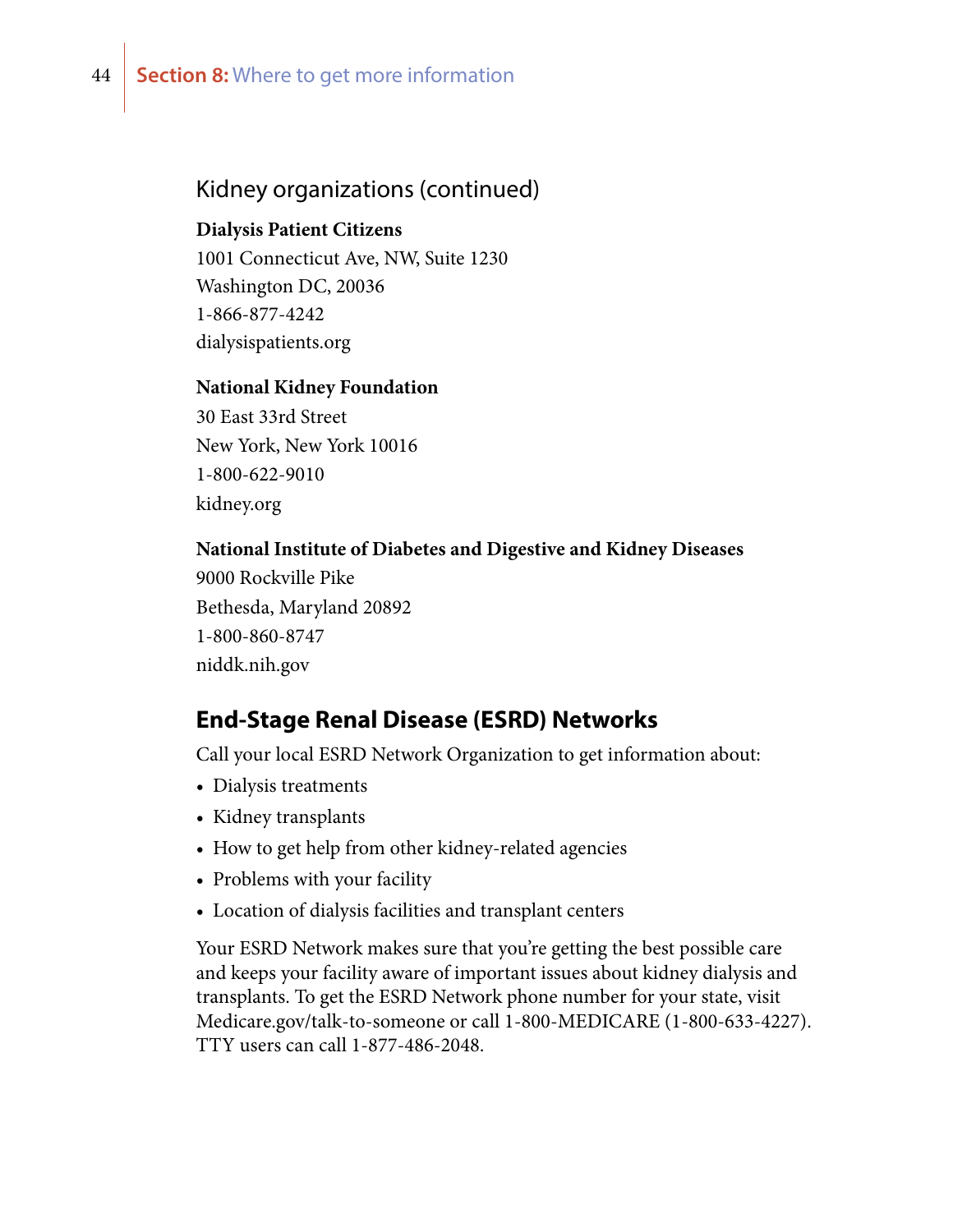#### <span id="page-44-0"></span>**State Health Insurance Assistance Programs (SHIPs)**

SHIPs are state programs that give free local health insurance counseling to people with Medicare. Call your SHIP if you have questions about:

- Medigap policies
- [Medicare health plan](#page-48-1) choices
- Filing an appeal
- Other general health insurance questions

Visit [shiphelp.org](https://www.shiphelp.org/) to get the phone number for your SHIP or call 1-800-MEDICARE (1-800-633-4227). TTY users can call 1-877-486-2048.

#### **State Survey Agencies**

The State Survey Agency inspects Medicare and Medicaid participating dialysis facilities and makes sure that Medicare standards are met. Your State Survey Agency can also help you if you have a complaint about your care. Visit [Medicare.gov/talk-to-someone](http://Medicare.gov/talk-to-someone) to get the phone number for your State Survey Agency. You can also call 1-800-MEDICARE. **Your calls and name will be kept private**.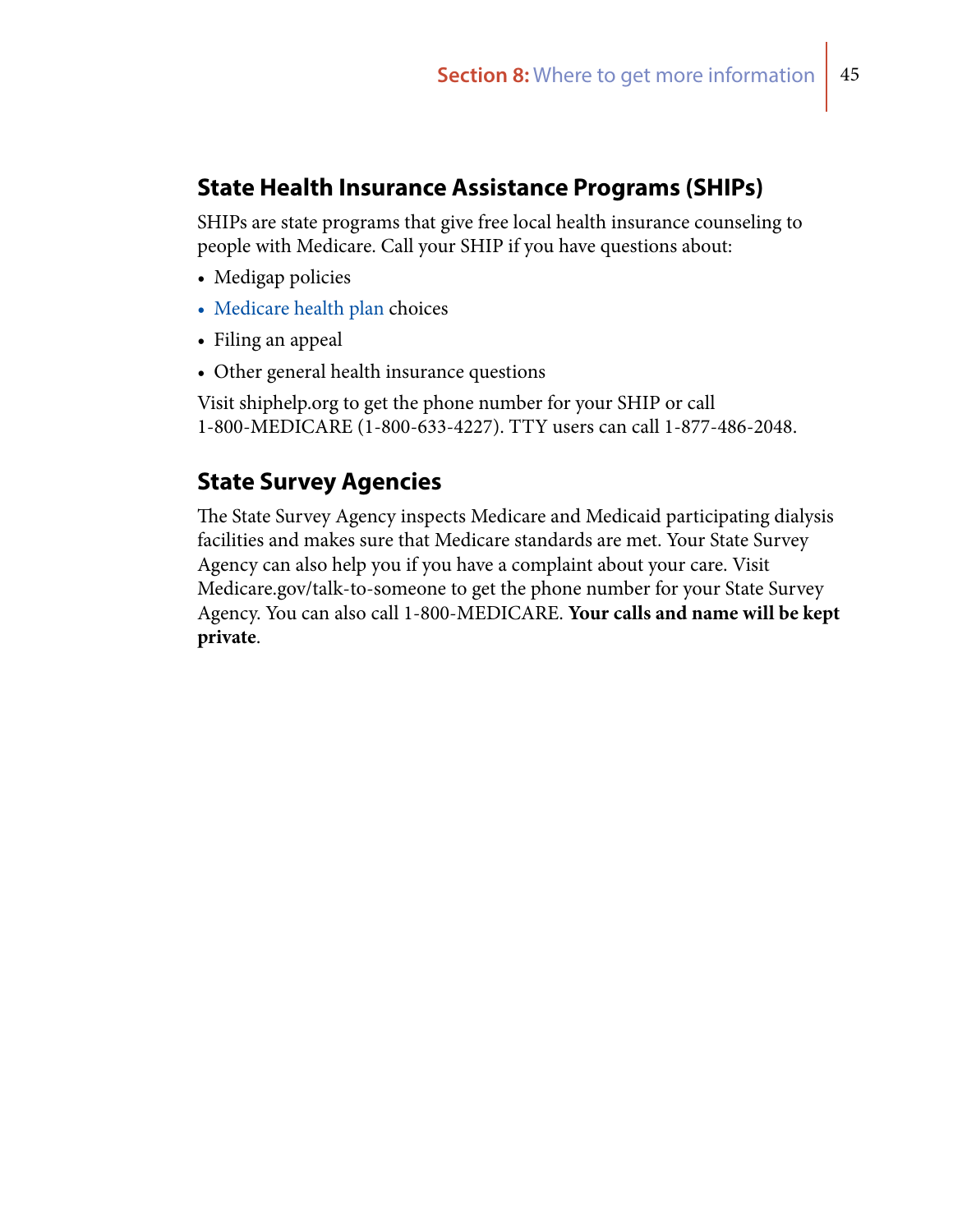#### **Notes**

1-800-MEDICARE MEDICARE MEDICARE MEDICARE.GOV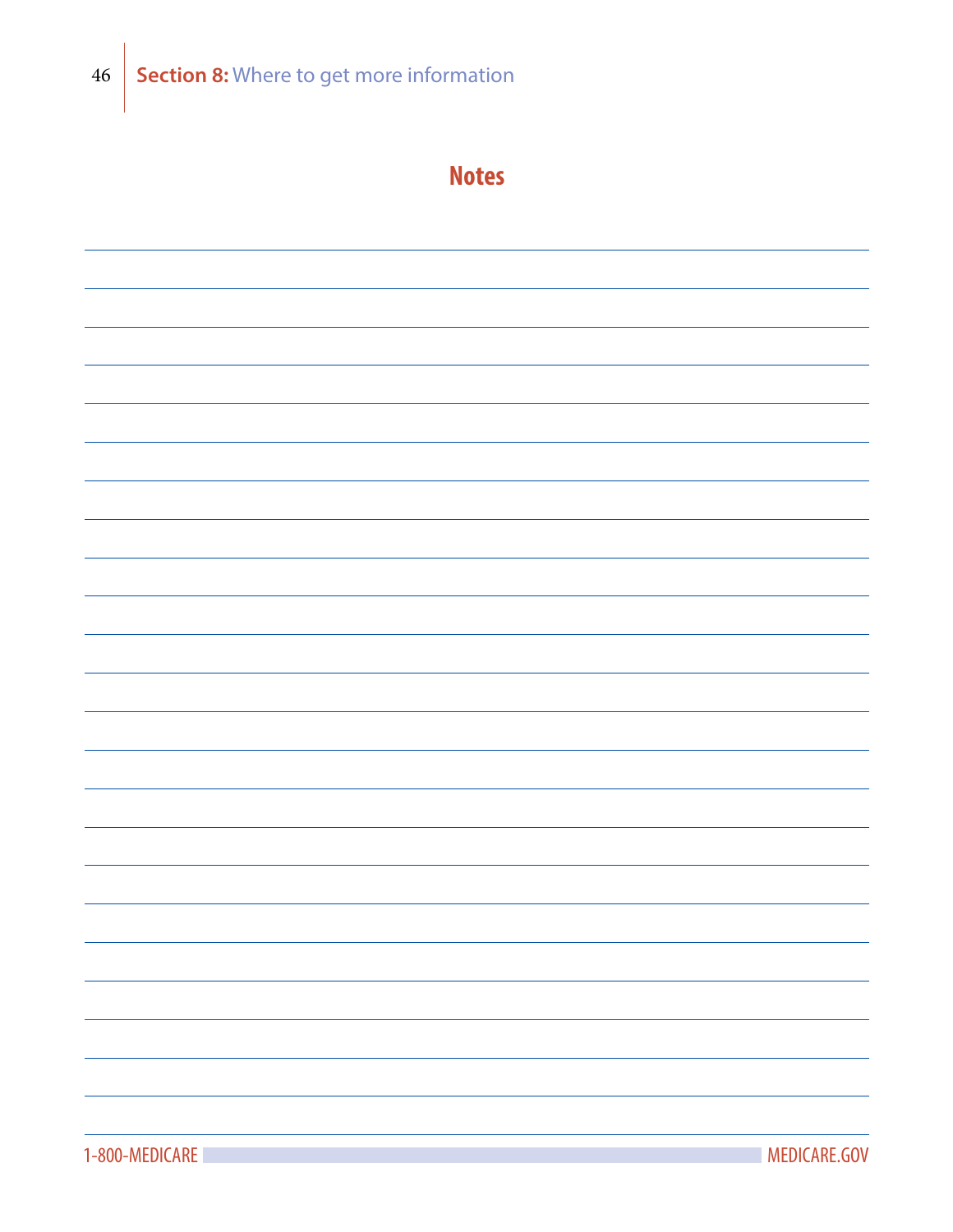#### <span id="page-46-0"></span>**SECTION**

<span id="page-46-5"></span>**Assignment**—An agreement by your doctor, provider, or supplier to be paid directly by Medicare, to accept the payment amount Medicare approves for the service, and not to bill you for any more than the Medicare deductible and coinsurance.

<span id="page-46-4"></span>**Benefit period**—The way that Original Medicare measures your use of hospital and skilled nursing facility (SNF) services. A benefit period begins the day you're admitted as an inpatient in a hospital or SNF. The benefit period ends when you haven't gotten any inpatient hospital care (or skilled care in a SNF) for 60 days in a row. If you go into a hospital or a skilled SNF after one benefit period has ended, a new benefit period begins. You must pay the inpatient hospital deductible for each benefit period. There's no limit to the number of benefit periods.

<span id="page-46-1"></span>**Coinsurance**—An amount you may be required to pay as your share of the cost for services after you pay any deductibles. Coinsurance is usually a percentage (for example, 20%).

<span id="page-46-2"></span>**Copayment**—An amount you may be required to pay as your share of the cost for a medical service or supply, like a doctor's visit, hospital outpatient visit, or prescription drug. A copayment is usually a set amount, rather than a percentage. For example, you might pay \$10 or \$20 for a doctor's visit or prescription drug.

<span id="page-46-3"></span>**Creditable prescription drug coverage**—Prescription drug coverage (for example, from an employer or union) that's expected to pay, on average, at least as much as Medicare's standard prescription drug coverage. People who have this kind of coverage when they become eligible for Medicare can generally keep that coverage without paying a penalty, if they decide to enroll in Medicare prescription drug coverage later.

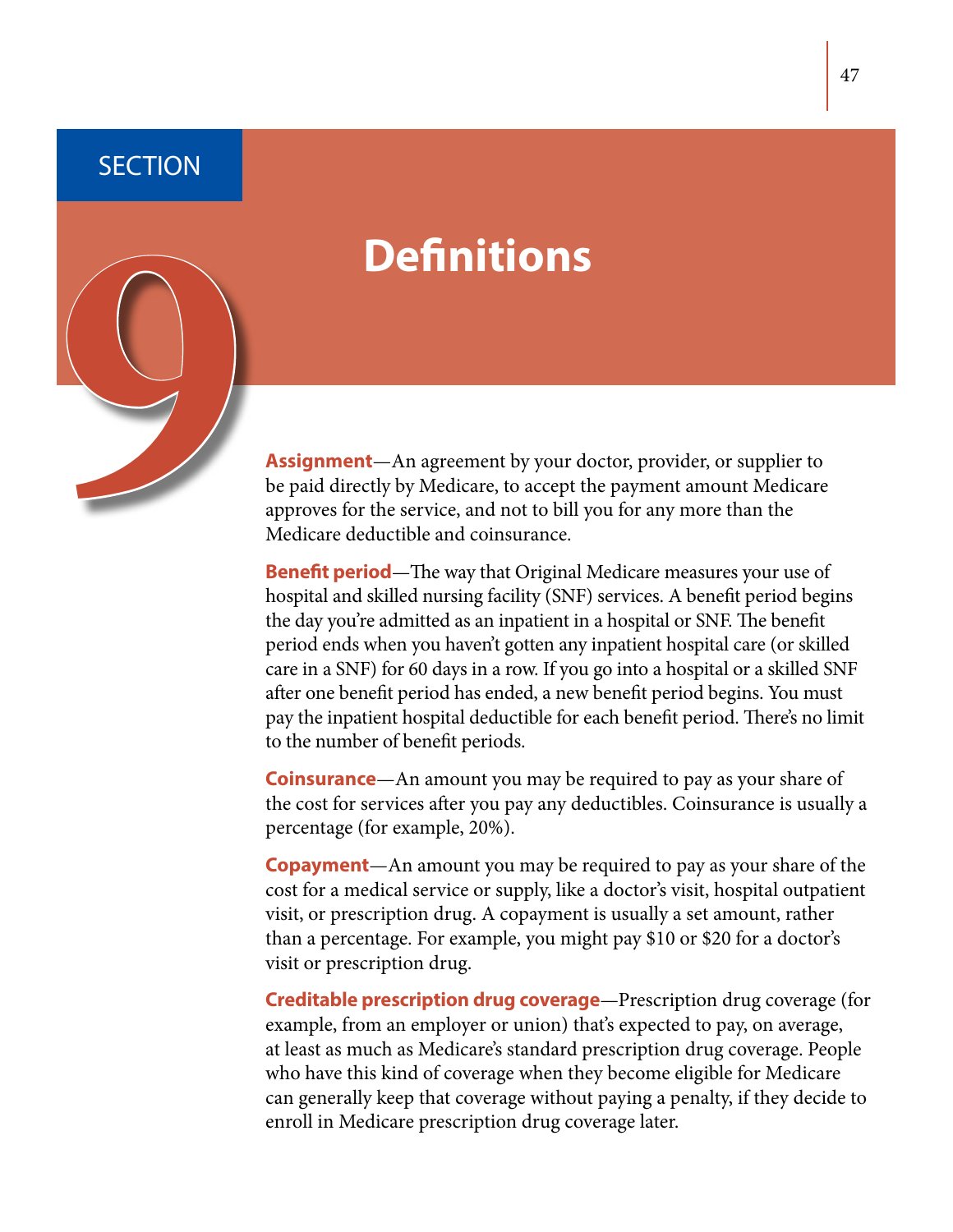<span id="page-47-2"></span>**Deductible**—The amount you must pay for health care or prescriptions before your Medicare Advantage Plan, your Medicare drug plan, or your other insurance begins to pay.

<span id="page-47-0"></span>**Home health care**—Health care services and supplies a doctor decides you may get in your home under a plan of care established by your doctor. Medicare only covers home health care on a limited basis as ordered by your doctor.

**Long-term care**—Services that include medical and non-medical care provided to people who are unable to perform basic activities of daily living like dressing or bathing. Long-term supports and services can be provided at home, in the community, in assisted living, or in nursing homes. Individuals may need longterm services and supports at any age. Medicare and most health insurance plans don't pay for long-term care.

<span id="page-47-3"></span>**Medically necessary**—Health care services or supplies needed to diagnose or treat an illness, injury, condition, disease, or its symptoms and that meet accepted standards of medicine.

<span id="page-47-1"></span>**Medicare Advantage Plan (Part C)**—A type of Medicare health plan offered by a private company that contracts with Medicare. Medicare Advantage Plans provide all of your Part A and Part B benefits with a few exclusions, for example, certain aspects of clinical trials which are covered by Original Medicare even though you're still in the plan. Medicare Advantage Plans include:

- Health Maintenance Organizations
- Preferred Provider Organizations
- Private Fee-for-Service Plans
- Special Needs Plans
- Medicare Medical Savings Account Plans

If you're enrolled in a Medicare Advantage Plan:

- Most Medicare services are covered through the plan.
- Most Medicare services aren't paid for by Original Medicare.
- Most Medicare Advantage Plans offer prescription drug coverage.

<span id="page-47-4"></span>**Medicare-approved amount**—In Original Medicare, this is the amount a doctor or supplier that accepts assignment can be paid. It may be less than the actual amount a doctor or supplier charges. Medicare pays part of this amount and you're responsible for the difference.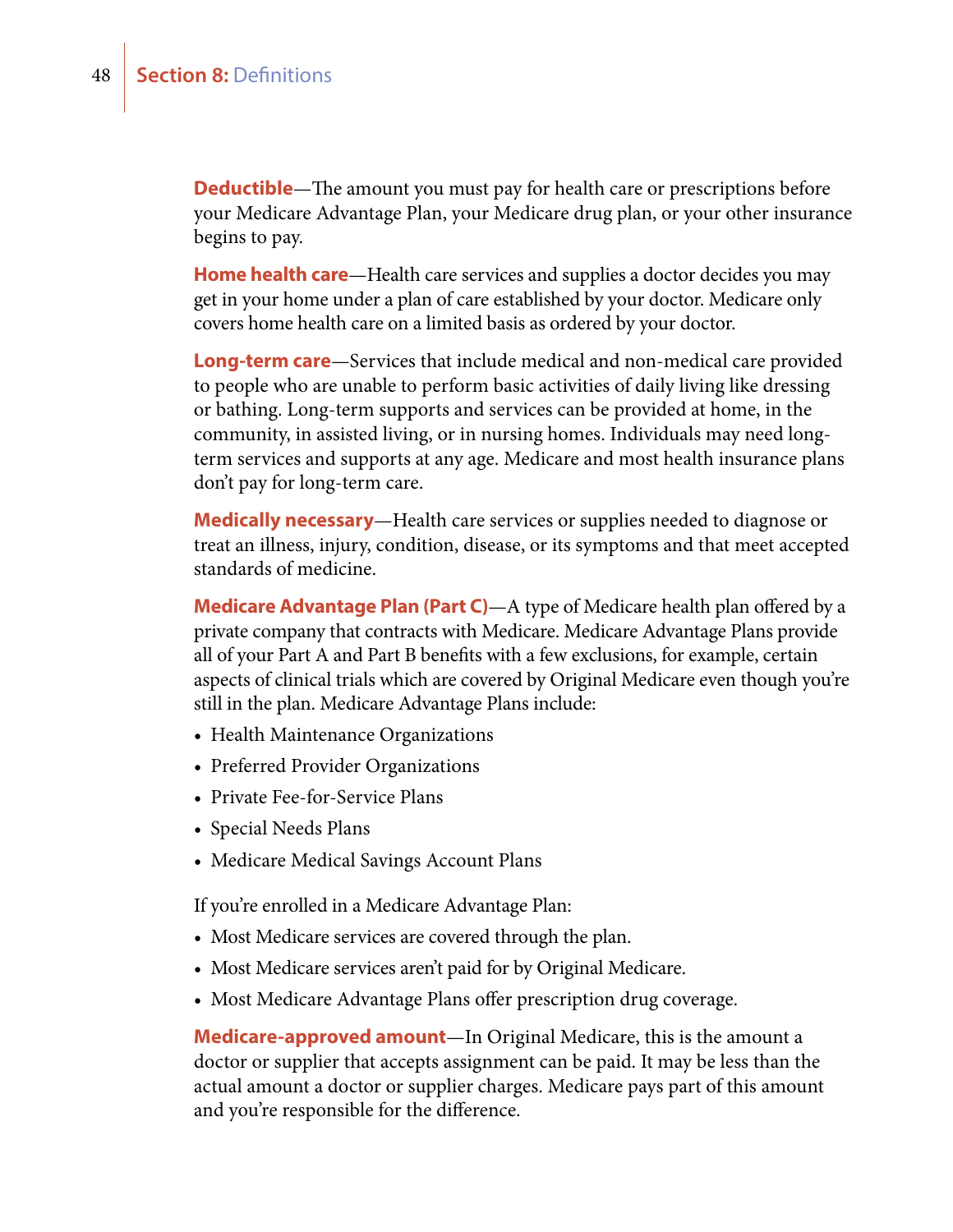<span id="page-48-1"></span>**Medicare health plan**—Generally, a plan offered by a private company that contracts with Medicare to provide Part A and Part B benefits to people with Medicare who enroll in the plan. Medicare health plans include all Medicare Advantage Plans, Medicare Cost Plans, and Demonstration/Pilot Programs. Programs of All-inclusive Care for the Elderly (PACE) organizations are special types of Medicare health plans. PACE plans can be offered by public or private entities and provide Part D and other benefits in addition to Part A and Part B benefits.

<span id="page-48-4"></span>**Medicare drug coverage (Part D)**—Optional benefits for prescription drugs available to all people with Medicare for an additional charge. This coverage is offered by insurance companies and other private companies approved by Medicare.

<span id="page-48-0"></span>**Original Medicare**—Original Medicare is a fee-for-service health plan that has two parts: Part A (Hospital Insurance) and Part B (Medical Insurance). After you pay a deductible, Medicare pays its share of the Medicare-approved amount, and you pay your share (coinsurance and deductibles).

<span id="page-48-5"></span>**Penalty**—An amount added to your monthly premium for Part B or a Medicare drug plan (Part D) if you don't join when you're first eligible. You pay this higher amount as long as you have Medicare. There are some exceptions.

<span id="page-48-2"></span>**Premium**—The periodic payment to Medicare, an insurance company, or a health care plan for health or prescription drug coverage.

<span id="page-48-6"></span>**Skilled nursing facility (SNF)**—A nursing facility with the staff and equipment to give skilled nursing care and, in most cases, skilled rehabilitative services and other related health services.

<span id="page-48-3"></span>**Supplier**—Generally, any company, person, or agency that gives you a medical item or service, except when you're an inpatient in a hospital or skilled nursing facility.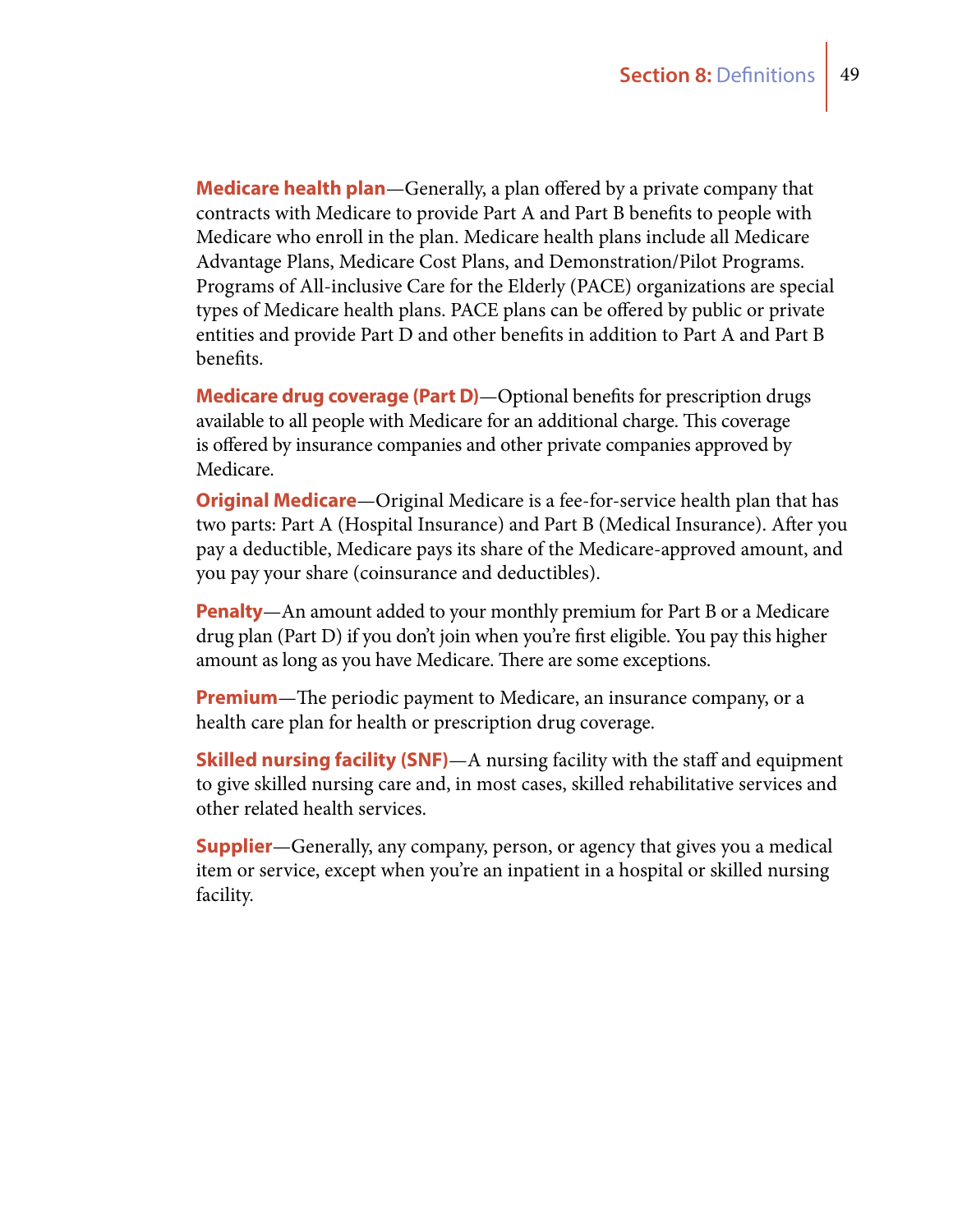#### **CMS Accessible Communications**

The Centers for Medicare & Medicaid Services (CMS) provides free auxiliary aids and services, including information in accessible formats like Braille, large print, data or audio files, relay services and TTY communications. If you request information in an accessible format from CMS, you won't be disadvantaged by any additional time necessary to provide it. This means you'll get extra time to take any action if there's a delay in fulfilling your request.

To request Medicare or Marketplace information in an accessible format you can:

**1. Call us:** For Medicare: 1-800-MEDICARE (1-800-633-4227) TTY: 1-877-486-2048

- **2. Send us a fax:** 1-844-530-3676
- **3. Send us a letter:**

Centers for Medicare & Medicaid Services Offices of Hearings and Inquiries (OHI) 7500 Security Boulevard, Mail Stop S1-13-25 Baltimore, MD 21244-1850 Attn: Customer Accessibility Resource Staff

Your request should include your name, phone number, type of information you need (if known), and the mailing address where we should send the materials. We may contact you for additional information.

**Note:** If you're enrolled in a Medicare Advantage Plan or Medicare Prescription Drug Plan, contact your plan to request its information in an accessible format. For Medicaid, contact your State or local Medicaid office.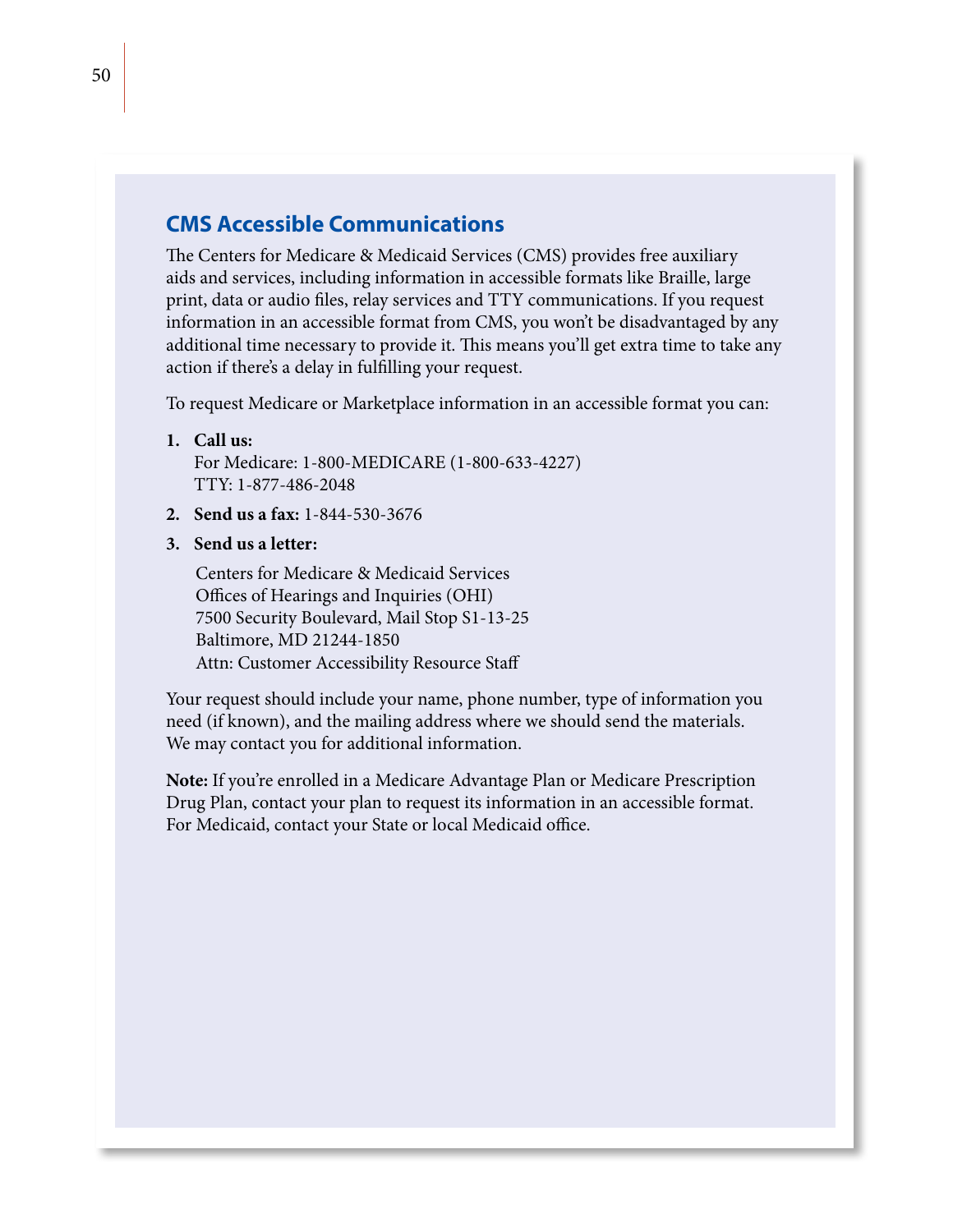#### **Nondiscrimination Notice**

The Centers for Medicare & Medicaid Services (CMS) doesn't exclude, deny benefits to, or otherwise discriminate against any person on the basis of race, color, national origin, disability, sex, or age in admission to, participation in, or receipt of the services and benefits under any of its programs and activities, whether carried out by CMS directly or through a contractor or any other entity with which CMS arranges to carry out its programs and activities.

You can contact CMS in any of the ways included in this notice if you have any concerns about getting information in a format that you can use.

You may also file a complaint if you think you've been subjected to discrimination in a CMS program or activity, including experiencing issues with getting information in an accessible format from any Medicare Advantage Plan, Medicare Prescription Drug Plan, State or local Medicaid office, or Marketplace Qualified Health Plans. There are three ways to file a complaint with the U.S. Department of Health and Human Services, Office for Civil Rights:

**1. Online:**

[hhs.gov/civil-rights/filing-a-complaint/complaint-process/index.html.](http://hhs.gov/civil-rights/filing-a-complaint/complaint-process/index.html)

**2. By phone:**

Call 1-800-368-1019. TTY user can call 1-800-537-7697.

**3. In writing:** Send information about your complaint to:

Office for Civil Rights U.S. Department of Health and Human Services 200 Independence Avenue, SW Room 509F, HHH Building Washington, D.C. 20201